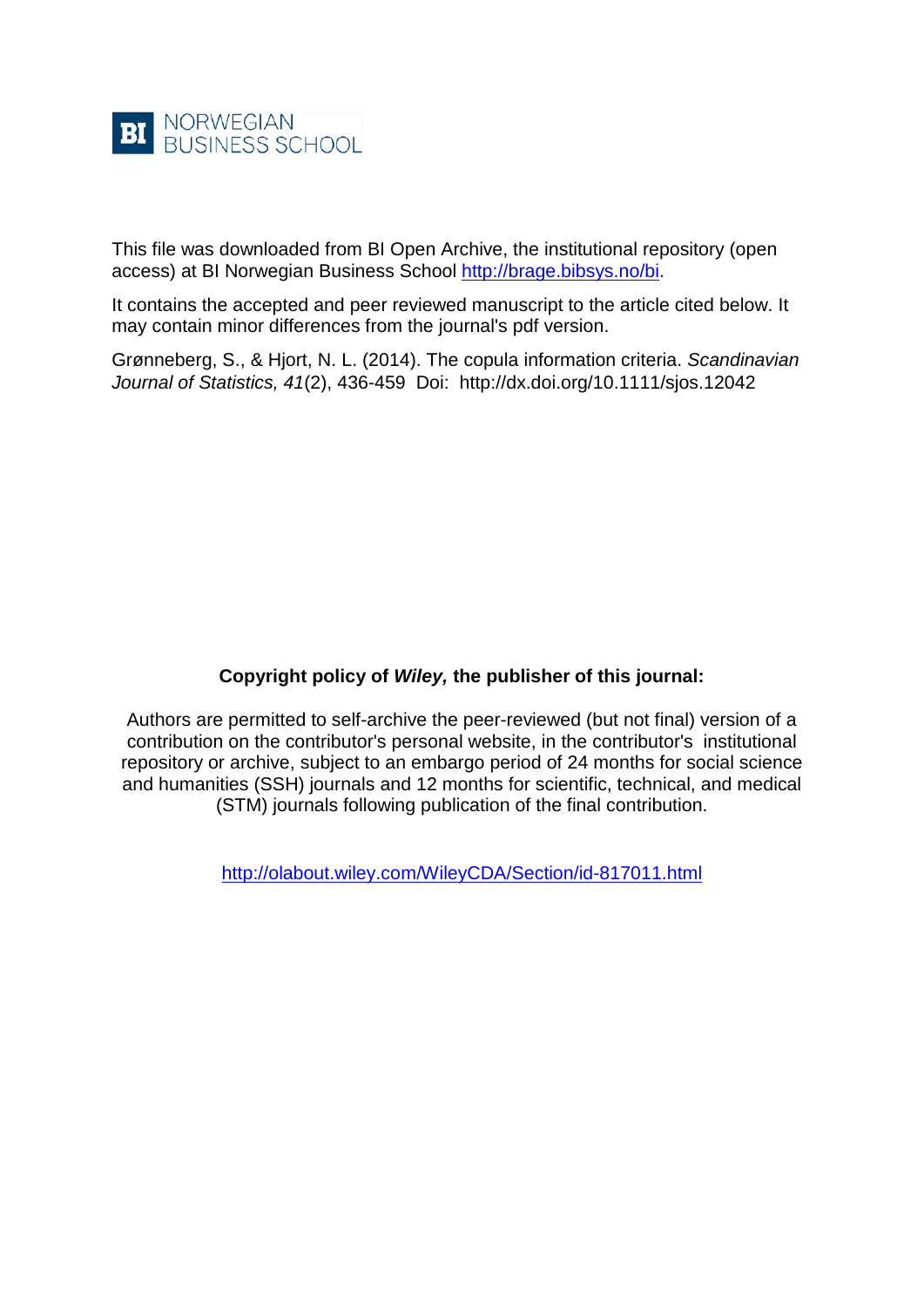## THE COPULA INFORMATION CRITERIA

#### STEFFEN GRØNNEBERG AND NILS LID HJORT

Abstract. We derive two types of AIC-like model selection formulae for the semiparametric pseudo maximum likelihood procedure. We first adapt the arguments leading to the original AIC formula, related to empirical estimation of a certain Kullback–Leibler information distance. This gives a significantly different formula compared to the AIC, which we name the Copula Information Criterion (CIC). However, we show that such a model-selection procedure cannot exist for copula models with densities that grow very fast near the edge of the unit cube. This problem affects most popular copula models. We then derive what we call the Cross-Validation Copula Information Criterion (xv-CIC), which exists under weak conditions and is a first order approximation to exact cross validation. This formula is very similar to the standard AIC formula, but has slightly different motivation. A brief illustration with real data is given.

### 1. Introduction and summary

A fundamental practical issue in any statistical investigation is the problem of model selection: Suppose several candidate models are available, which model is the best? Many approaches to what "best" means have been suggested in the literature, and the following two are the most common. Firstly, the best model may be the one containing the parameter configuration that minimizes some distance to the postulated true model. Secondly, the best model may be the one giving best predictions for new, and as of yet unobserved cases. Both of these approaches require assumptions on the true data generating mechanism to lead to clear recipes, and in the most famous case – the AIC case of classical parametric statistics – they are connected through an asymptotic equivalence between a certain version of cross-validation and an extended version of the AIC formula called the TIC formula. These basic issues are discussed in Chapter 2 of Claeskens & Hjort (2008).

The AIC formula famously reads

$$
AIC = 2\left(\ell_{n,\max}^{\#} - \text{length}(\theta)\right) \tag{1}
$$

where  $\ell_{n,\text{max}}^{\#}$  is the maximized likelihood for the model and length( $\theta$ ) is the dimensionality of the parameter set. One computes this AIC score for each candidate model and in the end chooses the model with highest score. This formula is derived under certain rather specific settings, and it is not at all obvious that it is valid outside these conditions. However, it is extremely simple to compute in all likelihood-based investigations, and is heuristically justified as a penalization for complexity. Penalizing for the number of parameters is also attempted for estimation methods which are not purely likelihood based, but usually have names relating to likelihoods, such as pseudo likelihoods. However, this is a very weak justification by itself: it does not give any rational way to prefer the AIC formula compared to, say, the BIC formula

$$
BIC = 2\ell_{n,\max}^{\#} - \log n \times \text{length}(\theta).
$$

We believe that there is a genuine need to clarify the use of such formulas in several applied statistical investigations where the classical arguments leading to the AIC formula are invalid,

Date: June 3, 2013.

Key words and phrases. AIC, CIC, copulae, model selection, MPLE, multivariate rank statistics, xv-CIC.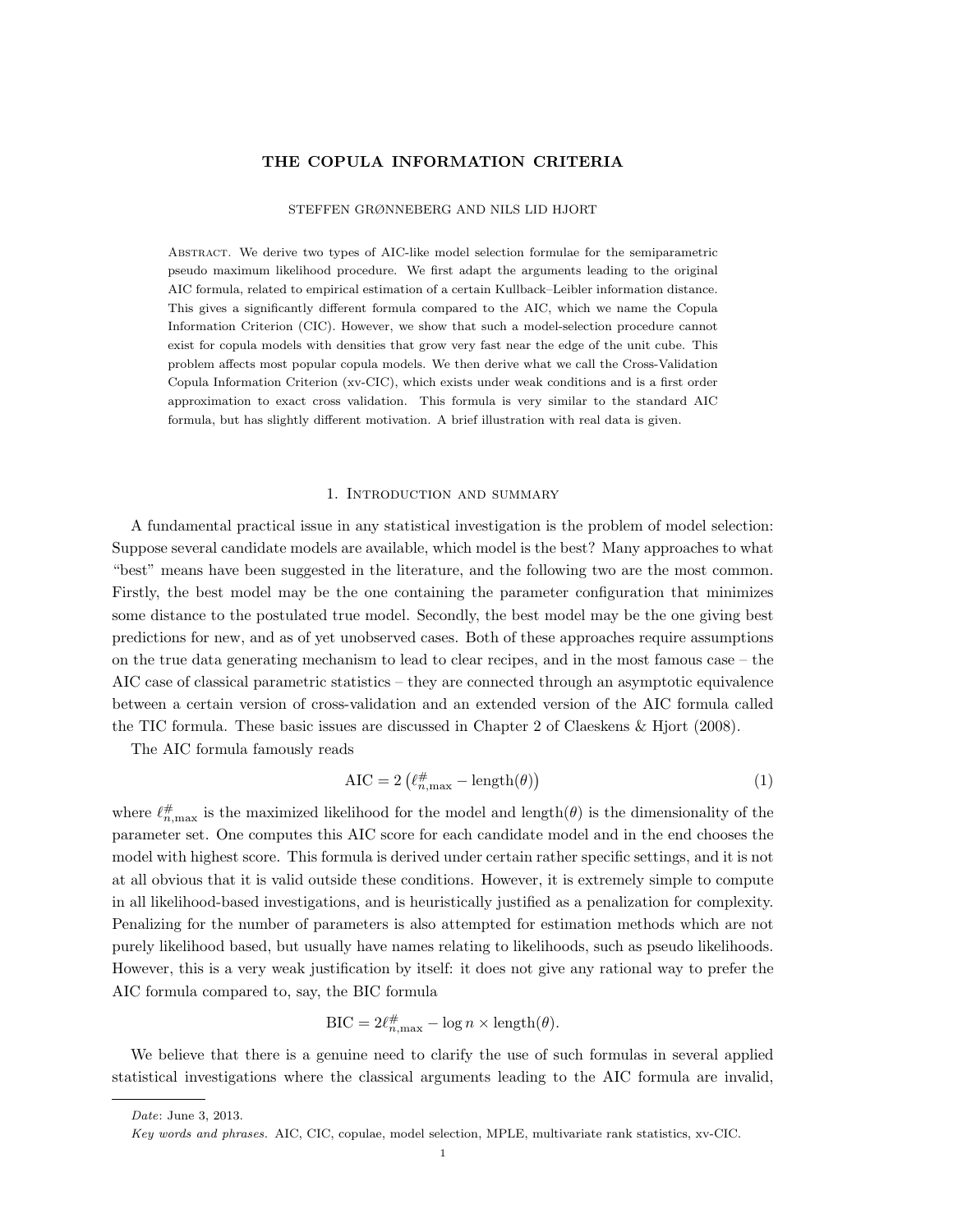especially when pseudo likelihoods are used. We provide a general description of this problem in Section 2, which are then specialized to the copula case.

When using the unjustified AIC formula, it is implicitly hoped that when an estimation method heuristically resembles the maximum likelihood estimator, there is a continuous relationship between the two technique's model selection behavior, so that the AIC formula is approximately valid. Our current paper investigates the validity of the AIC formula in a semiparametric estimation problem related to copula models. We investigate both the loss-function and prediction perspectives, and the two resulting cases illustrate drastically different levels of continuity regarding model selection behavior. We show that under certain assumptions, the AIC formula is indeed approximately valid from a loss-function perspective. However, outside these rather restrictive conditions, we observe a strong discontinuity in the form of a non-existence of such model selection procedures. This discontinuity does not extend to the prediction-perspective of the AIC formula, where a continuous relationship is demonstrated by deriving a generally applicable model-selection formula that approximately equals the classical formula under weak conditions. In this light, our paper motivates further investigation of the AIC formula's use also in other likelihood-like estimation methods.

Our technical setting is as follows. Suppose given independent, identically distributed ddimensional observations  $X_1, X_2, \ldots, X_n$  with density  $f^{\circ}(x)$  and distribution function

$$
F^{\circ}(x) = P(X_{i,1} \le x_1, X_{i,2} \le x_2, \dots X_{i,d} \le x_d) = C^{\circ}(F^{\circ}_{\perp}(x)).
$$

Here,  $C^{\circ}$  is the copula of  $F^{\circ}$  and  $F^{\circ}_{\perp}$  is the vector of marginal distributions of  $F^{\circ}$ , that is,

$$
F_{\perp}^{\circ}(x) := (F_1^{\circ}(x_1), \dots, F_d^{\circ}(x_d)), \qquad F_j(x_j) = P(X_{i,j} \le x_j).
$$

We want to fit parametric models to the copula, but leave the marginals unspecified. The copula models are specified through a set of densities  $c(u, \theta)$  for  $\Theta \subseteq \mathbb{R}^p$  and  $u \in [0, 1]^d$ .

A popular estimator for the copula parameter is the maximum pseudo likelihood estimator  $\hat{\theta}_n$ , also called the MPLE. It is defined as the maximizer of the so-called pseudo likelihood

$$
\ell_n(\theta) := \sum_{i=1}^n \log c(F_{n,\perp}(X_i), \theta).
$$

This estimator sometimes goes by other names, such as the Canonical MLE (Panchenko, 2005). We also note that unrelated estimation techniques are sometimes called the maximum pseudo likelihood estimator in the literature. The pseudo likelihood is expressed in terms of the so-called pseudo observations  $F_{n,\perp}(X_i) \in [0,1]^d$ , in which  $F_{n,\perp}$  is the vector of re-normalized marginal empirical distribution functions

$$
F_{n,\perp}(x) := (F_{n,1}(x_1), \ldots, F_{n,d}(x_d)), \text{ where } F_{n,j}(x_j) := \frac{1}{n+1} \sum_{i=1}^n I\{X_{i,j} \le x_j\}.
$$

The non-standard normalization constant  $1/(n + 1)$  – instead of the classical  $1/n$  – is to avoid evaluating  $u \mapsto \log c(u, \theta)$  at the boundary  $u \in \partial ([0, 1]^d)$  where most copula models of interest are infinite. Hence, we consider any size defined in terms of  $u \mapsto c(u, \theta)$  as being restricted to  $u \in (0,1)^d$ .

Many investigations, such as Chen & Fan  $(2005)$  and McNeil et al.  $(2005, Chapter 5)$ , use

$$
AIC^* = 2\ell_{n,\text{max}} - 2\text{length}(\theta)
$$
\n(2)

as a model selection criterion for the MPLE, with  $\ell_{n,\max} = \ell_n(\hat{\theta}_n)$  being the maximum pseudo likelihood. Despite its frequent use, there is no justification for this formula in the literature other than the less than satisfactory heuristic argument mentioned above.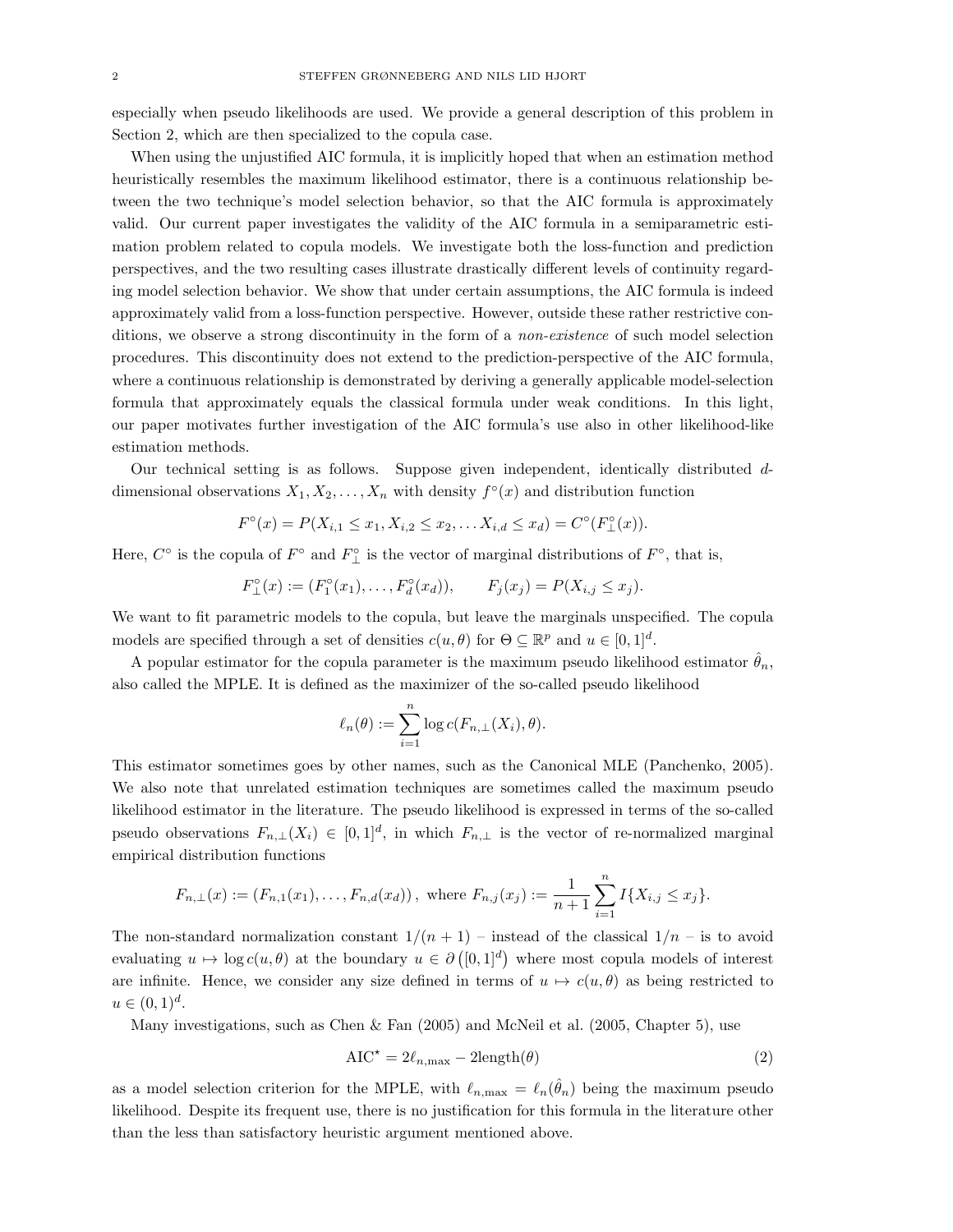The arguments underlying the derivations of the traditional AIC do not apply here – since  $\ell_n(\cdot)$  is not a proper log-likelihood function for a model, but a pseudo likelihood, based on the multivariate rank statistics  $F_{n,\perp}$ . In other words, the AIC<sup>\*</sup> formula above ignores the noise inherent in the transformation step that takes  $X_i$  to  $F_{n,\perp}(X_i)$ . Such a formula would be appropriate only if we could use  $F_k^{\circ}(X_{i,k})$  – instead of the pseudo observations, or if we would model the marginals  $F_1^{\circ}, \ldots, F_d^{\circ}$  by parametric models  $F_{1,\gamma(1)}, \ldots, F_{d,\gamma(d)}$ . This last case would return the estimation problem to a fully parametric one, where the classical AIC formula

$$
2\left(\ell_{n,\max}^{\#}-\delta_c-\delta_m\right), \quad \delta_c=\text{length}(\theta), \quad \delta_m=\sum_{k=1}^d\text{length}(\gamma(k))\tag{3}
$$

is justified by classical theory. Here  $\ell_{n,\max}^{\#}$  is the standard maximized likelihood,  $\delta_c$  and  $\delta_m$  each corrects for bias introduced by the estimation of the copula and the marginals respectively.

Note that eq. (3) is only valid when the likelihood is maximized simultaneously in all parameters of the model. The use of multi-stage estimation routines, such as the MPLE or the IFM estimator described in Joe (1997), invalidates the AIC formula. Our paper will focus exclusively on the more complicated MPLE case, but through mimicking the developments of our paper, one could derive a copula model selection procedure based on the IFM, analogous to the AIC formula. Note that because the least false IFM parameter configuration for the copula depends on the marginal misspecification – a deficiency not shared by the MPLE – an IFM-AIC formula would only be valid when the parametric marginal models include the true marginal distributions.

The present paper centres around two contributions. First, we reconsider the steps leading to the original AIC formula in the MPLE setting and derive the appropriate modifications. This leads to two model selection formulae – one valid when the copula model is correctly specified and one valid in general. We will refer to both as the Copula Information Criterion when the context makes it clear which one is meant (or when it does not matter), and will refer to them as the AIC-like and the TIC-like CIC formula when this distinction is needed. These formulae and their derivations are presented in Section 2.1.

The AIC-like CIC formula is of the form

$$
2(\ell_{n,\max} - \hat{\delta}_c - \hat{\delta}_m), \quad \delta_c = \text{length}(\theta) + \text{Tr}(\hat{\mathcal{I}}^{-1}\hat{W}).
$$

Again,  $\hat{\delta}_c$  and  $\hat{\delta}_m$  each takes the estimation of the copula and the marginals into consideration respectively. Now,  $\hat{\delta}_c$  has an additional term because we are working with a pseudo likelihood, and  $\hat{\delta}_m$  is an estimator of the size  $\mathbf{1}^t \Upsilon \mathbf{1}$  where  $\Upsilon = (\Upsilon_{a,b})_{1 \leq a,b \leq d}$  is the symmetric matrix with

$$
\begin{aligned}\n\Upsilon_{a,a} &= \frac{1}{2} \int_{[0,1]^d} \zeta_{a,a}''(u,\theta^{\circ}) u_a(1-u_a) \, dC^{\circ}(u), \\
\Upsilon_{a,b} &= \frac{1}{2} \int_{[0,1]^d} \zeta_{a,b}''(u,\theta^{\circ}) \left[ C_{a,b}(u_a, u_b) - u_a u_b \right] \, dC^{\circ}(u) \quad (\text{when } a \neq b),\n\end{aligned}
$$

and  $\zeta_{a,b}''$  is the  $(a,b)$ 'th element of the matrix function

$$
\zeta''(u,\theta^{\circ}) = \frac{\partial^2}{\partial u^t \partial u} \log c(u,\theta^{\circ}). \tag{4}
$$

and  $C_{a,b}$  is the bivariate margin of C corresponding to dimensions a and b.

Section 2.4 includes a simulation illustrating the superiority of the CIC formula to the unmotivated AIC formula for a mixture of Frank and Plackett copulas.

A major difference from the fully parametric case is that  $1<sup>t</sup>$  T1 may be infinite. The AIC formula provides a certain type of bias-correction, and it turns out that the random variable that causes the systematic deviation we wish to correct for does not even possess a first moment for most popular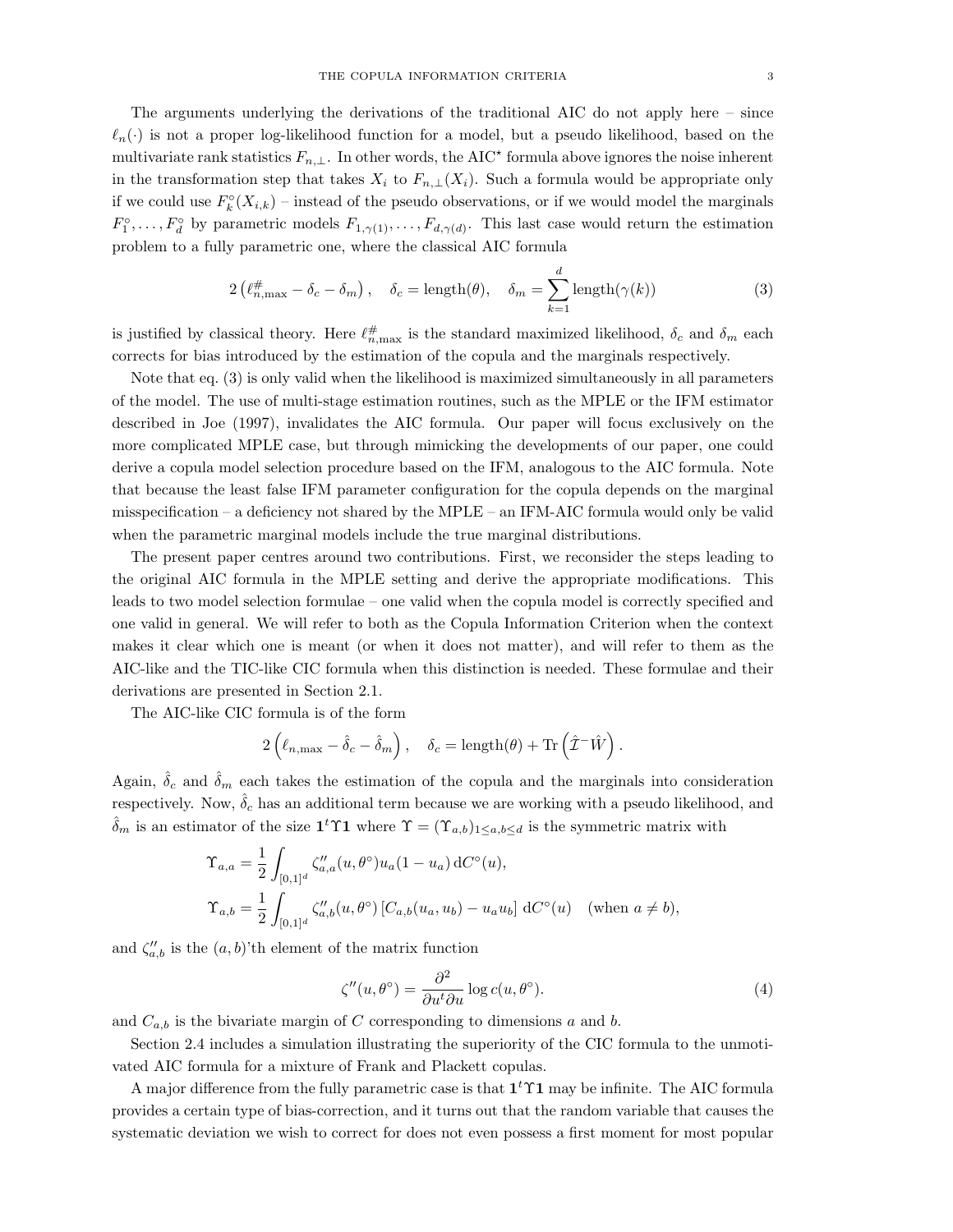copula-models. In a sense made precise in Section 2.1, we show that there does not exist any model selection formula analogous to the AIC for many popular copula models when using the maximum pseudo likelihood estimator. Further differences is that while  $\hat{\delta}_c$  is always strictly positive,  $\hat{\delta}_m$  may be both positive and negative. Also, in contrast to the penalty term of the classical AIC formula that do not depend on the data, CIC's penalty terms must always be estimated from data.

The second part of the paper pursues the second main path of model selection methodology: prediction. As mentioned above, a certain version of cross-validation and the classical AIC formula are first order equivalent. In Section 4 we show that this is not the case for the CIC and derive a formula that is first order equivalent to a version of cross-validation. We name this formula the Cross-Validation Copula Information Criterion, or xv-CIC. This non-equivalence provides a further contrast between MPLE- and MLE-based estimation, and it turns out that the xv-CIC formula is applicable to all common copula models. Thus, the reader who is simply interested in a generally applicable model selection formula for the MPLE can focus on Section 4.

When the parametric copula model is assumed to include the true copula  $c^{\circ}(\cdot)$ , the xv-CIC formula is given by

$$
2(\ell_{n,\max} - \delta_c), \quad \delta_c = \text{length}(\theta) + \text{Tr}\left(J_n^{-1}\hat{K}\right),
$$

where  $J_n$  and  $\hat{K}$  are defined below. When Tr  $(J_n^{-1}\hat{K})$  is small, this formula provides motivation for the original AIC-formula. A brief illustration of the xv-CIC formula in Section 5 using the Loss-ALAE data. This dataset is used in many papers on copulas, including Frees & Valdez (1998) and Genest et al. (2006).

At the end of our paper, we give some concluding remarks, including some advice on model selection for practitioners in Section 6.2.

We have not conducted a comprehensive simulation study of the small sample performance of the xv-CIC formula, and consider this to be a theme for a separate paper. Because the unmotivated AIC formula has no terms that are estimated from data, it may under certain settings be superior to the xv-CIC formula as an approximation to cross validation. A large scale simulation study would be able to investigate whether or when this is the case.

The paper includes an appendix in the form of a supplementary note, available on the journal web-site. This appendix gathers all but the simplest technical proofs, and includes a script for the R system (as described in R Development Core Team, 2010) to calculate the xv-CIC for certain simple copula models.

We will consistently apply the perpendicular subscript to indicate vectors of marginal distributions, such as  $F_{n,\perp}$ . Note that we will sometimes use the multivariate empirical distribution function  $F_n$ , which is defined with the standard scaling  $1/n$  in contrast to our marginal empirical distributions that are scaled according to  $1/(n+1)$ . We will also use the circle superscript to denote sizes defined in terms of  $F^{\circ}$  and will usually let hats and/or *n*-subscripts indicate estimators. For example, the Kullback–Leibler least false parameter configuration  $\theta^{\circ}$  has a circle superscript, because it is defined in terms of  $F^{\circ}$ , while its estimate is denoted by  $\hat{\theta}_n$ . We will denote generic elements of  $[0,1]^d$  or  $[0,1]$  by u or v, while elements of  $\mathbb{R}^d$  not constrained to  $[0,1]^d$  will be denoted by x or y. For a general introduction to copula models, see Joe (1997), and for a general introduction to the model selection problem, see Claeskens & Hjort (2008). Finally, we will usually let  $df(x_0)/dx$  denote  $df(x)/dx|_{x=x_0}$ .

#### 2. The Copula Information Criterion

Let us take a step back, and consider a fairly abstract summary of the derivation of the AIC formula. Through this discussion, we place the structure of the CIC problem in relation to the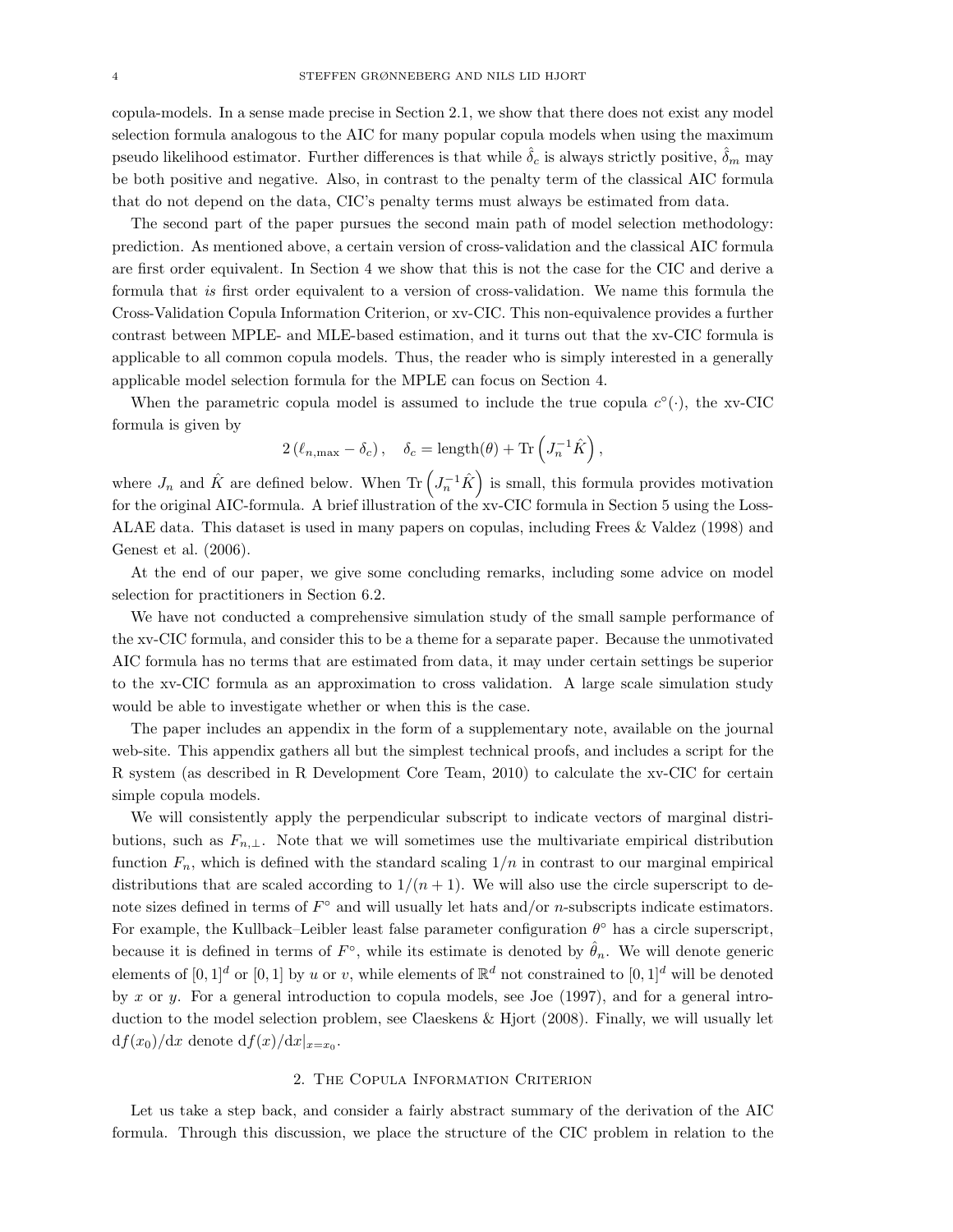AIC and the so-called Generalized Information Criterion, and indicate the calculations that are required for solving the problem at hand. A detailed derivation of the CIC is then given in Section 2.1.

Maximum likelihood estimation features two statistical functionals – in the sense, say, of Shao  $(2003)$  – given by

$$
\Phi[F](f(\cdot)) = \int f(x) \, dF(x)
$$
  

$$
T[F] = \underset{\theta \in \Theta}{\operatorname{argmax}} \Phi[F](f(\cdot, \theta)).
$$
 (5)

and

Here  $F$  is some cumulative distribution function, and  $T$  is defined in terms of a parametric family of densities  $\{f(\cdot,\theta): \theta \in \Theta\}$ . The MLE is  $\hat{\theta}_{ML} = T(F_n)$ , where  $F_n$  is the (multivariate) empirical distribution function.

The Kullback–Leibler divergence between two densities  $g$  and  $h$  is given by

$$
KL(g(\cdot), h(\cdot)) = \int g(x) \log \frac{g(x)}{h(x)} dx = \int \log g(x) dG(x) - \int \log h(x) dG(x)
$$

where  $G(x) = \int_{-\infty}^{x} g(y) dy$ . Hence,

$$
\Phi[F^{\circ}](\log f(\cdot,\hat{\theta}_n)) = -\text{KL}(f^{\circ}(\cdot),f(\cdot,\hat{\theta}_n)) + C
$$
\n(6)

is the negative attained Kullback–Leibler divergence between  $f^{\circ}(\cdot)$  and  $f(\cdot,\theta)$  except for a constant C not depending on  $\hat{\theta}_n$ . Let us therefore call  $\Phi[F^{\circ}](\log f_{\theta})$  the model-relevant part of the KLdivergence (between  $f^{\circ}(\cdot)$  and  $f(\cdot,\theta)$ ). Under regularity conditions, we have

$$
\hat{\theta}_n = T(F_n) \xrightarrow[n \to \infty]{\mathcal{P}} T(F^{\circ}) = \operatorname*{argmin}_{\theta \in \Theta} \mathrm{KL}(f^{\circ}(\cdot), f(\cdot, \theta)) := \theta^{\circ}
$$

so that  $\hat{\theta}_n$  approaches the least false Kullback–Leibler parameter configuration  $\theta^{\circ}$ . Also, eq. (6) shows that  $\Phi[F^{\circ}](f(\cdot,\hat{\theta}_n))$  is the attained model-relevant part of KL-divergence. If we are given several candidate models, the AIC-perspective is to use the model with the least attained KLdivergence, or equivalently, the largest attained model-relevant part of KL-divergence. We typically have

$$
\Phi[F_n](\log f(\cdot, \hat{\theta}_n)) \xrightarrow[n \to \infty]{\mathcal{P}} \Phi[F^{\circ}](\log f(\cdot, \theta^{\circ})),
$$

and we will study the finite sample bias variable

$$
\Delta_n := \Phi[F_n](\log f(\cdot, \hat{\theta}_n)) - \Phi[F^\circ](\log f(\cdot, \theta^\circ))
$$
\n(7)

up to a precision level specified shortly. The linearity of  $\Phi$  in both arguments shows that

$$
\Delta_n = \Phi[F_n - F^{\circ}](\log f(\cdot, \hat{\theta}_n))
$$
  
= 
$$
\Phi[F_n - F^{\circ}](\log f(\cdot, \hat{\theta}_n)) - \Phi[F_n - F^{\circ}](\log f(\cdot, \theta^{\circ})) + \Phi[F_n - F^{\circ}](\log f(\cdot, \theta^{\circ}))
$$
  
= 
$$
\Phi[F_n - F^{\circ}](\log f(\cdot, \hat{\theta}_n) - \log f(\cdot, \theta^{\circ})) + \Phi[F_n - F^{\circ}](\log f(\cdot, \theta^{\circ})).
$$
 (8)

Under regularity conditions (Claeskens & Hjort, 2008) we get

$$
\Delta_n = Z_n + \frac{1}{n} \delta_n + o_P(n^{-1})
$$
\n(9)

where

$$
Z_n = \Phi[F_n - F^\circ](\log f(\cdot, \theta^\circ))
$$
\n(10)

is a zero mean variable,  $\delta_n \xrightarrow[n \to \infty]{\mathscr{W}} \delta$  where  $\mathbb{E}\delta \neq 0$ . When the model is correct in the sense that  $f(\cdot,\theta^{\circ})=f^{\circ}(\cdot)$ , we get  $\mathbb{E}\delta=\text{length}(\theta)$ . The AIC formula of eq. (1) is a sample bias correction for  $\Phi[F_n](\log f(\cdot, \hat{\theta}_n))$  as an estimator for  $\Phi[F^{\circ}](\log(\cdot, \hat{\theta}_n))$  based on eq. (9). It is a bias-correction in the weak sense that  $o_P(n^{-1})$  is considered low-level noise and is ignored, and that we only try to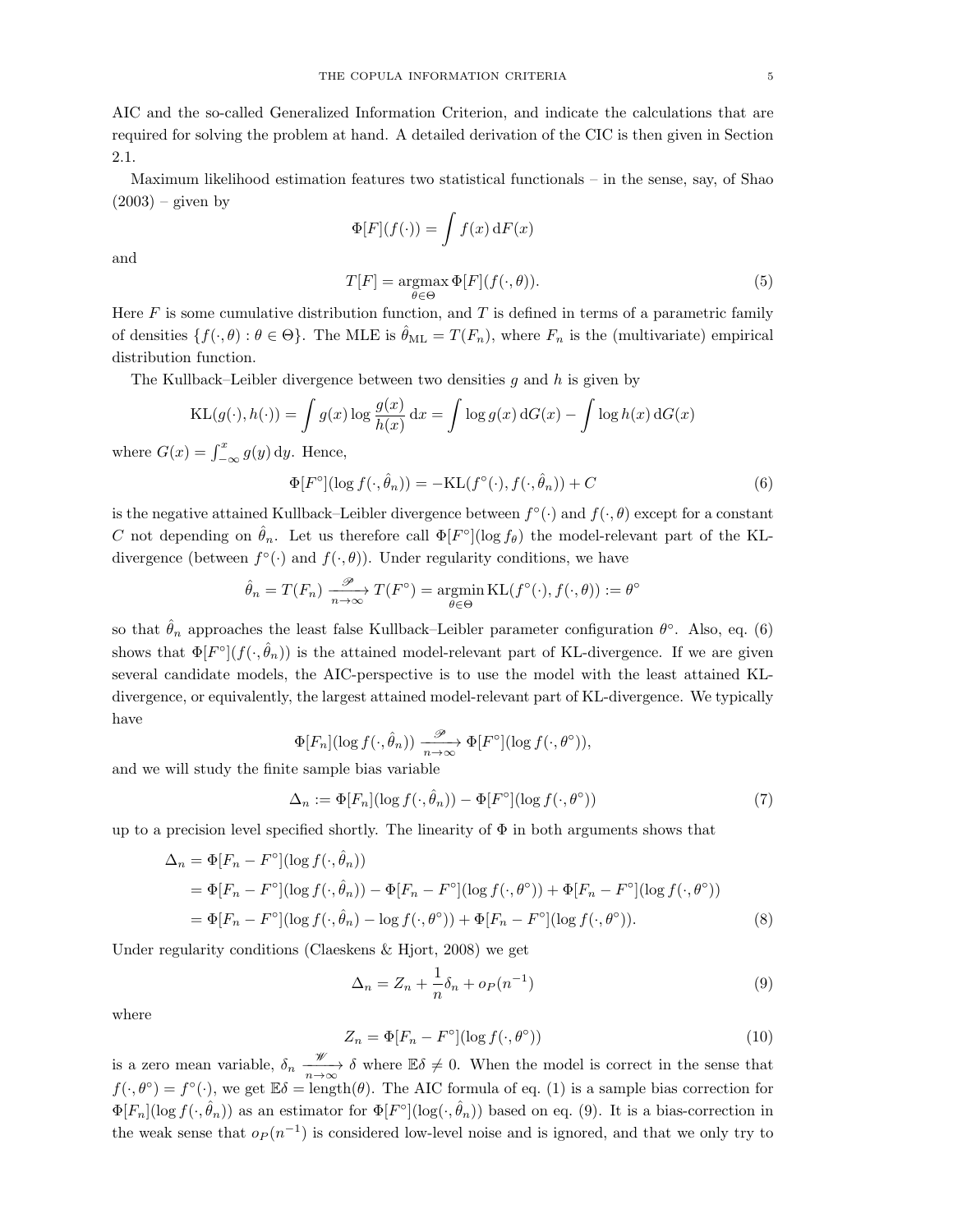approximate the expectation of the weak limit of  $\delta_n$ , and not the actual attained expectation of  $\delta_n$  (which may be infinite, see Claeskens & Hjort (2008)).

A generalization of these developments is the Generalized Information Criterion (Konishi & Kitagawa, 2008). Here, the functional  $T$  does not have to take on the rather specific form of eq. (5) but may be defined as the maximizer of, say, a penalized likelihood function such as for shrinkage estimators. The GIC development concerns reaching an expansion for  $\Delta_n$  that takes into consideration the general form of T. The functional  $\Phi$  is, however, maintained as in the original AIC formula.

The CIC exceeds the generality provided by the GIC in the following way. Our model is defined in terms of a parametric copula model  $\{c(u, \theta) : \theta \in \Theta\}$ . The marginal distributions  $f_1^{\circ}, \ldots, f_d^{\circ}$ of the observations are unknown and completely unspecified. Concretely, our model is therefore given by

$$
\{f(x,\theta): \theta \in \Theta\} = \left\{f(x,\theta) = c\left(F_1^{\circ}(x_1), \ldots, F_d^{\circ}(x_d), \theta\right) \prod_{k=1}^d f_k^{\circ}(x_k) : \theta \in \Theta\right\}
$$

for  $x \in \mathbb{R}^d$ . Through a change of variables, we see that the Kullback–Leibler least false parameter configuration is

$$
\theta^{\circ} = \underset{\theta \in \Theta}{\operatorname{argmax}} \int_{\mathbb{R}^{d}} \log f(x, \theta) dF^{\circ}(x)
$$
\n
$$
= \underset{\theta \in \Theta}{\operatorname{argmax}} \left[ \int_{\mathbb{R}^{d}} \log c \left( F_{1}^{\circ}(x_{1}), \ldots, F_{d}^{\circ}(x_{d}), \theta \right) dF^{\circ}(x) + \sum_{k=1}^{d} \int_{\mathbb{R}} \log f_{k}^{\circ}(x_{k}) dF_{k}^{\circ}(x) \right]
$$
\n
$$
= \underset{\theta \in \Theta}{\operatorname{argmax}} \int_{\mathbb{R}^{d}} \log c \left( F_{1}^{\circ}(x_{1}), \ldots, F_{d}^{\circ}(x_{d}), \theta \right) dF^{\circ}
$$
\n
$$
= \underset{\theta \in \Theta}{\operatorname{argmax}} \int_{[0,1]^{d}} \log c \left( v_{1}, \ldots, v_{d}, \theta \right) dC^{\circ}(v)
$$
\n
$$
= T(C^{\circ}).
$$
\n(11)

Hence, the KL least-false copula parameter only depends on the true copula of the data. Because  $C^{\circ}$  is invariant to monotone transformation of the marginals, empirical estimators of  $\theta^{\circ}$  should share this invariance. This point is further discussed in Grønneberg (2010). The rank-based MPLE

$$
\hat{\theta}_n = T(C_n),
$$

defined in terms of the empirical copula

$$
C_n(u) := \frac{1}{n} \sum_{i=1}^n I\{F_{n,\perp}(X_i) \le u\} = \frac{1}{n} \sum_{i=1}^n \prod_{j=1}^d I\{F_{n,j}(X_{i,j}) \le u_j\},\tag{12}
$$

shares this invariance, and consistently estimates  $\theta^{\circ}$  under various conditions (Genest et al., 1995). In order to provide a model selection formula for the MPLE, we must again study an analogue of  $\Delta_n$  defined in eq. (7).

By following the same logic in going from eq. (7) to eq. (8) we get that

$$
\Delta_n = \Phi[C_n](\log c(\cdot, \hat{\theta}_n)) - \Phi[C^\circ](\log c(\cdot, \theta^\circ)) = \Delta_{c,n} + \Delta_{m,n} \tag{13}
$$

where

$$
\Delta_{c,n} := \Phi[C_n - C^{\circ}](\log c(\cdot, \hat{\theta}_n) - \log c(\cdot, \theta^{\circ}))
$$

and

$$
\Delta_{m,n} := \Phi[C_n - C^{\circ}](\log c(\cdot, \theta^{\circ})).
$$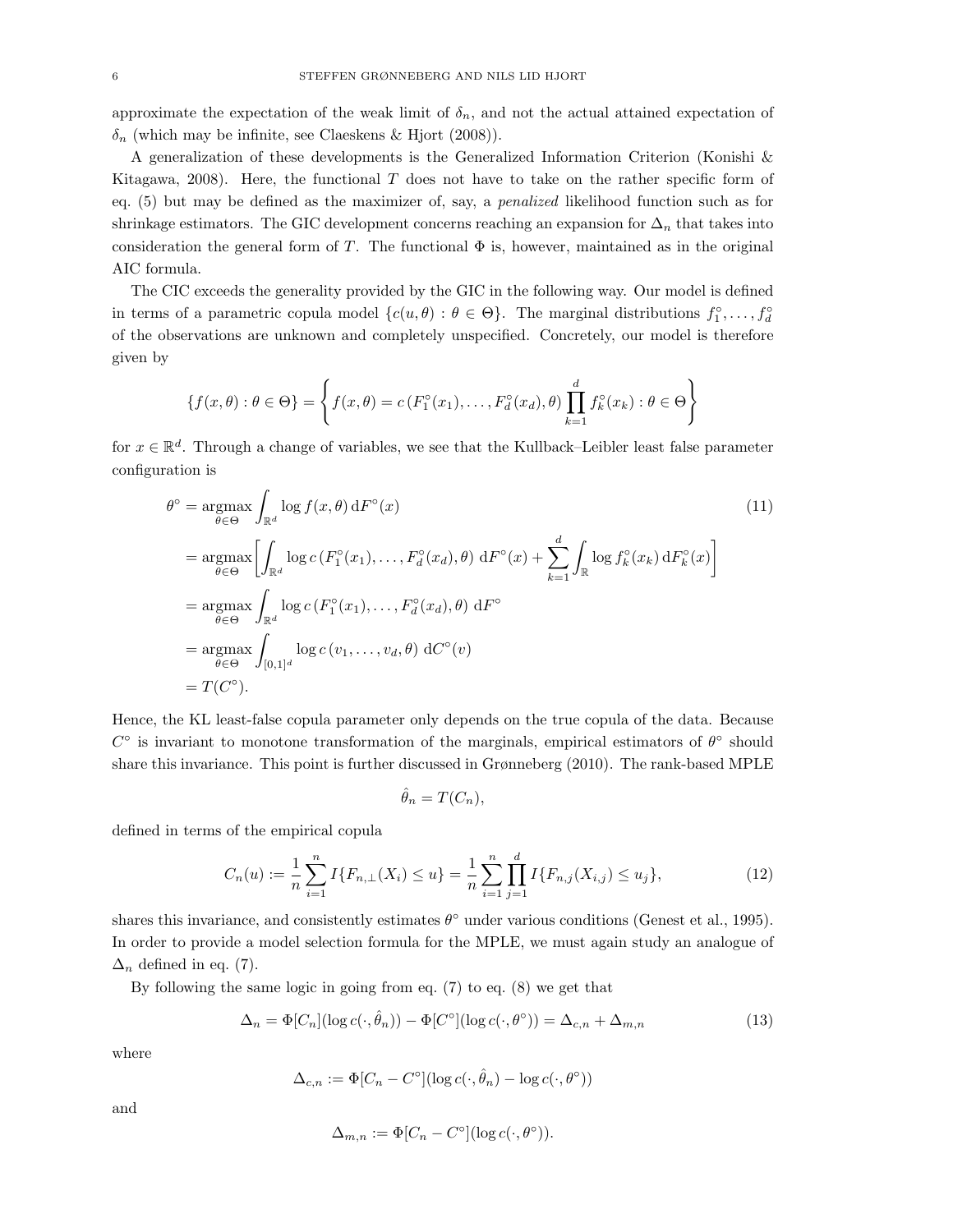The notation of the two components of  $\Delta_n$  is chosen as mnemonics to reflect that  $\Delta_{c,n}$  is dominated by bias originating from estimating the parametric copula and  $\Delta_{m,n}$  is dominated by bias originating from estimating the marginals non-parametrically. This will be shown in Sections 2.1 and 2.2.

The expansion of eq. (13) is seemingly similar to that in eq. (8). However, in the fully parametric case,  $\Delta_{m,n}$ , which we then denoted by  $Z_n$ , had zero mean and could therefore be ignored when providing bias corrections. This zero mean property is a consequence of

$$
\mathbb{E}\Phi[F_n](\log f(\cdot,\theta^{\circ})) = \Phi[F^{\circ}](\log f(\cdot,\theta^{\circ})),
$$

which follows by the definition of the sizes involved. In contrast, we now have  $C_n(u) = \Psi[F_n](u)$ for the statistical functional  $\Psi$  implicit in eq. (12), which means that

$$
\mathbb{E}\Phi[C_n](\log c(\cdot,\theta^{\circ})) = \mathbb{E}\Phi \circ \Psi[F_n](\log c(\cdot,\theta^{\circ})) \neq \Phi \circ \Psi[F^{\circ}](\log c(\cdot,\theta^{\circ})),\tag{14}
$$

and hence,  $\mathbb{E}\Delta_{m,n}\neq 0$  due to the presence of the  $\Psi$  functional. In order to derive a model selection formula for the MPLE, we need an expansion such as eq. (9) in terms of some (new) zero mean variable  $Z_n$  and some  $\delta_n$ . This computation will be performed in the following subsection, where we will see that

$$
\delta_n = \delta_{c,n} + \delta_{m,1,n} + \delta_{m,2,n}.
$$

Here,  $\delta_{c,n}$  has contributions from  $\Delta_{c,n}$  and  $\delta_{m,1,n} + \delta_{m,2,n}$  has contributions from  $\Delta_{m,n}$ . Precisely, we isolate the sizes with non-zero mean that are not  $o_P(n^{-1})$ . We split up the contributions from  $\Delta_{m,n}$  in two, as  $\delta_{m,1}$  is zero when the model is correct. The CIC formula consists of correcting the maximized pseudo likelihood with an estimate of the expectation of the weak limit of  $\delta_n$ .

Finally, we note that the above formulation should apply to many estimation schemes similar to the MPLE. Such a general formula – a generalized GIC – seems to be possible to derive using second order functional expansions. However, this would require a detailed study of the second order functional differentiation of the statistical functional that defines the MPL estimator. This would be technically challenging, as most functional differentiation theory for functionals of interest in statistics (see e.g. van der Vaart & Wellner, 1996; Shao, 2003) focuses on first order differentiation, as this suffices to prove asymptotic Normality – and not the second order differentiation that would be required in order to isolate the terms in  $\Delta_n$  that are not  $o_P(n^{-1})$ .

2.1. Derivation of The Copula Information Criterion. Like the AIC, the Copula Information Criterion is based on asymptotic (pseudo) likelihood theory. Before we continue our detailed study of  $\Delta_n$ , we need the following theory for the pseudo likelihood function, some of which generalize previously published results. Central to our investigation is the behavior of the pseudo log-likelihood normalized by sample size

$$
A_n(\theta) := \frac{1}{n} \ell_n(\theta) = \int_{[0,1]^d} \log c(u,\theta) dC_n(u).
$$

The maximum pseudo likelihood estimator can be written as

$$
\hat{\theta}_n = \underset{\theta \in \Theta}{\operatorname{argmax}} \frac{1}{n} \ell_n(\theta) = \underset{\theta \in \Theta}{\operatorname{argmax}} \int_{u \in [0,1]^d} \log c(u,\theta) dC_n(u)
$$

where  $C_n$  is the empirical copula of eq. (12). Under conditions such as A1-A5 in Tsukahara (2005), we have

$$
\hat{\theta}_n \xrightarrow[n \to \infty]{} \underset{\theta \in \Theta}{\longrightarrow} \underset{\theta \in \Theta}{{\operatorname{argmax}} \int_{u \in [0,1]^d} \log c(u,\theta) dC^{\circ}(u) =: \theta^{\circ}}
$$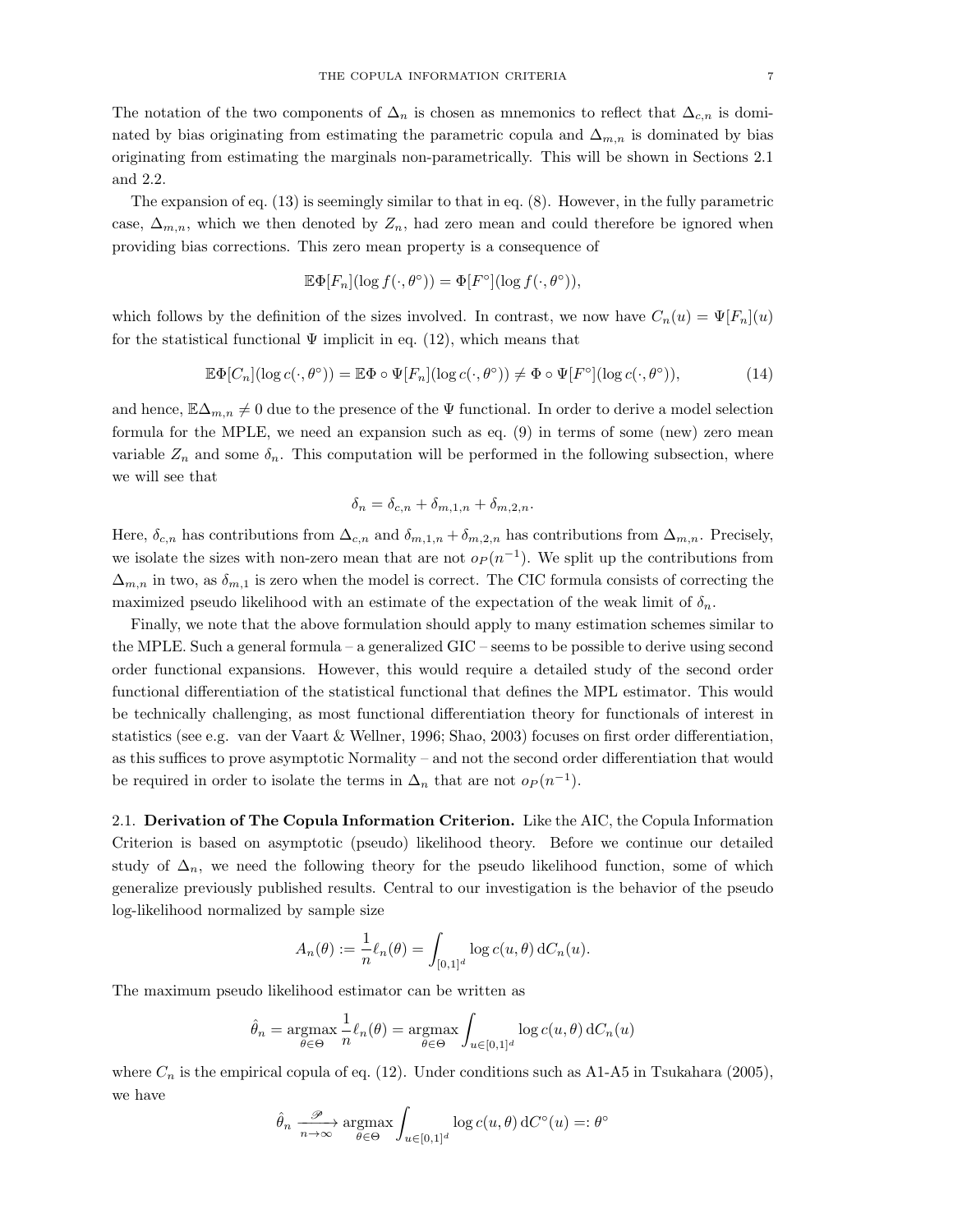in which  $\theta^{\circ}$  is the least false parameter according to the Kullback–Leibler divergence between the true model  $c^{\circ}(\cdot)$  and  $\{c(\cdot,\theta):\theta\in\Theta\}$ . That is,

$$
\theta^{\circ} = \underset{\theta \in \Theta}{\operatorname{argmin}} \operatorname{KL}(c^{\circ}(\cdot), c(\cdot, \theta)) = \underset{\theta \in \Theta}{\operatorname{argmin}} \int_{u \in [0,1]^{d}} \log \frac{c^{\circ}(u)}{c(u, \theta)} c^{\circ}(u) du = \underset{\theta \in \Theta}{\operatorname{argmax}} A(\theta) \qquad (15)
$$

where

$$
A(\theta) := \int_{[0,1]^d} c^{\circ}(u) \log c(u,\theta) \, \mathrm{d}u = \int_{[0,1]^d} \log c(u,\theta) \, \mathrm{d}C^{\circ}(u). \tag{16}
$$

We typically have

$$
A_n(\theta) \xrightarrow[n \to \infty]{\mathscr{P}} A(\theta)
$$

for each  $\theta$ , for example under the conditions given in Proposition A1.i in Genest et al. (1995). Let

$$
\phi(u,\theta) = (\partial/\partial \theta) \log c(u,\theta) \tag{17}
$$

be the vector of derivatives of  $\theta \mapsto \log c(u, \theta)$  and let

$$
U_n := \frac{\partial A_n(\theta^{\circ})}{\partial \theta} = \frac{1}{n} \frac{\partial \ell_n(\theta^{\circ})}{\partial \theta} = \int_{[0,1]^d} \frac{\partial}{\partial \theta} \log c(u, \theta^{\circ}) \, dC_n(u) = \int_{[0,1]^d} \phi(u, \theta) \, dC_n(u) \tag{18}
$$

be the normalized pseudo score function, evaluated at  $\theta^{\circ}$ . To state the asymptotic distribution of the MPLE, we need the Information matrix

$$
\mathcal{I} = \mathbb{E}\phi(\xi, \theta^{\circ})\phi(\xi, \theta^{\circ})^t
$$
\n(19)

and

$$
W = \text{Var}\,Z,\tag{20}
$$

which is the covariance matrix of

$$
Z := \sum_{k=1}^{d} \int_{[0,1]^d} \frac{\partial \phi(u, \theta^{\circ})}{\partial u_k} (I\{\xi_k \le u_k\} - u_k) dC^{\circ}(u)
$$
 (21)

where  $\xi$  is a random vector distributed according to  $C^{\circ}$ .

The asymptotic Normality of the normalized score function  $\sqrt{n}U_n$  is central to proving the asymptotic Normality of the MPLE. This asymptotic result may be established either through functional weak convergence of the empirical copula process or through the more direct arguments of Ruymgaart et al. (1972) and Ruymgaart (1974). While the direct route is followed in Genest et al. (1995) and Tsukahara (2005), Theorem 6 of Fermanian et al. (2004) shows that the score function is asymptotically normal as a consequence of the process convergence of the empirical copula. Segers (2012) substantially weakened the conditions given in Fermanian et al. (2004) for this process convergence to take place, which in turn implies that using the process convergence of the empirical copula process to prove asymptotic normality of the score function is now of more general applicability. Because we will use this perspective to prove Theorem 1 a bit later, we include the following extension of Theorem 6 of Fermanian et al. (2004). The Lemma features the following condition, which Segers (2012) shows is sufficient for the empirical copula to have a weak limiting distribution. The condition is also necessary for the Gaussian limiting process of the empirical copula to exist and have continuous sample paths.

**Condition 1.** For each  $j \in \{1, ..., d\}$ , the j'th first-order partial derivative  $\dot{C}_j^{\circ}$  exists and is continuous on the set  $V_{d,j} = \{u \in [0,1]^d : 0 < u_j < 1\}.$ 

Lemma 1. Suppose one of the following conditions are fulfilled.

(1) The score function fulfills condition A1 of Tsukahara (2005).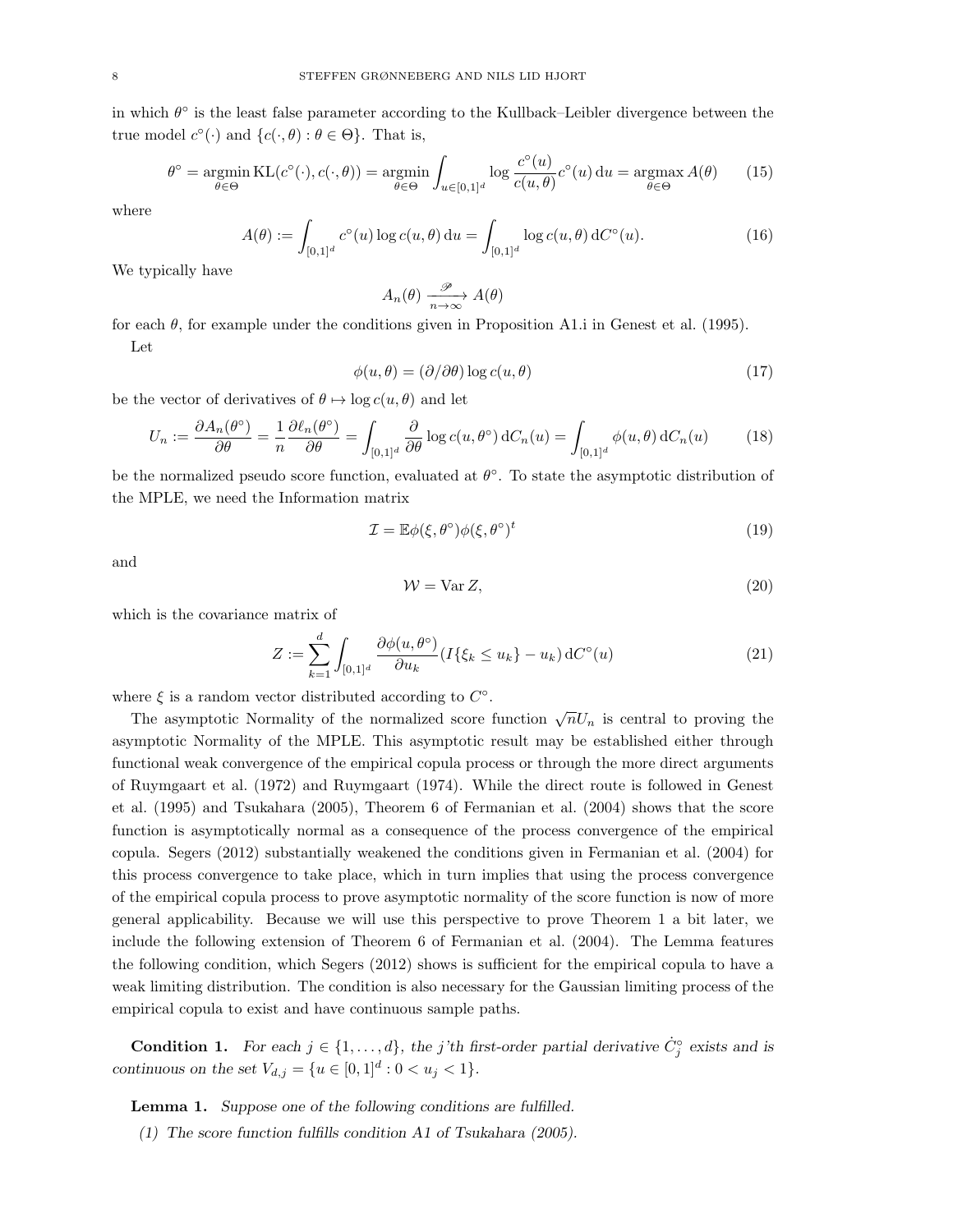(2) That  $u \mapsto \log c(u, \theta)$  is of bounded Hardy–Krause-variation (defined in A.3 in the supplementary notes) and Condition 1 is fulfilled.

Then

$$
\sqrt{n}U_n \xrightarrow[n \to \infty]{\mathscr{W}} U \sim N_p(0, \Sigma), \quad \Sigma := \mathcal{I} + \mathcal{W}
$$
\n(22)

where  $\mathcal I$  and  $\mathcal W$  are defined in equations (19) and (20) respectively.

Proof. We extend the proof of the bivariate case given in Theorem 6 of Fermanian et al. (2004). Proposition 3.1. of Segers (2012) implies the desired result using the general change of variables formula provided in Section A.3 of the supplementary notes. Other than using the theory of Segers (2012), our only addition to the proof of Fermanian et al. (2004) is to correct their omission of mentioning that their result requires bounded Hardy–Krause-variation and not some other multivariate variational concept.

Assumptions on the topology of the parameter set Θ analogous to the classical conditions securing asymptotic Normality of the MLE, such as assumptions A1-A5 of Tsukahara (2005), shows

$$
\sqrt{n}(\hat{\theta}_n - \theta^{\circ}) \xrightarrow[n \to \infty]{\mathscr{W}} J^{-1}U \sim N_p(0, J^{-1}\Sigma J^{-1}),
$$
\n(23)

where

$$
J := -A''(\theta^{\circ}) = -\int_{[0,1]^d} c^{\circ}(u) \frac{\partial^2 \log c(u, \theta^{\circ})}{\partial \theta \partial \theta^t} du = -\int_{[0,1]^d} \frac{\partial^2 \log c(u, \theta^{\circ})}{\partial \theta \partial \theta^t} dC^{\circ}
$$
 (24)

is assumed to be of full rank. We will also assume that

$$
J_n := -A_n''(\theta^\circ) = -\int_{[0,1]^d} \frac{\partial^2 \log c(u, \theta^\circ)}{\partial \theta \partial \theta^t} dC_n \tag{25}
$$

converges in probability to J.

We are now in a position to study the asymptotic behavior of

$$
\Delta_n = A_n(\hat{\theta}_n) - A(\hat{\theta}_n). \tag{26}
$$

As was the case in the more abstract notation of eq. (13), we get that

$$
\Delta_n = A_n(\hat{\theta}_n) - A(\hat{\theta}_n)
$$
  
=  $A_n(\hat{\theta}_n) - A(\hat{\theta}_n) - [A_n(\theta^{\circ}) - A(\theta^{\circ})] + [A_n(\theta^{\circ}) - A(\theta^{\circ})]$   
=  $\{A_n(\hat{\theta}_n) - A(\hat{\theta}_n) - [A_n(\theta^{\circ}) - A(\theta^{\circ})] \} + [A_n(\theta^{\circ}) - A(\theta^{\circ})]$   
=  $\Delta_{c,n} + \Delta_{m,n}$ 

where

$$
\Delta_{c,n} = A_n(\hat{\theta}_n) - A(\hat{\theta}_n) - [A_n(\theta^{\circ}) - A(\theta^{\circ})] = \int \log c(u, \hat{\theta}_n) - \log c(u, \theta^{\circ}) d[C_n - C^{\circ}]
$$

and

$$
\Delta_{m,n} = A_n(\theta^\circ) - A(\theta^\circ) = \int \log c(u, \theta^\circ) \, d\left[C_n - C^\circ\right].\tag{27}
$$

While  $\Delta_{c,n}$  may appear to be more complex than  $\Delta_{m,n}$ , it is  $\Delta_{m,n}$  that causes complications when providing an AIC-like model selection formula for the MPLE. Intuition behind this is that the integrand of  $\Delta_{c,n}$  is small, so bias in the integrator d[ $C_n - C$ ] turns out not to be as much of a problem as in  $\Delta_{m,n}$ , where the integrand is constant. Because the mathematical structure behind  $\Delta_{c,n}$  is fairly unproblematic when discarding its  $o_P(n^{-1})$  components, we only provide a heuristic justification for the condition using classical Taylor-expansions and smoothness conditions. A rigorous proof would basically replicate the expansions performed in Theorem 1 of Tsukahara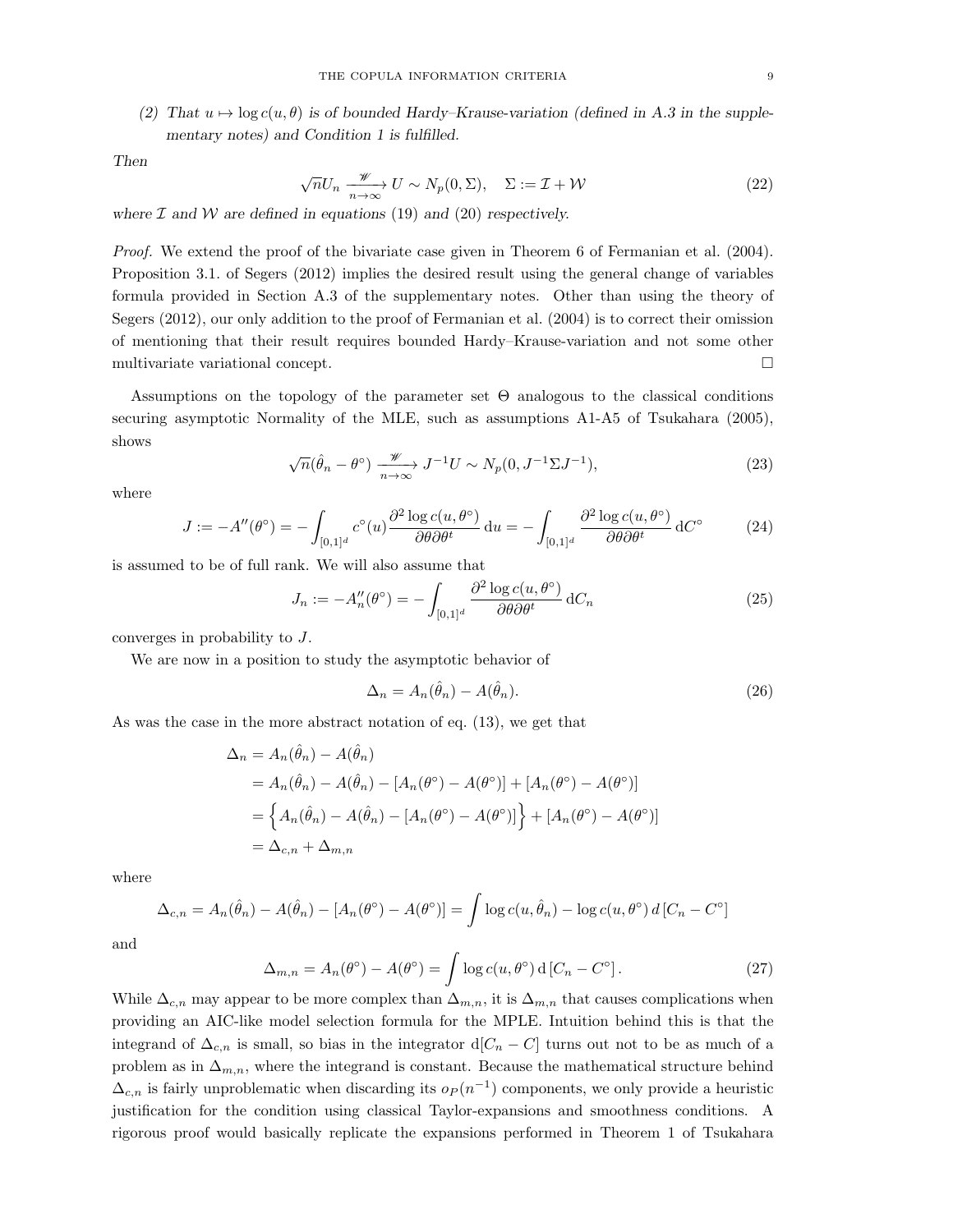(2005) and would involve expansions very similar to but simpler than those of Appendix A.2 in the supplementary notes. In order to maintain brevity and focus, we do not include a formal proof.

Condition 2. Assume that

$$
\Delta_{c,n} = \frac{1}{n} \delta_{c,n} + o_P(n^{-1}), \quad \delta_{c,n} = \sqrt{n} (\hat{\theta}_n - \theta^{\circ})^t \sqrt{n} U_n \xrightarrow[n \to \infty]{\mathscr{W}} D_c,
$$

where  $U_n$  is the score function of eq (18). Also assume that

$$
\delta_c := \mathbb{E} D_c = \text{Tr} (J^{-1} \mathcal{I}) + \text{Tr} (J^{-1} \mathcal{W})
$$

where  $\mathcal I$  and  $\mathcal W$  are defined in equations (19) and (20) respectively and J is defined in eq. (24).

**Justification 1.** A two-term Taylor-expansion of  $\log c(u, \theta)$  around  $\theta^{\circ}$  gives

$$
\Delta_{c,n} = (\hat{\theta}_n - \theta^{\circ})^t \int \frac{\partial}{\partial \theta} \log c(u, \theta_0) d[C_n - C^{\circ}]
$$
  
+  $\frac{1}{2} (\hat{\theta}_n - \theta^{\circ}) \int \frac{\partial^2}{\partial \theta \partial \theta^t} \log c(u, \theta_0) d[C_n - C^{\circ}] (\hat{\theta}_n - \theta^{\circ})^t + o_P(|\hat{\theta}_n - \theta^{\circ}|^2)$   
As

$$
\sim
$$

$$
\int \frac{\partial}{\partial \theta} \log c(u, \theta_0) \, dC^{\circ} = 0
$$

and both

$$
\frac{1}{2}(\hat{\theta}_n - \theta^{\circ}) \int \frac{\partial^2}{\partial \theta \partial \theta^t} \log c(u, \theta_0) d[C_n - C^{\circ}] (\hat{\theta}_n - \theta^{\circ})^t = o_P(n^{-1}), \quad |\hat{\theta}_n - \theta^{\circ}|^2 = o_P(n^{-1}),
$$

we have that

$$
\Delta_n = \frac{1}{n} \delta_{c,n} + \int \log c(u, \theta^{\circ}) d[C_n - C^{\circ}] + o_P(n^{-1}).
$$

When these types of expansions are valid, Lemma 1 implies that

$$
\sqrt{n}(\hat{\theta}_n - \theta^{\circ})^t \sqrt{n} U_n \xrightarrow[n \to \infty]{\mathscr{W}} U^t J^{-1} U = P
$$

where

$$
\delta_c = \mathbb{E}P = \mathbb{E}U^t J^{-1}U = \text{Tr}(J^{-1}\Sigma) = \text{Tr}(J^{-1}\mathcal{I}) + \text{Tr}(J^{-1}\mathcal{W}).
$$

by eq.  $(22)$ .

Note that similarly to the fully parametric case, we have  $\delta_c \geq 0$  since all matrices involved are positive definite, and the trace of positive definite matrices are positive.

Before we study  $\Delta_{m,n}$  in detail, let us first give a bound for the stochastic order of the bias  $\Delta_{m,n}$ introduces. This bound shows that if we count low-level noise as  $o_P(n^{-3/4-\epsilon})$  for some  $0 < \varepsilon < 1/4$ – and not  $o_P(n^{-1})$  – we can ignore  $\Delta_{m,n}$ . However, under Condition 2, the bias originating from  $\Delta_{c,n}$  would also be considered low-level noise, and so would the correction terms in the xv-CIC formula derived in Section 4.

In order to state this result, we need the following condition on the copula of the data found in Segers (2012), where the condition is verified for several popular copulas.

**Condition 3.** Let  $V_{d,j} = \{u \in [0,1]^d : 0 < u_j < 1\}$  for  $j \in \{1, ..., d\}$  and write  $\ddot{C}_{ij}^{\circ}$  as the second order partial derivative of  $C^{\circ}$  with respect to the *i*'th and *j*'th coordinates. Suppose that for every  $i, j \in \{1, ..., d\}$  the function  $\ddot{C}_{ij}^{\circ}$  is defined and continuous on the set  $V_{d,i} \cap V_{d,j}$  and there exists a constant  $K > 0$  such that

$$
|\ddot{C}_{ji}^{\circ}(u)| \le K \min\left(\frac{1}{u_i(1-u_i)}, \frac{1}{u_j(1-u_j)}\right), \quad u \in V_{d,i} \cap V_{d,j}.
$$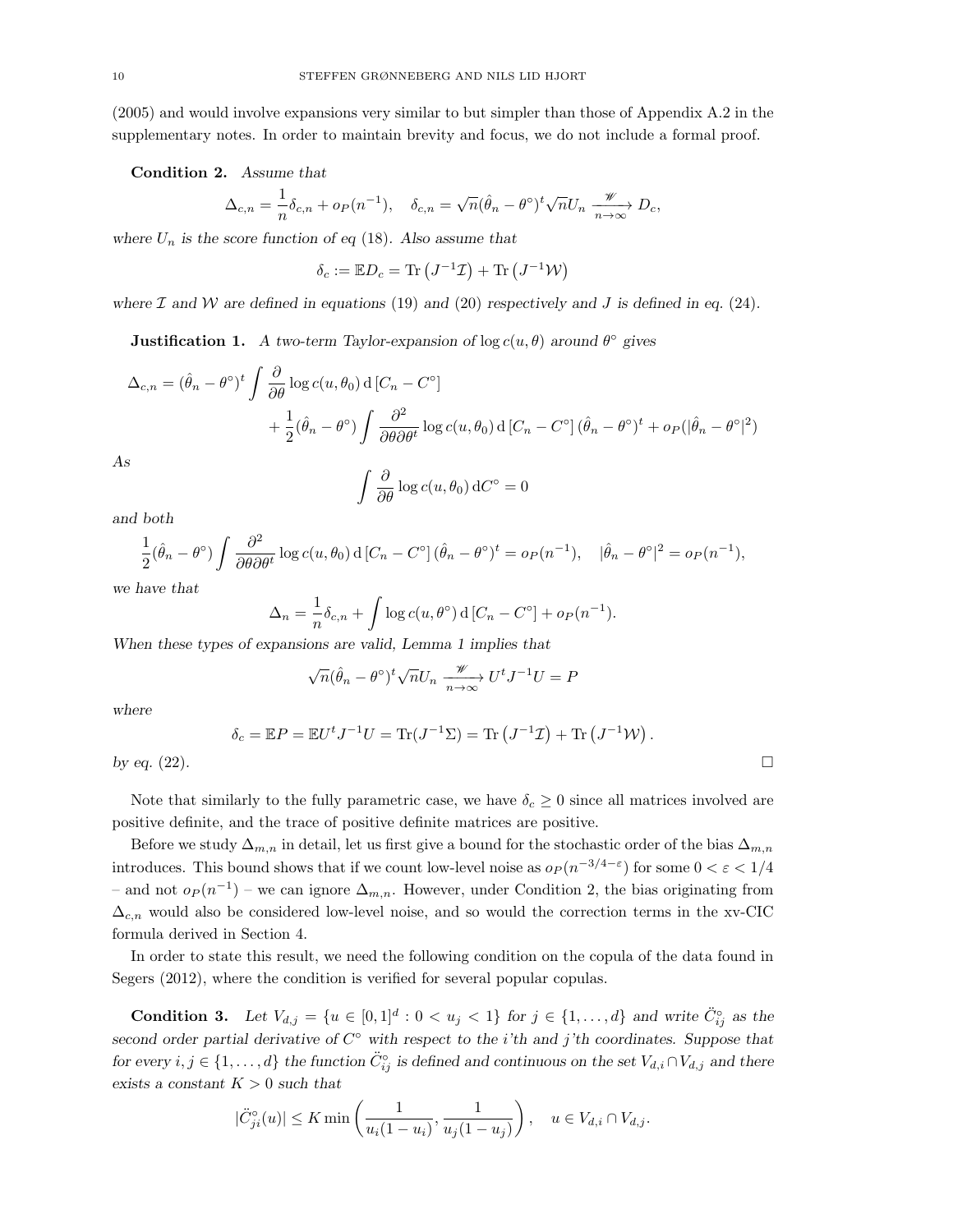**Theorem 1.** If Condition 3 is fulfilled and the function  $v \mapsto \log c(v, \theta^{\circ})$  has finite Hardy-Krause variation, then

$$
\Delta_{m,n} = \int_{\mathbb{R}^d} \log c(F_{\perp}^{\circ}(x), \theta^{\circ}) d[F_n - F^{\circ}](x) + \breve{Z}_n + O\left(n^{-3/4} (\log n)^{1/2} (\log \log n)^{1/4}\right)
$$

almost surely, where  $\check{Z}_n$  is a random variable with zero mean.

*Proof.* See Appendix A.3 in the supplementary notes.  $\Box$ 

2.2. The study of  $\Delta_{m,n}$ . We now study  $\Delta_{m,n}$  defined in eq. (27). If  $u \mapsto \log c(u, \theta^{\circ})$  is two times continuously differentiable, a two-term Taylor-expansion of each term in  $A_n(\theta^{\circ})$  around  $F_{n,\perp}(X_i) - F_{\perp}^{\circ}(X_i)$  gives the fundamental relation

$$
\Delta_{m,n} = A_n(\theta^{\circ}) - A(\theta^{\circ}) = \int \log c(F_{\perp}^{\circ}(x), \theta^{\circ}) d[F_n - F^{\circ}](x) + \frac{1}{n} (\delta_{m,1,n} + \delta_{m,1,n}) + r_n \tag{28}
$$

where the m-subscript indicates that the terms originates from the estimation process of the marginals. We have that

$$
\delta_{m,1,n}/n = \frac{1}{n} \sum_{i=1}^{n} \zeta'(F_{\perp}^{\circ}(X_i), \theta^{\circ})^t(F_{n,\perp}(X_i) - F_{\perp}^{\circ}(X_i)),
$$
  

$$
\delta_{m,2,n}/n = \frac{1}{2n} \sum_{i=1}^{n} (F_{n,\perp}(X_i) - F_{\perp}^{\circ}(X_i))^t \zeta''(F_{\perp}^{\circ}(X_i), \theta^{\circ})(F_{n,\perp}(X_i) - F_{\perp}^{\circ}(X_i)),
$$

in which

$$
\zeta'(u,\theta) = \frac{\partial \log c(u,\theta)}{\partial u} \text{ and } \zeta''(u,\theta) = \frac{\partial^2 \log c(u,\theta)}{\partial u \partial u^t}
$$
\n(29)

and finally

$$
r_n = \frac{1}{2n} \sum_{i=1}^n (F_{n,\perp}(X_i) - F_{\perp}^{\circ}(X_i))^t \left[ \zeta''(G_n(X_i), \theta^{\circ}) - \zeta''(F_{\perp}^{\circ}(X_i), \theta^{\circ}) \right] (F_{n,\perp}(X_i) - F_{\perp}^{\circ}(X_i)), \tag{30}
$$

where  $G_n$  is a vector function with entries  $G_{n,i}(x) = F_i^{\circ}(x_i) + \tau_{n,i}(x)[F_{n,i}(x_i) - F_i(x_i)]$  for some stochastic vector  $\tau_n(x) = (\tau_{n,1}, \ldots, \tau_{n,d}) \in (0,1)^d$ .

Theorem 2 will give conditions for when  $r_n$  is  $o_P(n^{-1})$ , and thus considered low-level noise. Clearly, the first term of eq. (28) has zero mean, and it remains to find the expectation of the stochastically significant parts of  $\delta_{m,1,n}$  and  $\delta_{m,2,n}$ . This is described by the following two lemmas, proved in Appendix A.1 of the Supplementary Notes.

**Lemma 2.** We have the decomposition  $\delta_{m,1,n} = \tilde{\delta}_{m,1,n} + Z_{1,n}$  where  $\mathbb{E}Z_{1,n} = 0$  and

$$
\tilde{\delta}_{m,1,n} = \frac{n}{n+1} \int \zeta'(F_{\perp}^{\circ}(x), \theta^{\circ})^t \left(1 - F_{\perp}^{\circ}(x)\right) dF_n(x)
$$

and hence

$$
\mathbb{E}\delta_{m,1,n} = \frac{n}{n+1} \int_{[0,1]^d} \zeta'(u,\theta^{\circ})^t (\mathbf{1}-u) dC^{\circ}(u).
$$

**Lemma 3.** Let  $C_{a,b}$  be the copula of  $(X_{1,a}, X_{1,b})$ . We have  $\mathbb{E}\delta_{m,2,n} \to \mathbf{1}^t\Upsilon\mathbf{1}$  where  $\Upsilon$  $(\Upsilon_{a,b})_{1\leq a,b\leq d}$  is the symmetric matrix with

$$
\begin{split} \Upsilon_{a,a} &= \frac{1}{2} \int_{[0,1]^d} \zeta_{a,a}''(u,\theta^{\circ}) u_a(1-u_a) \, \mathrm{d}C^{\circ}(u), \\ \Upsilon_{a,b} &= \frac{1}{2} \int_{[0,1]^d} \zeta_{a,b}''(u,\theta^{\circ}) \left[ C_{a,b}(u_a, u_b) - u_a u_b \right] \, \mathrm{d}C^{\circ}(u) \quad (\text{when } a \neq b). \end{split}
$$

Here  $\zeta_{a,b}''$  are the elements of the matrix function  $\zeta''$  defined in eq. (29). Further,  $\mathbb{E}\delta_{m,2,n}$  is finite only if  $1<sup>t</sup>$   $\Upsilon$ 1 is.

$$
\overline{\Box}
$$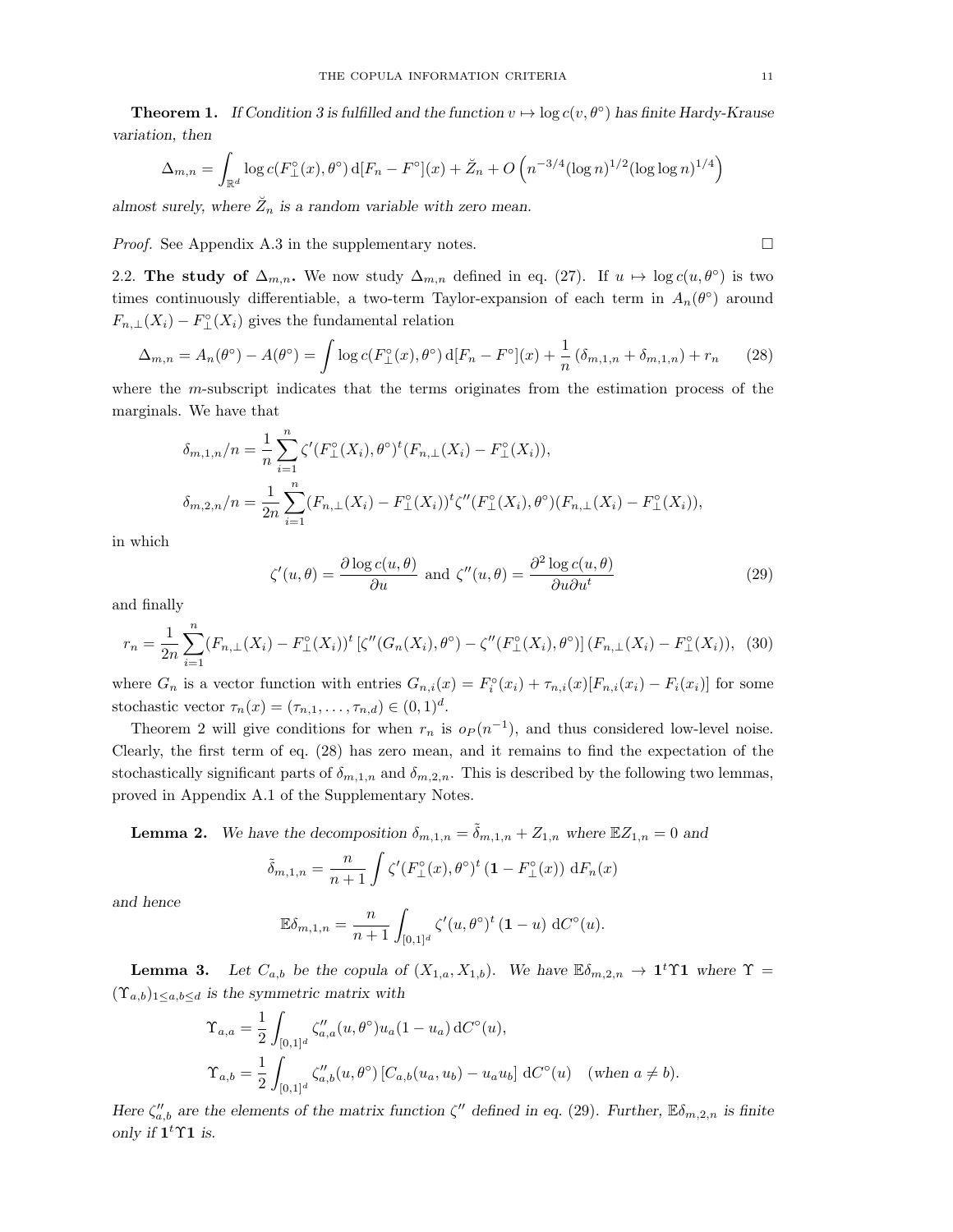This leads to the following result, based on certain growth assumptions of  $u \mapsto \log c(u, \theta)$  near  $\partial([0,1]^d)$ . A discussion of these assumptions is given at the end of this sub-section.

**Theorem 2.** If  $u \mapsto \log c(u, \theta)$  is twice continuously differentiable on  $(0, 1)^d$  and if the conditions of Proposition 1 in Appendix A.2 are met, then

$$
\Delta_{m,n} = A_n(\theta^{\circ}) - A(\theta^{\circ}) = \frac{1}{n} (\delta_{m,1,n} + \delta_{m,2,n}) + \tilde{Z}_n + o_P(n^{-1}),
$$
\n(31)

in which  $\mathbb{E} \tilde{Z}_n = 0$  and

$$
\delta_{m,1} := \lim_{n \to \infty} \mathbb{E} \delta_{m,1,n} = \int_{[0,1]^d} \zeta'(u,\theta^\circ)^t (\mathbf{1} - u) \, dC^\circ(u) \tag{32}
$$

$$
\delta_{m,2} := \lim_{n \to \infty} \mathbb{E}\delta_{m,2,n} = \mathbf{1}^t \Upsilon \mathbf{1}
$$
\n(33)

where  $\mathbb{E} \delta_{m,1,n}$  and  $\mathbb{E} \delta_{m,2,n}$  are infinite only if  $\delta_{m,1}$  and  $\delta_{m,2}$  respectively are infinite.

*Proof.* This is a direct consequence of Lemma 2, Lemma 3 and Proposition 1 in Appendix A.2.  $\Box$ 

To recapitulate, we are now in the possession of the desired expansion of  $\Delta_n$  of eq. (26). Under Condition 2 and the assumptions of Theorem 2, we have that

$$
\Delta_n = \Delta_{c,n} + \Delta_{m,n} = \hat{Z}_n + \frac{1}{n} \left[ \delta_{c,n} + \delta_{m,1,n} + \delta_{m,2,n} \right] + o_P(n^{-1}) \tag{34}
$$

where  $\mathbb{E}Z_n = 0$  and  $\delta_{c,n}$  converges in distribution to a variable with mean  $\delta_c = \text{Tr} (J^{-1}\mathcal{I}) +$ Tr  $(J^{-1}W)$  defined in terms of the sizes defined in Section 2.1 and where  $\delta_{m,1,n}$  and  $\delta_{m,2,n}$  have asymptotic means given by  $\delta_{m,1}$  and  $\delta_{m,2}$  in equations (32) and (33) respectively.

As announced in the introduction,  $\delta_{m,1}$  is usually finite but  $\Upsilon$  usually has infinite elements which implies that  $\delta_{m,2}$  is infinite. To illustrate this problem, let  $d = 2$  and assume that the model is correctly specified, so that  $c^{\circ}(u_1, u_2) = c(u_1, u_2, \theta^{\circ})$  for  $(u_1, u_2) \in [0, 1]^2$ . We then have

$$
\zeta''_{a,b}(u,\theta^{\circ}) = \frac{\partial}{\partial u_b} \frac{\partial c^{\circ}(u)/\partial u_a}{c^{\circ}(u)} = \frac{\partial^2 c^{\circ}(u)/\partial u_a \partial u_b}{c^{\circ}(u)} - \frac{\left[\partial c^{\circ}(u)/\partial u_a\right] \left[\partial c^{\circ}(u)/\partial u_b\right]}{c^{\circ}(u)^2},
$$

yielding

$$
\begin{split}\n\Upsilon_{1,2} &= \int_{[0,1]^2} \left[ c^\circ(u_1, u_2) - \frac{[\partial c^\circ(u_1, u_2)/\partial u_1][\partial c^\circ(u_1, u_2)/\partial u_2]}{c^\circ(u_1, u_2)} \right] \left[ C^\circ(u_1, u_2) - u_1 u_2 \right] \, \mathrm{d}C^\circ(u_1, u_2), \\
\Upsilon_{1,1} &= \int_{[0,1]^2} \left[ c^\circ(u_1, u_2) - \frac{[\partial c^\circ(u_1, u_2)/\partial u_1][\partial c^\circ(u_1, u_2)/\partial u_1]}{c^\circ(u_1, u_2)} \right] u_1(1 - u_1) \, \mathrm{d}C^\circ(u_1, u_2), \\
\Upsilon_{2,2} &= \int_{[0,1]^2} \left[ c^\circ(u_1, u_2) - \frac{[\partial c^\circ(u_1, u_2)/\partial u_2][\partial c^\circ(u_1, u_2)/\partial u_2]}{c^\circ(u_1, u_2)} \right] u_2(1 - u_2) \, \mathrm{d}C^\circ(u_1, u_2).\n\end{split}
$$

Example 1. Consider the bivariate Kimeldorf & Sampson family of copulae with density

$$
c(u_1, u_2, \delta) = \frac{1+\delta}{(u_1 u_2)^{\delta+1}} \left( \frac{1}{u_1^{\delta} + 1}{u_2^{\delta} - 1} \right)^{2+1/\delta}, \quad \delta \ge 0
$$

which is copula B4 in Joe (1997, p. 141). The B4 density is simply a rational polynomial when  $\delta = 1$ . This enables us to give closed form expressions for  $\Upsilon_{a,b}$  with the help of a computer algebra system, in contrast to most copula densities where numerical integration is needed to compute Υ.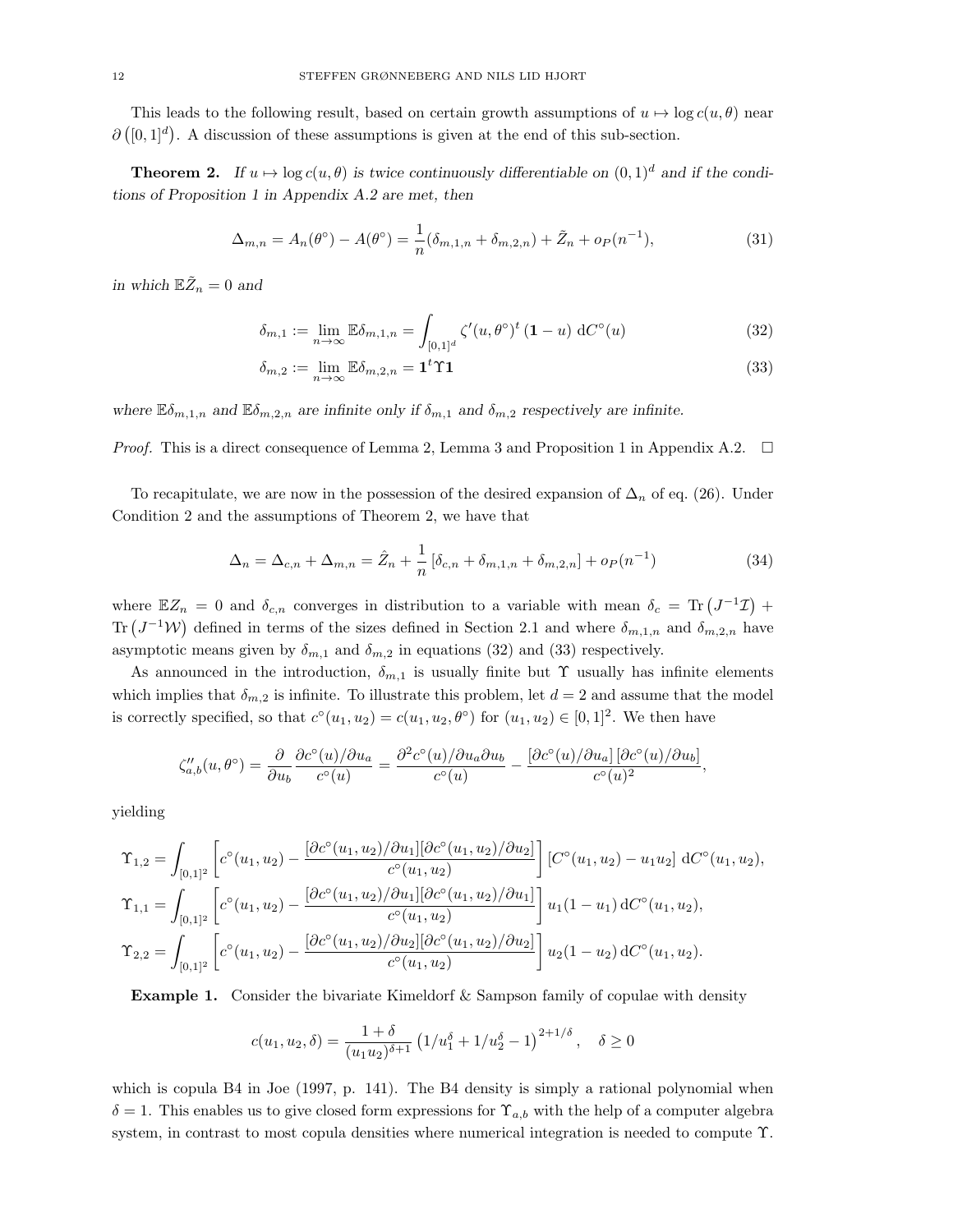We find that

$$
\begin{aligned}\n\Upsilon_{1,2} &= \int_0^1 \left[ \frac{1}{5} u_2^{-1} - \frac{3}{10} u_2 + \frac{1}{10} \right] du_2, \\
\Upsilon_{1,1} &= \int_0^1 \left[ u_2^{-1} + \frac{1}{2} u_2^{-2} + \frac{3}{2} \right] u_2 (1 - u_2) du_2, \\
\Upsilon_{2,2} &= \int_0^1 \frac{1}{2} u_2^{-1} du_2.\n\end{aligned}
$$

As  $\int_0^1 u_2^{-1} du_2 = \infty$ , we get that  $\Upsilon$ , and hence also  $\mathbb{E}\delta_{m,2,n}$ , is infinite.

In fact, the B4 copula is not a pathology. Although it is typical that  $\delta_{m,2,n} = O_P(1)$ , it is also typical that  $\mathbb{E}\delta_{m,2,n}$  is infinite. Almost all of the copula models categorized in Joe (1997) have infinite  $\Upsilon$ -values, i.e. the distribution of  $\delta_{m,2,n}$  has very heavy tails.

Let us now discuss the assumptions underlying Theorem 2. We see that the central size in the definition of  $r_n$  in eq. (30) is  $\zeta''$  of eq. (29). Hence, in order to prove that  $r_n = o_P(n^{-1})$ , we need to impose some growth conditions on  $\zeta''$  near the edge of the unit cube to avoid that  $r_n$  diverges. The assumptions we use, inspired by Ruymgaart et al. (1972) and Ruymgaart (1974), is that for certain sets of functions Q and R, there exist functions  $q_k \in \mathcal{Q}$  and  $r_k, \tilde{r}_{k,l,1}, \tilde{r}_{k,l,2} \in \mathcal{R}$  such that

$$
|\zeta''(u,\theta_0)| \le \tilde{r}_{a,b,1}(u_a)\tilde{r}_{a,b,2}(u_b) \prod_{1 \le k \le d, k \ne a,b} r_k(u_k)
$$
\n(35)

with

$$
\int_{[0,1]^d} q_a(u_a) q_b(u_b) \tilde{r}_{a,b,1}(u_a) \tilde{r}_{a,b,2}(u_b) \prod_{1 \le k \le d, k \ne a,b} r_k(u_k) dC^{\circ}(u) < \infty.
$$
 (36)

Typical elements in  $\mathcal Q$  and  $\mathcal R$  are

$$
q(t) = [t(1-t)]^{\zeta}, 0 < \zeta < 1/2, \quad r(t) = \rho[t(1-t)]^{-\zeta}, \zeta \ge 0, \rho \ge 0.
$$

Hence, for all copula models  $c(\cdot,\theta^{\circ})$  for which there exists functions in R to secure eq. (35) – an assumption not depending on the true copula  $C^{\circ}$  – the validity of eq. (36) is quite a lot weaker than the existence of  $\Upsilon$  in Lemma 3.

We must, however, admit that similarly to previous investigations on copula models using the quite complicated assumptions of Ruymgaart et al. (1972) and Ruymgaart (1974), we have not conducted a detailed study that proves their validity for a selection of copula models. As Υ is usually infinite, our argument is that we have provided some assumptions securing that the reminder term  $r_n$  defined in eq. (30) is  $o_P(n^{-1})$ , and this conclusion is conjectured to be true also under weaker conditions than ours. Let us also indicate why it should be expected that  $r_n$  is  $o_P(n^{-1})$ . Because

$$
2nr_n = \int \mathbb{G}_{n,\perp}(x)^t \left[\zeta''(G_n(X_i), \theta_0) - \zeta''(F^\circ_{\perp}(x), \theta_0)\right] \mathbb{G}_{n,\perp}(x) dF_n(x),
$$

where  $\mathbb{G}_{n,\perp}$  is the vector of marginal empirical processes and  $G_n$  is defined immediately after eq. (30), it is expected that stochastic process techniques can be used to argue that  $2nr_n$  is close to

$$
\int W_{\perp}(x)^{t} \rho_{n}(x) W_{\perp}(x) dF^{\circ}(x), \quad \rho_{n}(x) = \zeta''(G_{n}(x), \theta_{0}) - \zeta''(F^{\circ}_{\perp}(x), \theta_{0}), \tag{37}
$$

where  $W_{\perp}(x)$  is defined in terms of an  $F^{\circ}$ -Brownian Bridge W through

$$
W_{\perp}(x) = (W(\pi_1(x_1)), \ldots, W(\pi_d(x_d)))
$$

where  $\pi_i(x_i)$  maps  $x_i$  to  $(\infty, \ldots, \infty, x_i, \infty, \ldots, \infty)$  with  $x_i$  as the *i*'th coordinate. Because  $\rho_n(x)$ converges to zero uniformly in any compact set contained in  $(0, 1)<sup>d</sup>$ , some bounds on  $\rho_n(x)$  near the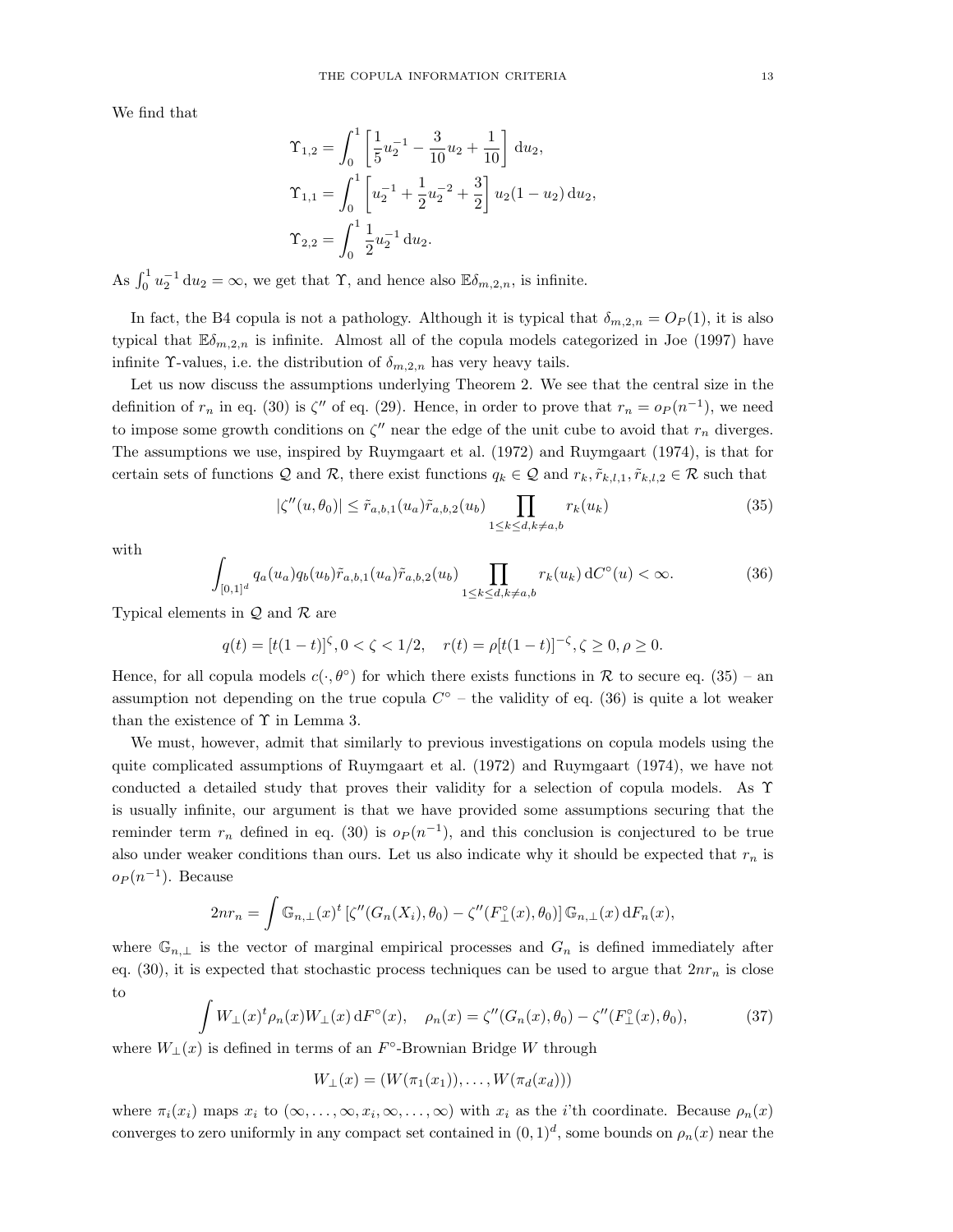edge-set  $\partial([0,1]^d)$  would provide the desired  $2nr_n = o_P(1)$  based on the approximation indicated in eq.  $(37)$ . However, if this argument were made precise,  $\Upsilon$  would still be infinite for all popular copula models, and the general conclusion of our investigation would still apply.

We will briefly mention a way around these infinite expectation terms in Section 3 by using a weighted version of the MPLE, where the edge of the unit cube is given zero or small weight. The need for such weighting procedures indicates that the MPLE's use of marginal empirical distribution functions blinds the estimation routine from distinguishing between copula densities with different behavior near the edge of the unit cube – at the precision level prescribed by the AIC-programme. This is of practical interest as the MPLE is often used precisely in contexts where the behavior of the copula near the edge of the unit cube is of central interest. Our results can be interpreted as a demarcation for when this use is justified.

Let us finally mention that the finitude of  $\Upsilon$  depends on both the least false copula  $c(\cdot, \theta_0)$  and the true, unknown copula  $c^{\circ}(\cdot)$ . As the true copula is unknown, one cannot know if  $\Upsilon$  is finite or not in a given investigation.

2.3. Empirical estimates. The CIC formulae now follow from eq. (34) when empirical estimates of the asymptotic expectation of  $\delta_{c,n}, \delta_{m,1,n}$  and  $\delta_{m,2,n}$  are found. Significant simplifications can be made when the model is assumed correct. This leads to a CIC formula that we call the AIClike CIC formula, derived in Section 2.3.1. If the model is not assumed correct, nonparametric estimates are required and we get the so-called TIC-like CIC formula, given in Section 2.3.2.

2.3.1. AIC-like formula. This section works under the assumption of a correct model, as was the case for the original AIC formula. This assumption leads to several simplifications, as shown by the following result, whose proof is deferred to Appendix A.3.

**Proposition 1.** If the parametric model is correctly specified, we have  $\delta_{m,1} = 0$  and  $\delta_c =$ length( $\theta$ ) + Tr( $\mathcal{I}^{-1}W$ ), where  $\mathcal I$  and  $W$  is defined in equations (19) and (20) respectively.

This motivates the AIC-like Copula Information Criterion

$$
\text{CIC} = 2\ell_{n,\text{max}} - 2(\hat{\delta}_c + \hat{\delta}_{m,2}),\tag{38}
$$

where  $\hat{\delta}_c$  and  $\hat{\delta}_{m,2}$  estimates  $\delta_c$  and  $\delta_{m,2}$  respectively.

An obvious estimator of  $\delta_{m,2}$  is  $\hat{\delta}_{m,2} = \mathbf{1}^t \hat{\Upsilon} \mathbf{1}$  where

$$
\hat{\Upsilon}_{a,a} = \frac{1}{2} \int_{[0,1]^d} c(u, \hat{\theta}_n) \zeta''_{a,a}(u, \hat{\theta}_n) u_a (1 - u_a) \, \mathrm{d}u,
$$
  

$$
\hat{\Upsilon}_{a,b} = \frac{1}{2} \int_{[0,1]^d} c(u, \hat{\theta}_n) \zeta''_{a,b}(u, \hat{\theta}_n) \left[ C_{a,b}(u_a, u_b, \hat{\theta}_n) - u_a u_b \right] \, \mathrm{d}u
$$

in which  $C_{a,b}(u_a, u_b, \hat{\theta}_n)$  is the cumulative copula of  $(Y_a, Y_b)$  when  $(Y_1, Y_2, \ldots, Y_d) \sim C(u, \hat{\theta}_n)$ . We estimate  $\delta_c$  by

$$
\hat{\delta}_c = \text{length}(\theta) + \text{Tr}\left(\hat{\mathcal{I}}^{-1}\hat{W}\right)
$$

denoting the generalized inverse of  $\hat{\mathcal{I}}$  by  $\hat{\mathcal{I}}^-$  and where  $\hat{\mathcal{I}}$  is the pseudo empirical information matrix

$$
\hat{\mathcal{I}} = \mathbb{E}_{\hat{\theta}_n} \phi(\tilde{\xi}, \hat{\theta}_n) \phi(\tilde{\xi}, \hat{\theta}_n)^t
$$
\n(39)

estimating the information matrix I of eq. (19). Here  $\phi(u,\theta) = (\partial/\partial\theta)\log c(u,\theta)$  as in eq. (17), and

$$
\hat{W} = \text{Var}_{\hat{\theta}_n} \left\{ \int_{[0,1]^d} \left( \frac{\partial^2}{\partial \theta \partial u^t} \log c(u, \hat{\theta}_n) \right)^t (I\{\xi \le v\}_{\perp} - u) dC(u, \hat{\theta}_n) \right\} \tag{40}
$$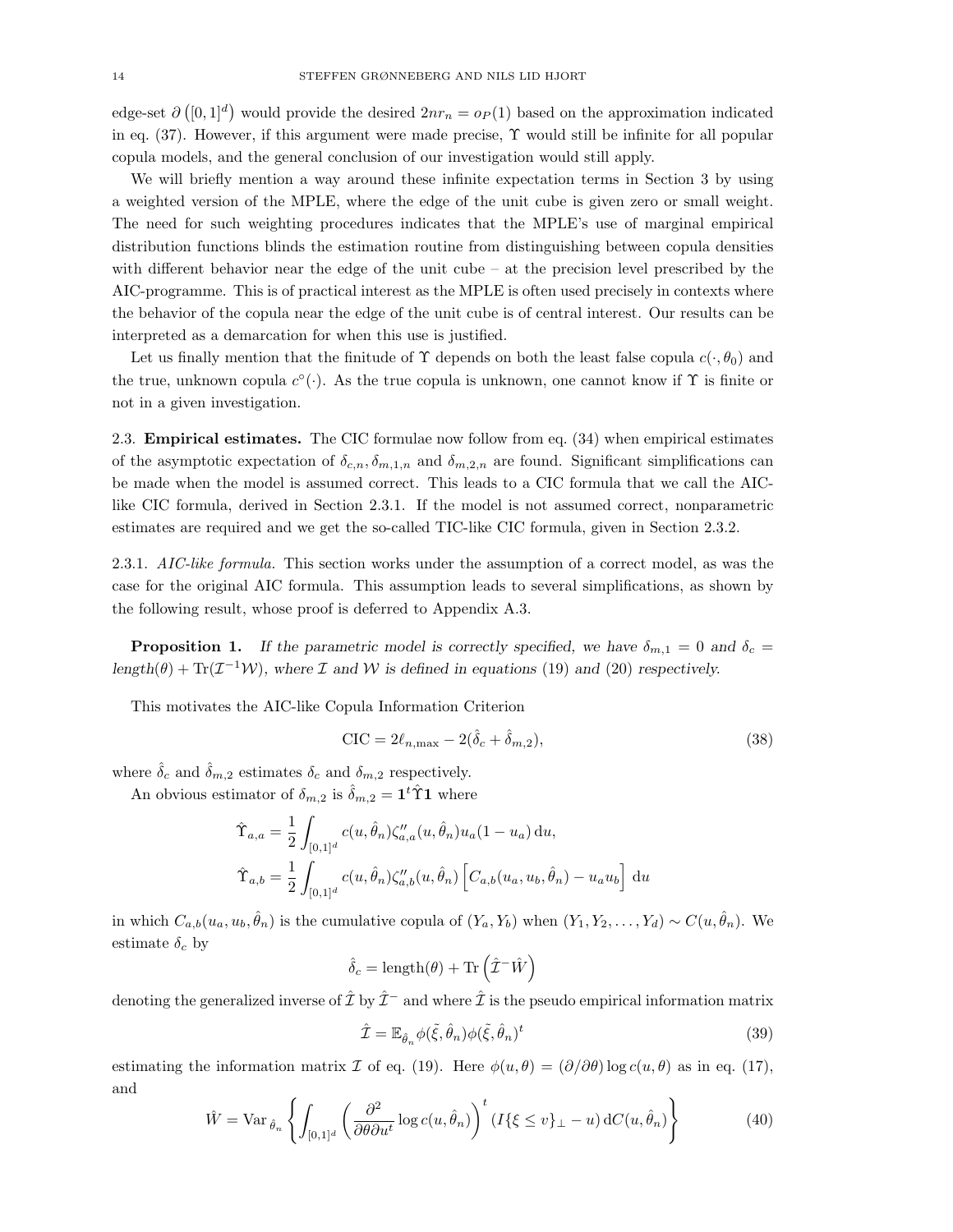estimates  $W$  of eq. (20). The above covariance matrix is taken with respect to the random vector  $\tilde{\xi} \sim C(v, \hat{\theta}_n)$ , paralleling the random vector  $\xi$  in definition of Z in eq. (21). These integrals can be evaluated in practice through numerical integration routines such as Monte Carlo simulation. We could also use the rank based estimators

$$
\hat{\mathcal{I}}^{\star} = \int_{u \in [0,1]^d} \phi(u, \hat{\theta}_n) \phi(u, \hat{\theta}_n)^t dC_n(u) = \frac{1}{n} \sum_{k=1}^n \phi(\hat{\xi}^{(k)}, \hat{\theta}_n) \phi(\hat{\xi}^{(k)}, \hat{\theta}_n)^t
$$

where  $\hat{W}^*$  as the empirical variance of

$$
\int_{[0,1]^d} \left( \frac{\partial^2}{\partial \theta \partial u^t} \log c(u, \hat{\theta}_n) \right)^t (I\{\hat{\xi}^{(k)} \le v\}_{\perp} - u) dC_n(u)
$$

for  $\hat{\zeta}^{(k)} = F_{n,\perp}(X_k)$  together with analogues for  $\hat{\delta}_{m,2}$ . While  $\hat{\zeta}^{(k)}$  is simply the set of pseudo observations, note that it parallels  $\tilde{\xi}$  above. An advantage with the rank-based estimators is that they do not require numerical integration. However, numerical integration needs only to be done once for a given copula model, in a grid of  $\theta$ -values.

2.3.2. TIC-like formula. We now have to rely on nonparametric estimators. A natural estimator for  $\delta_{m,1}$  is the plug-in estimator

$$
\hat{\delta}_{m,1} = \int_{[0,1]^d} \zeta'(u, \hat{\theta}_n)^t (1-u) d\hat{C}_n(u)
$$

while for  $\delta_{m,2}$  we use  $\hat{\delta}_{m,2} = \mathbf{1}^t \hat{\Upsilon} \mathbf{1}$ , where now

$$
\hat{\Upsilon}_{a,a} = \frac{1}{2} \int_{[0,1]^d} \zeta''_{a,a}(u, \hat{\theta}_n) u_a (1 - u_a) \, d\hat{C}_n(u),
$$
  

$$
\hat{\Upsilon}_{a,b} = \frac{1}{2} \int_{[0,1]^d} \zeta''_{a,b}(u, \hat{\theta}_n) \left[ \hat{C}_{n,a,b}(u_a, u_b) - u_a u_b \right] \, d\hat{C}_n(u).
$$

Here,  $C_{n,a,b}$  is the empirical copula based on  $(X_{1,a}, X_{1,b}), (X_{2,a}, X_{2,b}), \ldots, (X_{n,a}, X_{n,b})$ . As for the estimation of  $\delta_c$ , we use  $\hat{\delta}_c = \text{Tr} \left( J_n^{-1} \hat{\Sigma} \right)$  where  $J_n$  is defined in eq. (25) and

$$
\hat{\Sigma} = \frac{1}{n} \sum_{i=1}^{n} \left\{ \phi(\hat{\xi}^{(i)}, \hat{\theta}_n) + \hat{Z}_i \right\} \left\{ \phi(\hat{\xi}^{(i)}, \hat{\theta}_n) + \hat{Z}_i \right\}^t
$$

with

$$
\hat{Z}_i = \sum_{j=1}^d \frac{1}{n} \sum_{s=1, s \neq i}^n \frac{\partial \phi(u, \hat{\theta}_n)}{\partial u_j} \bigg|_{u = \hat{\xi}^{(s)}} \left( I \left\{ \hat{\xi}_j^{(i)} \le \hat{\xi}_j^{(s)} \right\} - \hat{\xi}_j^{(s)} \right)
$$

using  $\hat{\xi}^{(k)} = F_{n,\perp}(X_k)$ .

2.4. Confirmation of the CIC formula through simulation. This section summarizes a small scale simulation study that confirms the validity of the CIC formula. Some additional numerical illustrations are given in Grønneberg (2010). We will study simulated samples with standard Normal marginals and a mixture copula with CDF  $\lambda C_F(u, \theta) + (1 - \lambda)C_P(u, \theta)$  with  $\lambda = 80\%$ . Here,

$$
C_F(u,\theta) = C_F(u_1, u_2, \theta) = -\theta^{-1} \log \left( \left[ (1 - e^{-\theta}) - (1 - e^{-\theta u_1})(1 - e^{-\theta u_2}) \right] / (1 - e^{-\theta}) \right)
$$

is the CDF of a Frank copula, while

$$
C_P(u,\theta) = C_P(u_1, u_2, \theta) = \frac{1}{2}(\theta - 1)^{-1} \{ 1 + (\theta - 1)(u_1 + u_2) - [(1 + (\theta - 1)(u_1 + u_2))^2 - 4\theta(\theta - 1)u_1u_2]^{1/2} \}
$$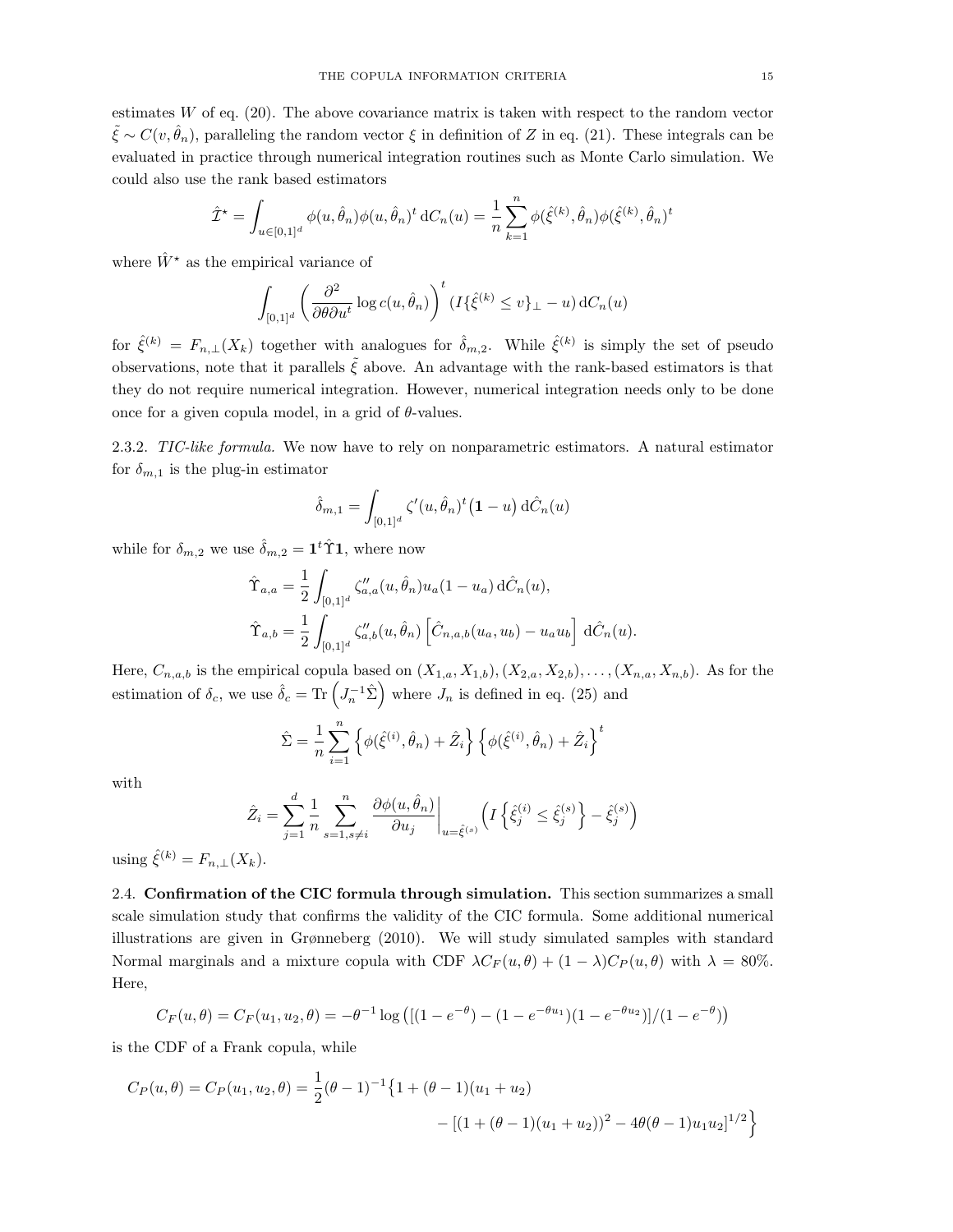is the CDF of a Plackett copula (see chapter 5.1. in Joe, 1997). We will let  $\theta$  vary, but will use the same parameter value for both copulas.

Because of the Frank and Plackett copula densities' slow growth near  $\partial ([0,1]^2)$ , the CIC formula exists. We want to use the known (near) unbiasedness of the AIC in the fully parametric case to illustrate that the CIC works as it should, and that the unmotivated AIC formula does not. We can do this by the following procedure.

When fitting parametric models with standard Normal marginals and either a Frank or a Plackett copula, our model is

$$
f_i(x, y, \theta) = c_i \left( \Phi^{-1}(x), \Phi^{-1}(y), \theta \right) \phi(x)\phi(y), \quad i \in \{F, P\}
$$

where  $\Phi$  and  $\phi$  is the CDF and density function of the standard Normal distribution. The true copula is known to be a mixture of the two. Denote this density by  $c^{\circ}$ , and let  $f^{\circ}$  be the full data-generating mechanism of  $(X, Y)$ . We have

$$
f^{\circ}(x, y) = c^{\circ} (\Phi^{-1}(x), \Phi^{-1}(y)) \phi(x) \phi(y).
$$

By a change of variables, as in eq. (11), the Kullback–Leibler divergence between  $f^{\circ}(\cdot)$  and  $f_i(\cdot,\theta)$ is

$$
\begin{aligned} \mathrm{KL}(f^{\circ}(\cdot), f_i(\cdot, \theta)) &= \mathbb{E} \log \frac{f^{\circ}(X, Y)}{f_i(X, Y, \theta)} = \mathbb{E} \log \frac{c^{\circ} \left(\Phi^{-1}(X), \Phi^{-1}(Y)\right)}{c_i \left(\Phi^{-1}(X), \Phi^{-1}(Y); \theta\right)} \\ &= \mathrm{KL}(c^{\circ}(\cdot), c_i(\cdot, \theta)). \end{aligned}
$$

implying

$$
\Delta \mathrm{KL}(f^{\circ}) := \mathrm{KL}(f^{\circ}, f_F(\cdot, \theta)) - \mathrm{KL}(f^{\circ}, f_P(\cdot, \theta))
$$
  
= 
$$
\mathrm{KL}(c^{\circ}, c_F(\cdot, \theta)) - \mathrm{KL}(c^{\circ}, c_P(\cdot, \theta)).
$$

Hence, when estimating a fully specified probability model using the correct marginal models, the difference in AIC values when using the Frank or Plackett copula should be similar on average as to the correct copula-based model selection formula. We let  $\theta$  vary in a grid of values between 5 and 24 and ran 500 simulations as described above, each with a sample size of 2000. The parameter configurations include weak positive to very strong positive dependence. Figure 1 shows how close the computed CIC-differences and unmotivated AIC-differences are to the correct AICdifferences calculated on the basis of a fully parametric model. The CIC-formula is better than the unmotivated AIC-formula, except for the copula models with weak dependence. When the dependence grows stronger, the unmotivated AIC formula drifts away from the correct value. Note that we used the AIC-like CIC formula, and similarly used the unmotivated AIC formula and not a unmotivated TIC formula (which we have not seen mentioned in the literature).

#### 3. The use of other divergences

The exploding bias correction terms of the CIC are caused by the rapid growth of many copula densities near the edge of the unit cube. One way of reducing the effects of this is to down-weight the sensitivity of the pseudo likelihood near the edge of the unit cube. The standard Kullback-Leibler divergence between  $c^{\circ}(u)$  and  $c(u, \theta)$  can be written as

$$
KL(c^{\circ}(\cdot), c(\cdot, \theta)) = \int_{[0,1]^d} c^{\circ}(u) \log(c^{\circ}(u)/c(u, \theta)) du
$$
  
= 
$$
\int_{[0,1]^d} c^{\circ}(u) \log \frac{c^{\circ}(u)}{c(u, \theta)} - [c^{\circ}(u) - c(u, \theta)] du
$$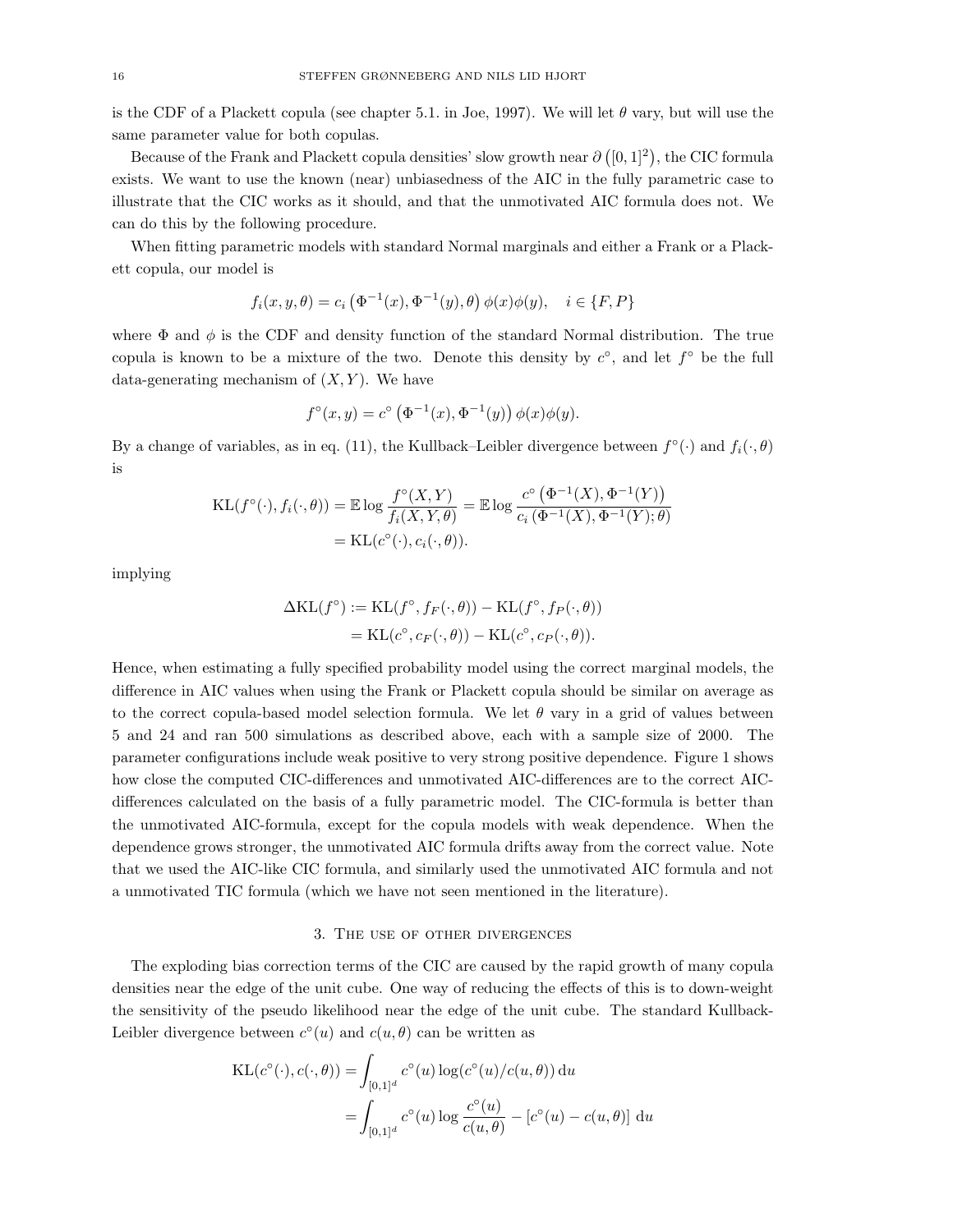

Figure 1. Simulated differences between fully parametric AIC and either the CIC or the unmotivated AIC.

as the integral of a density is unity. A natural, weighted generalization of the Kullback–Leibler divergence is

$$
KL_w(c^{\circ}(\cdot), c(\cdot, \theta)) = \int_{[0,1]^d} w(u) \times \left\{ c^{\circ}(u) \log \frac{c^{\circ}(u)}{c(u, \theta)} - [c^{\circ}(u) - c(u, \theta)] \right\} du,
$$

where w is some non-negative weighting function. Notice that if  $w \equiv 1$ , one regains the usual Kullback–Leibler divergence.

This weighted Kullback–Leibler divergence is discussed in Claeskens & Hjort (2008, Section 2.10.2), and can be used to construct minimum divergence estimators and minimum divergence model selection methodologies in the same manner as the MPLE. Generalizing the ideas leading to the MPLE, a natural estimator for the weighted KL-least false parameter

$$
\theta_w := \underset{\theta \in \Theta}{\operatorname{argmin}} \, \mathrm{KL}_w(c^{\circ}(\cdot), c(\cdot, \theta)) = \underset{\theta \in \Theta}{\operatorname{argmax}} \left[ \int_{[0,1]^d} w(u) \log c(u, \theta) \, dC^{\circ}(u) - \int_{[0,1]^d} w(u) c(u, \theta) \, du \right].
$$

is

$$
\hat{\theta}_w := \underset{\theta \in \Theta}{\operatorname{argmax}} \left[ \int_{[0,1]^d} w(u) \log c(u,\theta) dC_n(u) - \int_{[0,1]^d} w(u) c(u,\theta) du \right].
$$

One can then work out an AIC-like formula for the least attained weighted Kullback–Leibler divergence between the true copula  $c^{\circ}(\cdot)$  and the candidate copula model. The weighting function will then enter the integrals defining the correction terms in a weighted version of the CIC formula, constructed through following the steps leading to Theorem 2. By defining the weighting function as zero, or near zero, near the edge  $\partial [0,1]^d$ , the weighted CIC formula always exists. It is clear that such a weighted estimation methodology can also be applicable for estimating misspecified copula models, by up-weighting regions of special importance.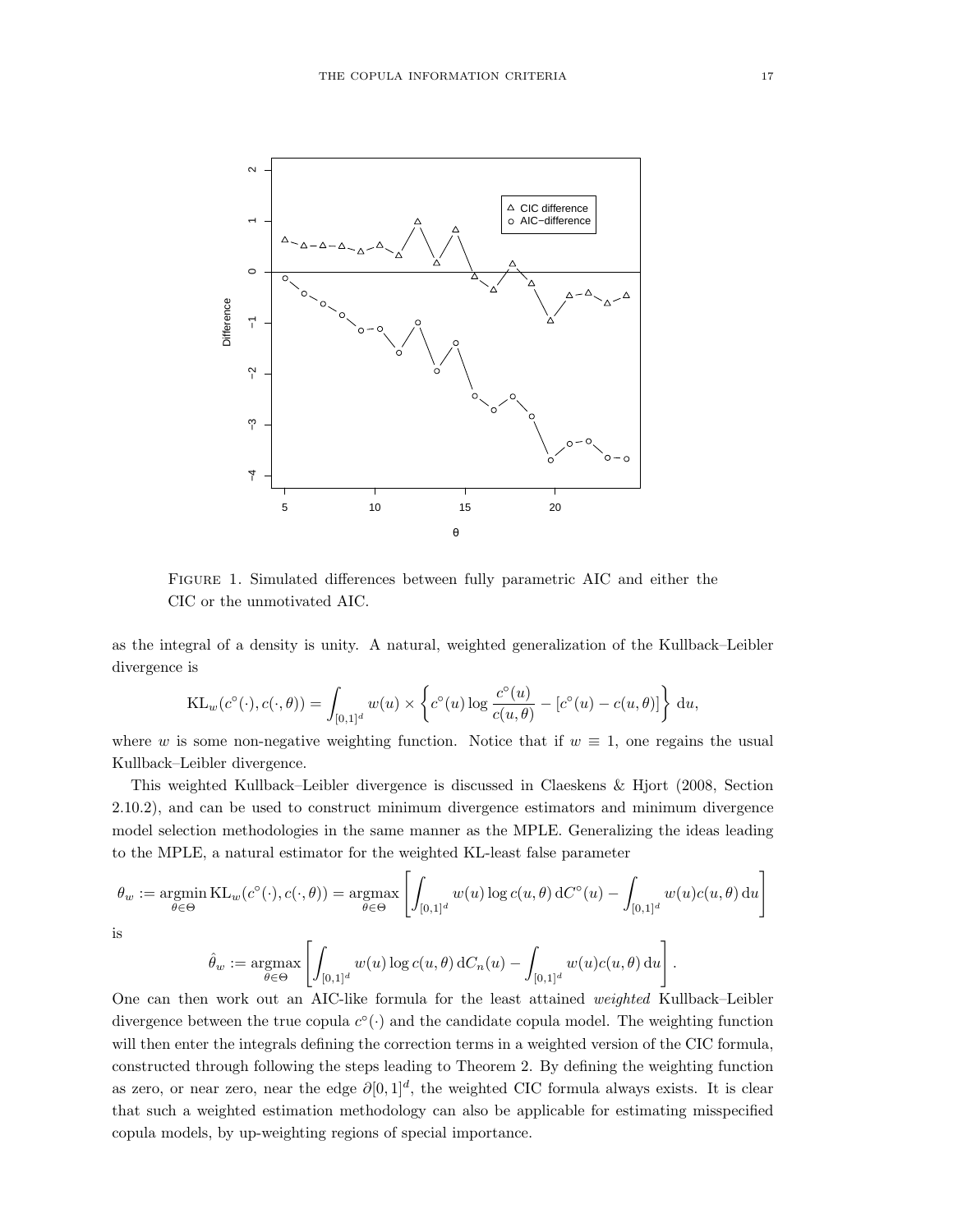In the abstract framework of Section 2, note that the existence problem for the CIC originates from the use of the pseudo likelihood  $\Phi[C_n]$ , and not merely from estimating  $\theta^{\circ} = T(C^{\circ})$  by the MPL estimator  $\hat{\theta}_n = T(C_n)$ . For the above sketched program to work, the model selection strategy must use the weighted model relevant KL-divergence, say,  $\Phi_w$  and derive bias corrections for  $\Phi_w[C_n](\log c_{\hat{\theta}_w})$ . The existence problems of the CIC lies fundamentally in the use of the pseudo likelihood  $\Phi[C_n]$ , as can be seen from the definition of the problematic term  $\Delta_{m,n}$ .

The need for such a down-weighting scheme indicates that the MPLE is, from the AIC-perspective, unsuited for estimating copula models with log-densities that grow fast near the edge of the unit cube.

## 4. The Cross-Validation Copula Information Criterion

It is well known that the TIC formula is first order equivalent to a certain version of crossvalidation. Indeed, for the ML estimator we have

$$
n^{-1} \sum_{i=1}^{n} \log f(X_i, \hat{\theta}_{(i)}) = \text{TIC} + o_P(1), \tag{41}
$$

where  $\hat{\theta}_{(i)}$  is the ML estimate

$$
\hat{\theta}_{(i)} = \operatorname*{argmax}_{\theta} \sum_{j \neq i} \log f(X_j, \theta)
$$

based on an iid sample without the i'th observation.

This section proves that such an equivalence is not present for the MPLE. The CIC formula, when it exists, is not first order equivalent to

$$
\widehat{\text{sv}}_n = n^{-1} \sum_{i=1}^n \log c(F_{n,\perp,(i)}(X_i), \widehat{\theta}_{(i)}).
$$
\n(42)

Here,  $F_{n,\perp,(i)}$  is the (rescaled) marginal empirical distribution function and  $\hat{\theta}_{(i)}$  is the MPLE, where both sizes are calculated using the observations  $X_1, \ldots, X_n$ , excluding  $X_i$ .

This non-equivalence is but a curiosity when seen by itself. However, it opens up for the construction of a generally applicable model selection formula. The cross-validation formula  $\widehat{\mathbf{x}}_n$ is well motivated despite not being equivalent to the CIC formula. This leads to what we call the xv-CIC formula, which finds an analytic approximation to  $\widehat{\mathbf{x}}_n$  directly. The xv-CIC is simple to calculate and is of general applicability.

**Remark 1.** We note a problem with the above definition of  $\widehat{\mathbf{x}}_n$ . Recall that the MPLE works with the rescaled empirical distribution function to avoid evaluating  $u \mapsto \log c(u, \theta)$  when  $\max_{1 \le k \le d} u_k = 1$ . The above  $\widehat{\mathbf{x}}_n$ -formula faces an analogous nuisance for the observations  $X_{m,k}$  =  $\min_{1 \leq i \leq n} X_{i,k}$ . For these elements, we have that

$$
F_{n,k,(m)}(X_{m,k}) = \frac{1}{n} \sum_{i \neq m} I\{X_{i,k} \le X_{m,k}\} = 0.
$$

Most copula log-densities are infinite or undefined at the edge of the unit cube so that each observation with an index in the set

$$
I := \left\{ 1 \le i \le n : X_{m,k} = \min_{1 \le i \le n} X_{i,k} \text{ for all } 1 \le k \le d \right\}
$$

makes  $\widehat{\mathbf{x}}\widehat{\mathbf{v}}_n$  infinite. A simple redefinition is

$$
\widehat{\text{sv}}_n = n^{-1} \sum_{i=1}^n \log c(\tilde{F}_{n,\perp,(i)}(X_i), \hat{\theta}_{(i)})
$$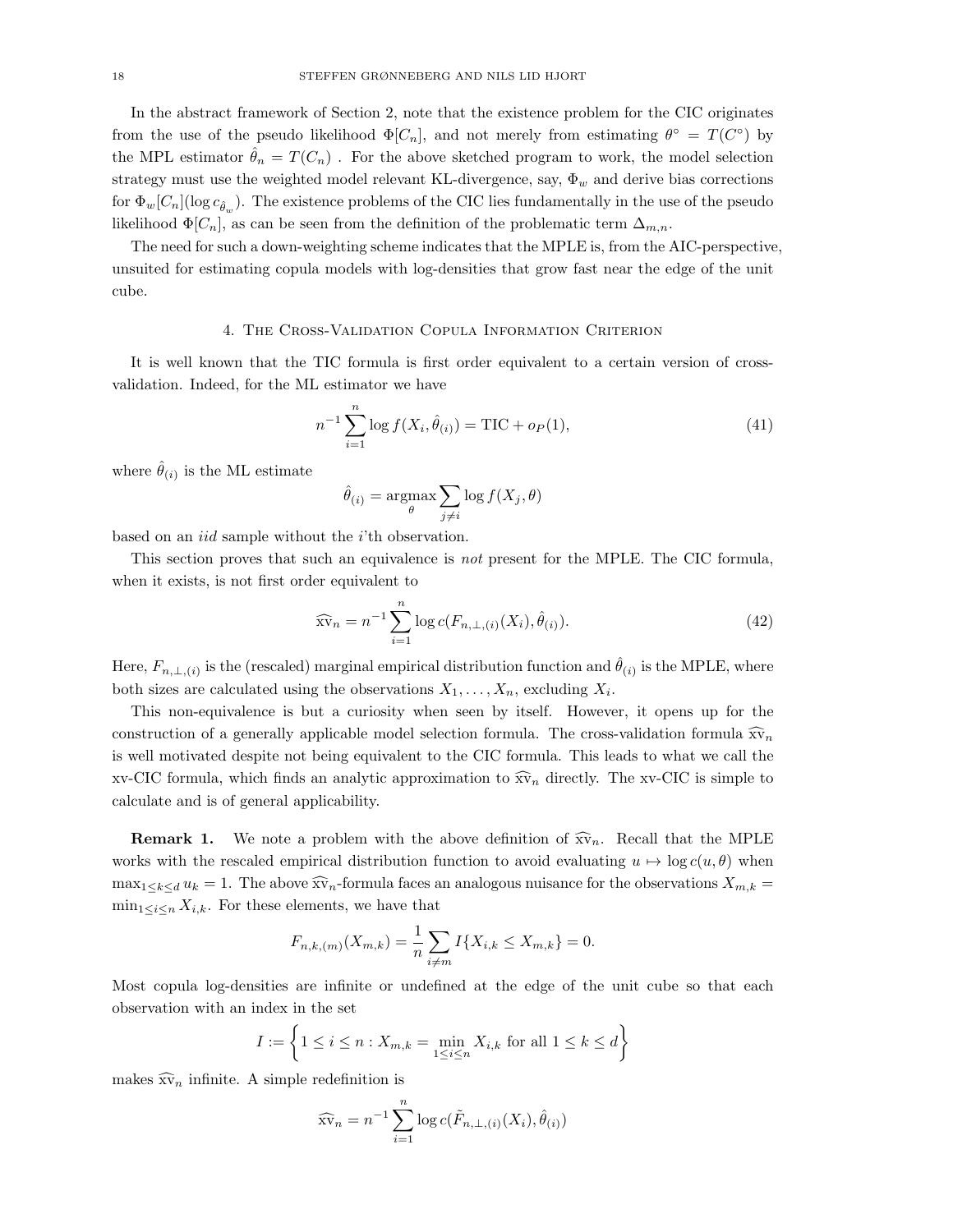where  $\tilde{F}_{n,\perp,(i)}$  is the vector consisting of the functions

$$
\tilde{F}_{n,k,(i)}(x_k) = \begin{cases} 1/n, & \text{if } x_k \le \min_{i \le j \le n} X_{j,k}. \\ F_{n,k,(i)}(x_k), & \text{otherwise} \end{cases}
$$

Other definitions are possible as well, paralleling the rôle of  $J_n$  and  $K_n$  in Ruymgaart et al. (1972), using their notation. Our proceeding discussion will be of an asymptotic nature, and the contribution of the at most d elements of I will be insignificant as  $n \to \infty$ .

The xv-CIC formula is based on the following Theorem, stated in terms of the following condition. The Theorem is proved in Appendix A.4 in the supplementary notes.

Condition 4. The parametrization of the copula model is such that the statistical functional

$$
Q(F) = \underset{\theta \in \Theta}{\operatorname{argmax}} \int_{[0,1]^d} \phi(u,\theta) + z(u,\theta) \, dF(u)
$$

has an influence function, where  $\phi(u, \theta) = (\partial/\partial \theta) \log c(u, \theta)$  and

$$
z(x,\theta) := \sum_{i=1}^d \int \frac{\partial \phi(u,\theta)}{\partial u_i} \left( I\{ F_{\perp}^{\circ}(x_i) \le u_i \}_{\perp} - u_i \right) dC^{\circ}(u).
$$

Also, we have the pointwise convergence

$$
\hat{z}(x,\theta) := \sum_{k=1}^d \int \frac{\partial \phi(u,\theta)}{\partial u_k} \left( I\{x_k \le u_k\} - u_k \right) dC_n(u) \xrightarrow[n \to \infty]{} z(x,\theta)
$$

for each x and each  $\theta$  in an open set around  $\theta$ °.

**Theorem 3.** Given Conditions 2 and 4, suppose that the score function  $U_n$  of eq. (18) has the expansion

$$
U_n = \int_{[0,1]^d} \phi(u,\theta^\circ) + z(u,\theta^\circ) \, d[F_n - C^\circ](u) + o_P(n^{-1/2}).\tag{43}
$$

If  $\theta \mapsto \hat{z}(x, \theta)$  is continuous around  $\theta^{\circ}$ , we have

$$
\widehat{xv}_n = n^{-1} \bigg[ \ell_n(\hat{\theta}_n) - n^{-1} \sum_{i=1}^n \zeta'(F_{n,\perp}(X_i))^t (1_d - F_{n,\perp}(X_i)) + \phi(F_{n,\perp}(X_i), \hat{\theta}_n)^t J^{-1} \phi(F_{n,\perp}(X_i), \hat{\theta}_n) + \phi(F_{n,\perp}(X_i), \hat{\theta}_n)^t J^{-1} \hat{z}(F_{n,\perp}(X_i), \hat{\theta}_n) \bigg] + o_P(1).
$$

Note that assumption A1 of Tsukahara (2005) secures the validity of eq. (43). Also, assuming pointwise convergence of  $\hat{z}$  is very non-restrictive, as this convergence must take place to estimate Σ in Lemma 1.

This result motivates the definition of the cross-validation Copula Information Criterion formula

$$
xv-CIC = 2\ell_{n,\max} - 2\left(\hat{\delta}_c + \hat{\delta}_m\right)
$$
 (44)

where

$$
\hat{\delta}_c = n^{-1} \sum_{i=1}^n \phi(F_{n,\perp}(X_i), \hat{\theta}_n)^t J_n^{-1} \left( \phi(F_{n,\perp}(X_i), \hat{\theta}_n) + \hat{z}(F_{n,\perp}(X_i), \hat{\theta}_n) \right)
$$
(45)

$$
\hat{\delta}_m = n^{-1} \sum_{i=1}^n \zeta'(F_{n,\perp}(X_i), \hat{\theta}_n)^t (\mathbf{1}_d - F_{n,\perp}(X_i)) = \int \zeta'(u, \hat{\theta}_n)^t (\mathbf{1}_d - u) dC_n.
$$
 (46)

More compactly, we may also write

$$
\hat{\delta}_c = \text{Tr}\left\{J_n^{-1}\left(\hat{\mathcal{I}} + \hat{K}\right)\right\}, \quad \hat{K} = \int_{[0,1]^d} \phi(u, \hat{\theta}_n)^t z(u, \hat{\theta}_n) dC_n.
$$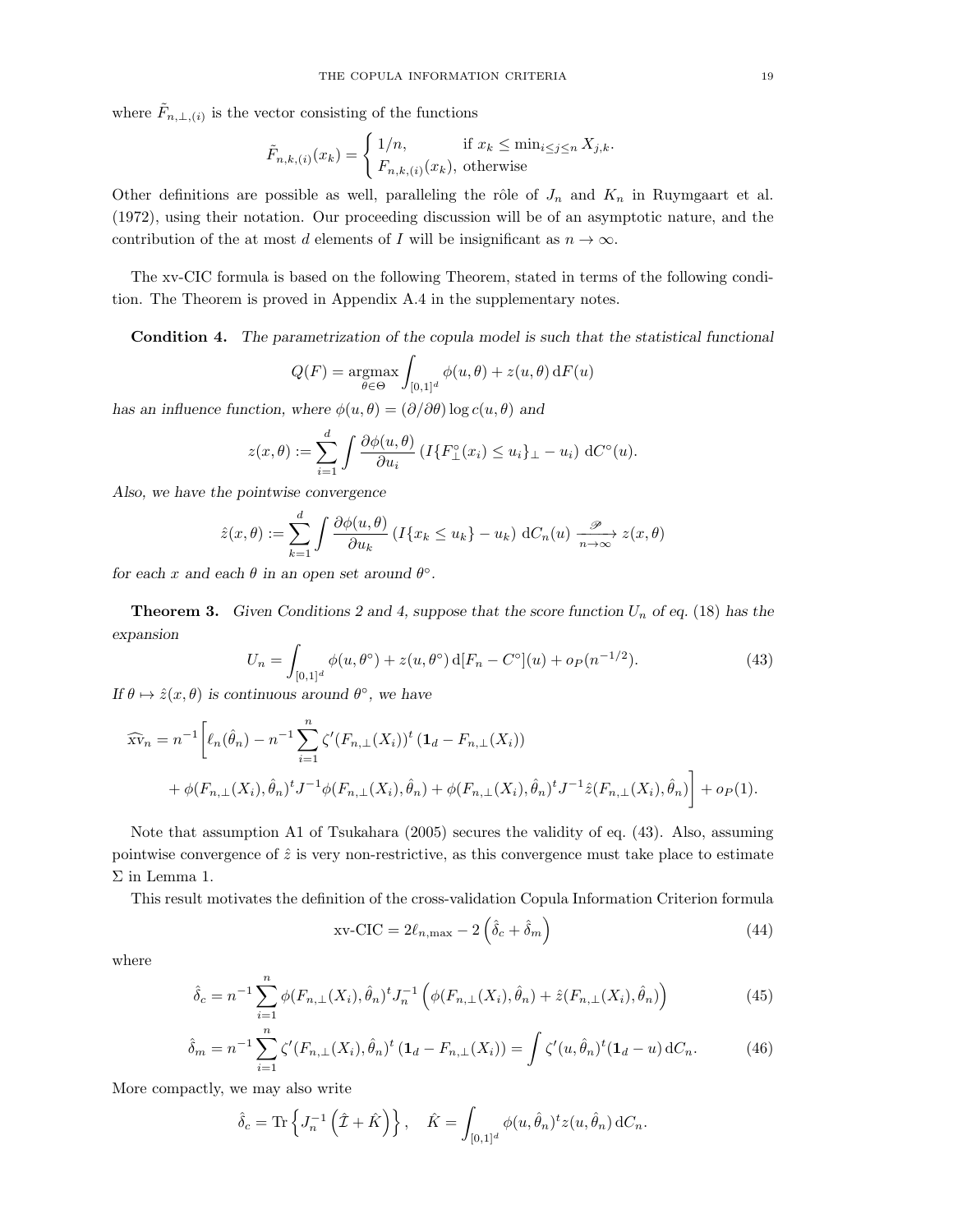Note that it is xv-CIC/2 that is first order equivalent with the cross-validation sum of eq.  $(42)$ . The factor two is included to maintain similarity with the classical AIC formula.

Analogous to the AIC-like CIC formula, simplifications can be made if the model is assumed correct. Indeed, if the model is correct, Proposition 1 implies that  $\hat{\delta}_m = o_P(1)$  and

$$
\hat{\delta}_c \xrightarrow[n \to \infty]{\mathcal{P}} \text{length}(\theta) + J^{-1}K, \quad K = \int_{[0,1]^d} \phi(u, \theta^{\circ})^t z(u, \theta^{\circ}) dC^{\circ}.
$$

This motivates the definition of the AIC-like cross-validation Copula Information Criterion formula

$$
xv-CIC_{AIC} = 2\ell_{n,\max} - 2\left(\text{length}(\theta) + J_n^{-1}\hat{K}\right). \tag{47}
$$

Note that for  $\xi \sim C^{\circ}$ , we have  $\mathbb{E}\phi(\xi, \theta^{\circ}) = 0$  and  $\mathbb{E}z(\xi, \theta^{\circ}) = 0$ , so the matrix K is the covariance matrix between  $\phi(\xi, \theta^{\circ})$  and  $Z = z(\xi, \theta^{\circ})$ . When the model is correct and these random vectors are uncorrelated, the original AIC formula is well-motivated.

Note that if  $J^{-1}K$  is small or zero, including the term  $J_n^{-1}\hat{K}$  may for small samples only introduce noise into the estimation of the model-relevant KL-divergence. A simulation study could identify the cases where the original AIC-formula is preferred.

Also note that the xv-CIC formulas are motivated by asymptotic approximations of the crossvalidation formula eq.  $(42)$ , and is only valid for large n. Just how large n must be for the formula to become a very good approximation depends on both the data-generating mechanism and the parametric model under consideration. However, for small to medium sized  $n$ , one can simply calculate the precise cross-validation expression. As  $n$  grows, this becomes intractable. Also, if length( $\theta$ ) is large, exact cross validation would require solving a very many possibly challenging numerical optimizations. If some of these optimizations do not identify the correct maximum pseudo likelihood solution, this may skew the cross-validation computation. The xv-CIC formula in contrast only requires a single numerical optimization.

#### 5. An empirical example with the xv-CIC formula

We will briefly illustrate the xv-CIC formula on an insurance dataset of losses and allocated loss adjustment expenses (ALAE). The dataset was collected by the US insurance service office, and has been analyzed in several papers. We mention only Frees & Valdez (1998) and Genest et al. (2006), which considered the Clayton, Frank and Gumbel copulae as potential models for the data. All three models have length( $\theta$ ) = 1. We will follow these authors in ignoring censoring and will further only consider the same copula models as they did.

|                       | Gumbel   |                   | Frank Clayton |
|-----------------------|----------|-------------------|---------------|
| $\ell_{n,\text{max}}$ |          | 191.4180 161.1961 | 89.9494       |
| <b>XV</b>             |          | 190.4832 160.1406 | - 87.1065     |
| $xv$ -CIC             | 190.3810 | 160.1401          | 86.3736       |
| Difference            | 0.1023   | 0.0005            | 0.7328        |

Table 1. Calculated cross-validation and xv-CIC scores for the Loss-ALAE data. All three models have length $(\theta) = 1$ .

The number of uncensored observations is  $n = 1466$ . Precise cross-validation is computationally intensive, but still possible to perform. In comparison, the xv-CIC formula is very fast to compute and yields good approximations to the full cross-validation procedure. Table 1 shows the maximized pseudo likelihoods, exact cross-validation scores and xv-CIC scores for the three models. While the match between the full cross-validation score and the xv-CIC is very good for the Frank and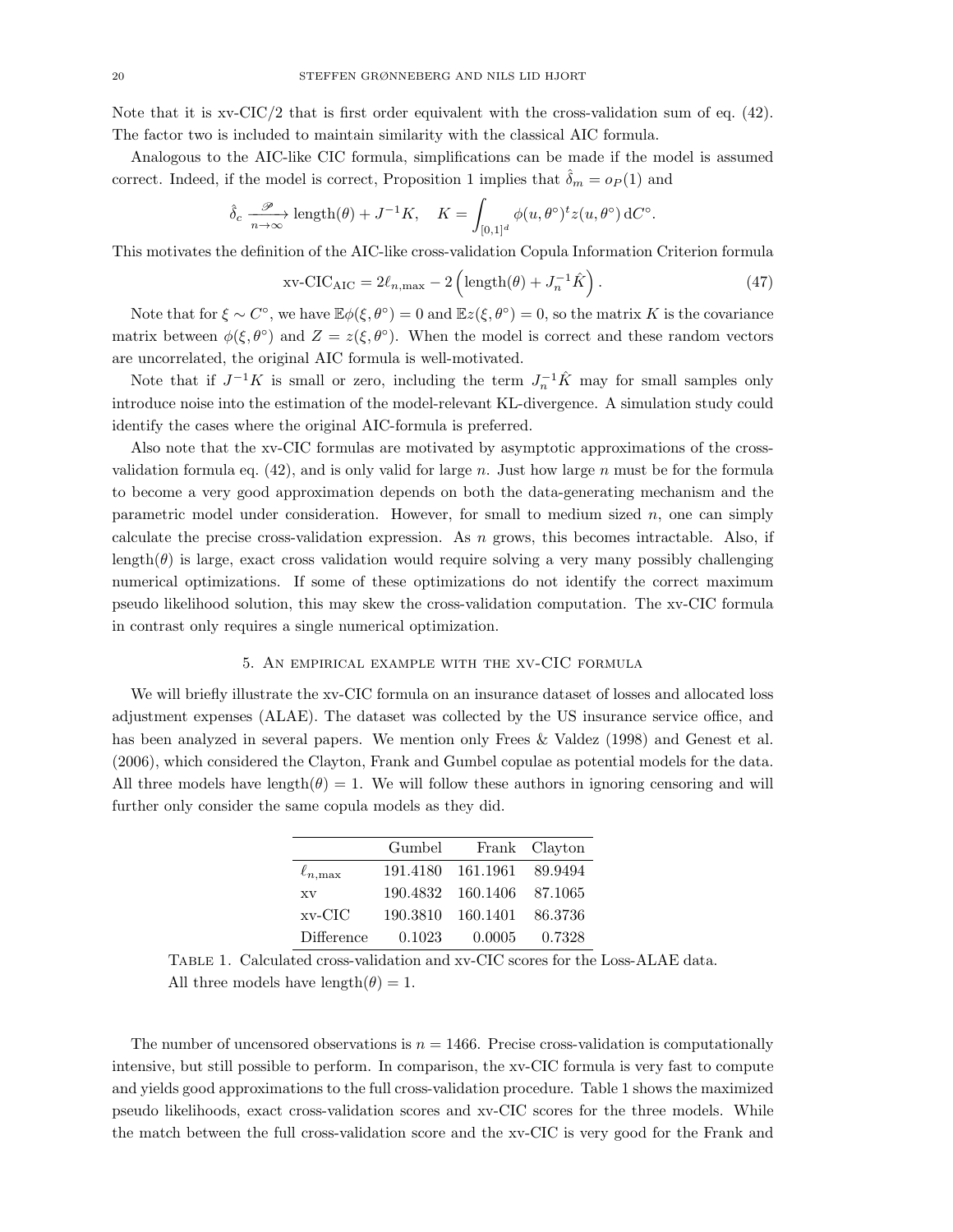Gumbel copula models, it is slightly less good for the Clayton copula. The final model-ranking agrees with the discussions in the previously cited papers. An R-script included in Section A.4 in the supplementary notes can be used to calculate xv-CIC in settings similar to the one above.

#### 6. Conclusion

6.1. Concluding remarks. Our paper has studied the model selection problem for a semiparametric estimation procedure, and shown that it is significantly different compared to its fully parametric counterpart. In the MPLE case, the non-existence of a generally applicable AIC-like criterion is the price to pay for modeling the marginals non-parametrically.

It is well-known that the MPLE is not semiparametrically efficient in the sense of Bickel et al. (1993). However, Grønneberg (2010) argues that while the MPLE's lack of semiparametric efficiency in this sense is not a serious deficiency, its lack of a generally applicable AIC-like criterion is. When the model selection problem is relevant, semiparametric efficiency – which is defined under the assumption of a correct model – does not seem as important as the invariance properties that the MPLE fulfills, as discussed near eq. (11). The lack of a generally applicable AIC formula for the MPLE is not discoverable by the mere root-n normality as derived in e.g. Genest et al. (1995), but is a deeper property of the asymptotic behavior of the MPLE exposed in the present paper. It would be interesting to see if the lack of an AIC-like model selection procedure illustrates a typical feature of estimators based on maximizing a pseudo likelihood.

Of independent interest is the fact that the correction terms of the CIC can be both positive and negative. This means that the "likelihood minus penalty for complexity" interpretation of the AIC formula – often seen as a formalization of Occam's razor – is not a general principle but a consequence of linearity and smoothness properties of the two functionals  $\Phi$  and T defining the maximum likelihood estimator. This is in contrast to several philosophically oriented discussions that mention the connection between simplicity and statistical model selection, as for example in Section 5 of Baker (2010).

6.2. Recommendations for practitioners. Due to the typical non-existence of an AIC-like model selection formula for the MPLE and the non-equivalence between the CIC and the xv-CIC, formally justified model selection procedures for the MPLE is complicated. However, a simple cross validation procedure usually makes sense from a practical point of view. In these cases, exact cross validation should be performed when  $n$  is small and the xv-CIC formula should be used when n is large. In most copula investigations, the candidate models are non-nested. In these cases, the TIC-like xv-CIC formula of eq. (44) is usually more appropriate than the AIC-like xv-CIC formula of eq (47).

In the supplementary note accompanying this paper, we have included a script for R (R Development Core Team, 2010) that implements the xv-CIC formula for a modest selection of copula models with length( $\theta$ ) = 1. When length( $\theta$ ) > 1, the expressions given in eq. (45) and eq. (46) must be found in order to calculate the xv-CIC formula of eq. (44).

Just how large n aught to be before the xv-CIC formula serves as a very good approximation to exact cross validation is still an open question, and is of particular importance for cases when length( $\theta$ ) is large. In thise cases, exact cross validation is practically impossible, while the xv-CIC formula can be computed based on only a single numerical optimization.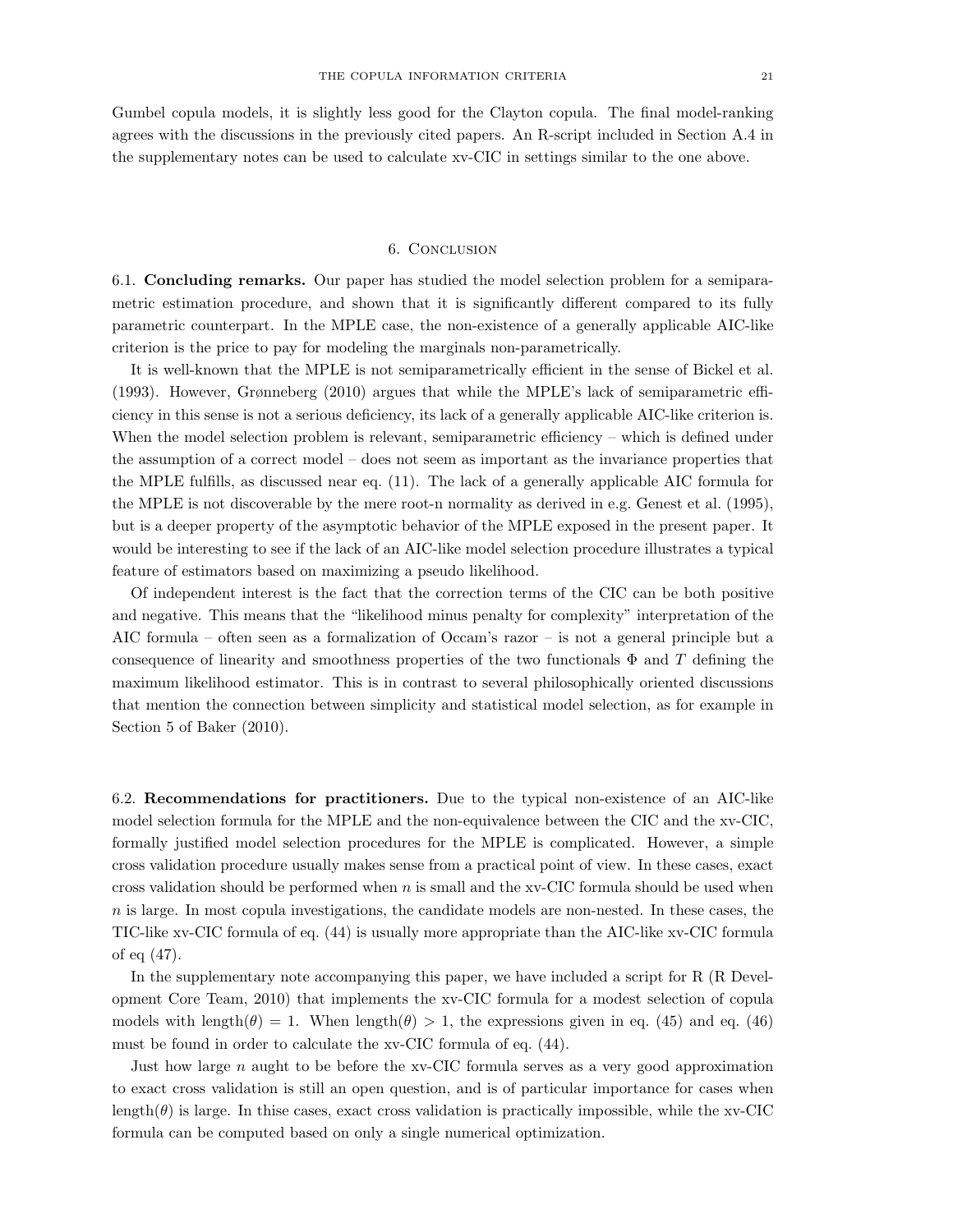#### **ACKNOWLEDGEMENTS**

We are grateful to two anonymous referees, an associate editor and editor Juha Alho for their careful reading of the manuscript and comments that greatly improved the presentation of the manuscript.

## **REFERENCES**

- BAKER, A. (2010). Simplicity. In The Stanford Encyclopedia of Philosophy, E. N. Zalta, ed. Spring 2010 ed.
- BICKEL, P., KLAASSEN, A., RITOV, Y. & WELLNER, J. (1993). Efficient and adaptive inference in semi-parametric models. Johns Hopkins University Press, Baltimore.
- Chen, X. & Fan, Y. (2005). Pseudo-likelihood ratio tests for semiparametric multivariate copula model selection. The Canadian Journal of Statistics 33, 389–414.
- CLAESKENS, G. & HJORT, N. (2008). Model Selection and Model Averaging. Cambridge University Press.
- FERMANIAN, J., RADULOVIĆ, D. & WEGKAMP, M. (2004). Weak convergence of empirical copula processes. Bernoulli 10, 847–860.
- FREES, E. W. & VALDEZ, E. A. (1998). Understanding relationships using copulas. North American Actuarial Journal 2.
- Genest, C., Ghoudi, K. & Rivest, L.-P. (1995). A semiparametric estimation procedure of dependence parameters in multivariate families of distributions. *Biometrika* 82, 543–552.
- GENEST, C., QUESSY, J.-F. & RÉMILLARD, B. (2006). Goodness-of-fit procedures for copula models based on the probability integral transform. Scandinavian Journal of Statistics 33, 337–366.
- GRØNNEBERG, S. (2010). The copula information criterion and its implications for the maximum pseudo likelihood estimator. In Dependence Modeling: Handbook on Vine Copulae, D. Kurowicka & H. Joe, eds., chap. 6. World Scientific, pp. 131–163.
- Joe, H. (1997). Multivariate Models and Dependence Concepts. Chapman & Hall.
- Konishi, S. & Kitagawa, G. (2008). Information Criteria and Statistical Modeling. Springer.
- MCNEIL, A., FREY, R. & EMBRECHTS, P. (2005). Quantitative risk management: Concepts, techniques and tools. Princeton Univ Pr.
- PANCHENKO, V. (2005). Goodness-of-fit test for copulas. Physica A: Statistical Mechanics and its Applications 355, 176–182.
- R DEVELOPMENT CORE TEAM (2010). R: A Language and Environment for Statistical Computing. R Foundation for Statistical Computing, Vienna, Austria. ISBN 3-900051-07-0.
- RUYMGAART, F. H. (1974). Asymptotic normality of nonparametric tests for independence. The Annals of Statistics 2, 892–910.
- Ruymgaart, F. H., Shorack, G. R. & van Zwet, W. R. (1972). Asymptotic normality of nonparametric tests for independence. The Annals of Mathematical Statistics 43, 1122–1135.
- Segers, J. (2012). Weak convergence of empirical copula processes under nonrestrictive smoothness assumptions. Bernoulli 18, 764–782.
- Shao, J. (2003). Mathematical Statistics. Springer Texts in Statistics. Springer.
- Tsukahara, H. (2005). Semiparametric estimation in copula models. The Canadian Journal of Statistics 33, 357–375.
- van der Vaart, A. W. & Wellner, J. A. (1996). Weak Convergence and Empirical Processes. Springer Series in Statistics. Springer.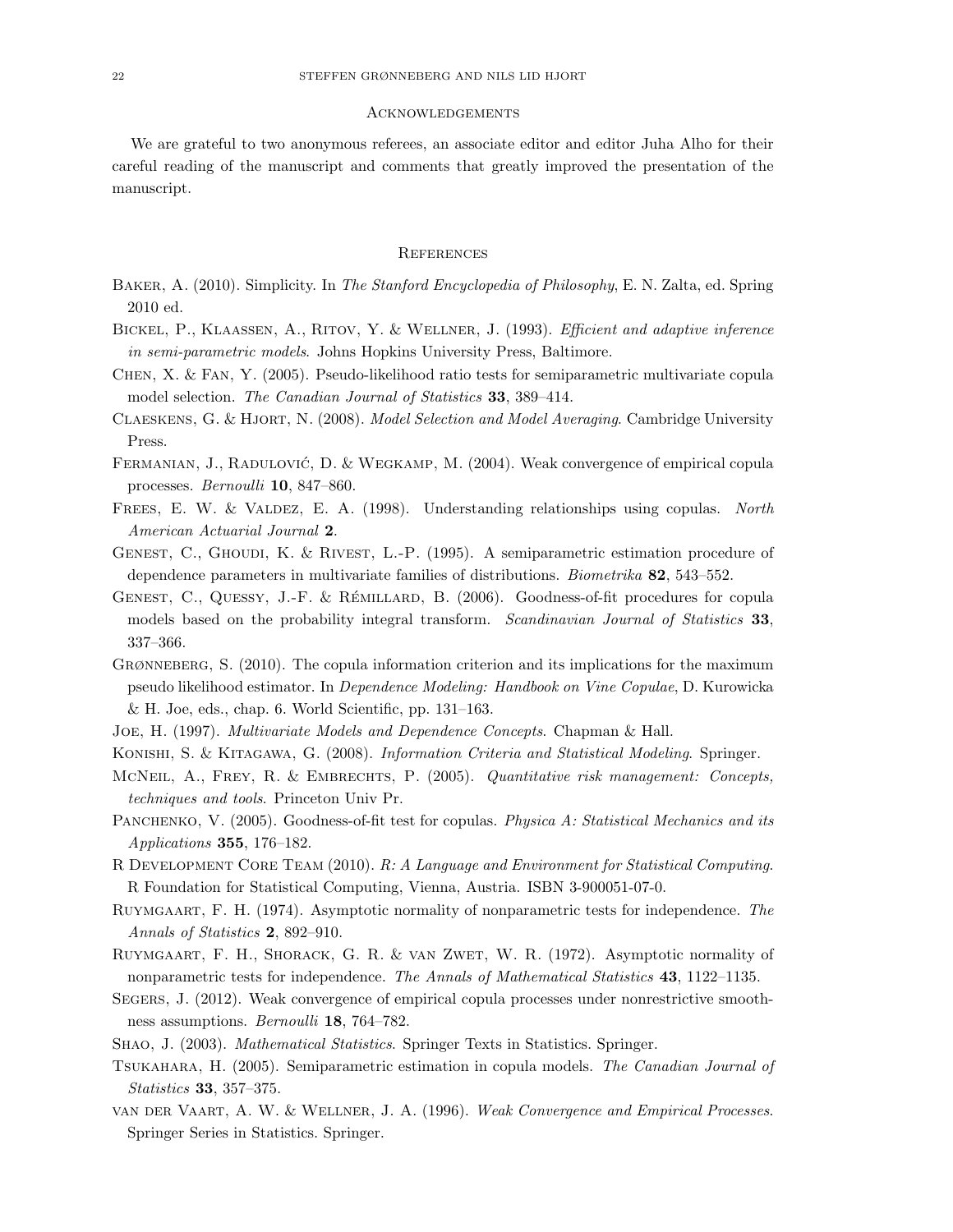Department of Economics, BI Norwegian Business School, 0484 Oslo, Norway  $\it E\mbox{-}mail\,\,address\mbox{:}$ <br> $\mbox{{\tt steffengQgnail.com}}$ 

Department of Mathematics, University of Oslo, P.O. Box 1053 Blindern, N-0316 Oslo, Norway E-mail address: nils@math.uio.no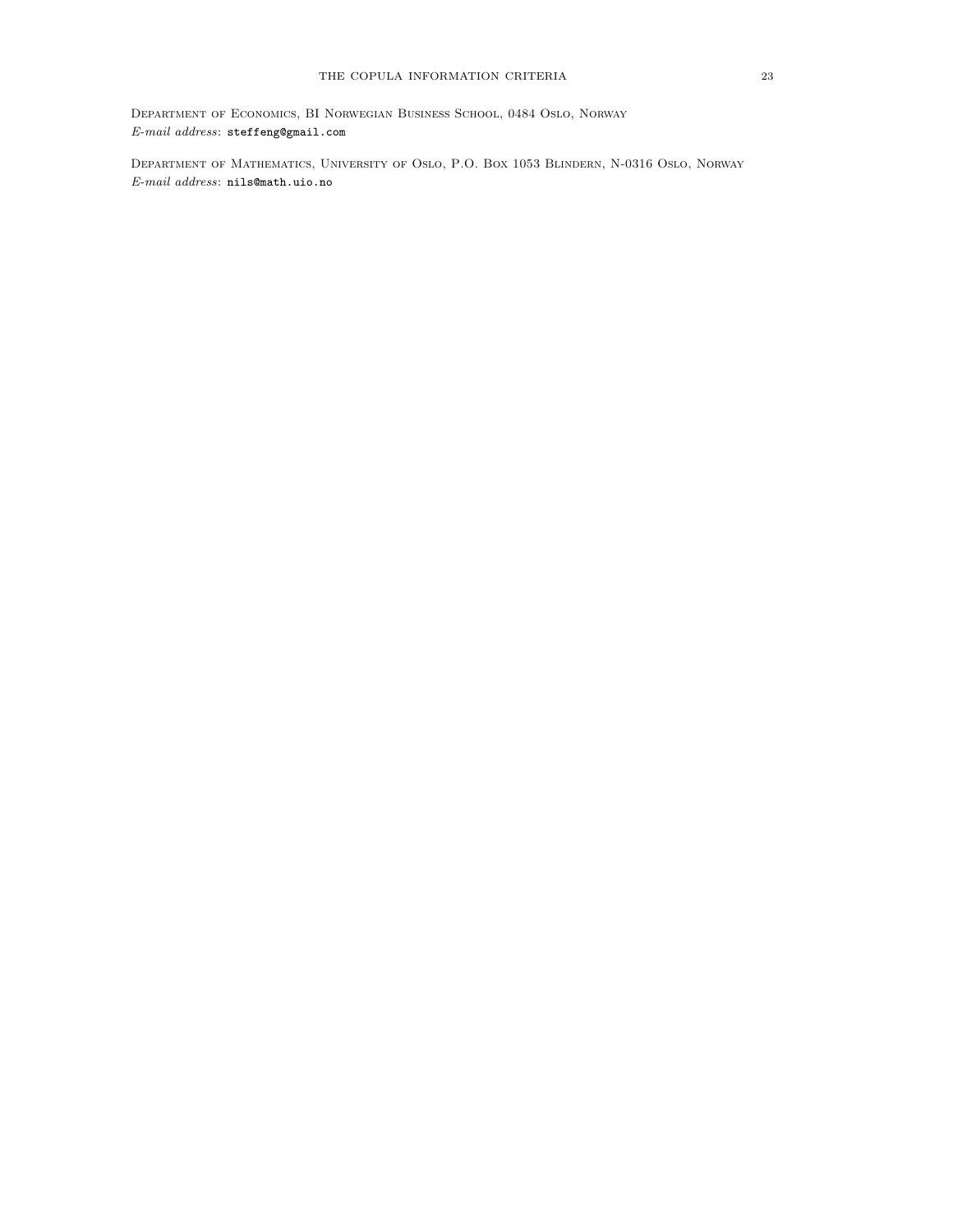## SUPPLEMENTARY NOTES FOR "THE COPULA INFORMATION CRITERIA"

STEFFEN GRØNNEBERG AND NILS LID HJORT

## **CONTENTS**

|            | Appendix A. Supplementary notes for "The Copula Information Criteria" |                |
|------------|-----------------------------------------------------------------------|----------------|
|            | A.1. Proofs for Expectation Structure                                 | 1              |
|            | A.2. Sufficient conditions for $r_n = o_P(n^{-1})$                    | $\overline{4}$ |
|            | A.3. Proof of Theorem 3                                               | 6              |
|            | A.4. Proof of the validity of the xv-CIC                              | 8              |
|            | A.5. Implementation in R for calculating the xv-CIC                   | 10             |
| References |                                                                       | 11             |

Appendix A. Supplementary notes for "The Copula Information Criteria"

This appendix gathers technical proofs needed for the results of the main document. We also include a short R-script to calculate the xv-CIC formula when length( $\theta$ ) = 1. Our notation will follow the main document, but we will also work with the empirical processes

$$
\mathbb{G}_{n,k}(x_k) = \sqrt{n} \left[ F_{n,k}(x_k) - F_k^{\circ}(x_k) \right], \qquad \mathbb{G}_{n,\perp}(x) = \sqrt{n} \left[ F_{n,\perp}(x) - F_{\perp}^{\circ}(x) \right],
$$
  

$$
\mathbb{G}_n(x) = \sqrt{n} \left[ F_n(x) - F^{\circ}(x) \right], \qquad \mathbb{C}_n(u) = \sqrt{n} \left[ C_n(u) - C^{\circ}(u) \right].
$$

## A.1. Proofs for Expectation Structure.

Proof of Lemma 2 in the main document. Define

$$
\mathbb{G}_{n,\perp,-i} = \frac{\sqrt{n}}{n+1} \sum_{1 \le k \le n, k \ne i} [I\{X_k \le x\} - F_{\perp}^{\circ}(x)]
$$

so that  $\mathbb{G}_{n,\perp}(x) = \mathbb{G}_{n,\perp,-i}(x) - \sqrt{n}/(n+1) \left[I\{X_i \leq x\}_\perp - F_\perp(x)\right]$ . This shows

$$
\delta_{m,1,n}/n = \frac{1}{\sqrt{n}} \int \zeta'(F_{\perp}^{\circ}(x), \theta_0)^t \mathbb{G}_{n,\perp}(x) dF_n(x) = \frac{1}{n\sqrt{n}} \sum_{i=1}^n \zeta'(F_{\perp}^{\circ}(X_i), \theta_0)^t \mathbb{G}_{n,\perp,-i}(X_i)
$$

$$
+ \frac{1}{n^2} \frac{n}{n+1} \sum_{i=1}^n \zeta'(F_{\perp}^{\circ}(X_i), \theta_0)^t [I\{X_i \le X_i\}_{\perp} - F_{\perp}(X_i)].
$$

The second term is  $\tilde{\delta}_{m,1,n}/n$ . By independence, we have

$$
\mathbb{E}\zeta'(F_{\perp}^{\circ}(X_i),\theta_0)^t\mathbb{G}_{n,\perp,-i,+1}(X_i)=\mathbb{E}\mathbb{E}\left[\zeta'(F_{\perp}^{\circ}(X_i),\theta_0)^t\mathbb{G}_{n,\perp,-i,+1}(X_i)\big|X_i\right]=0.
$$

 $\Box$ 

Date: June 1, 2013.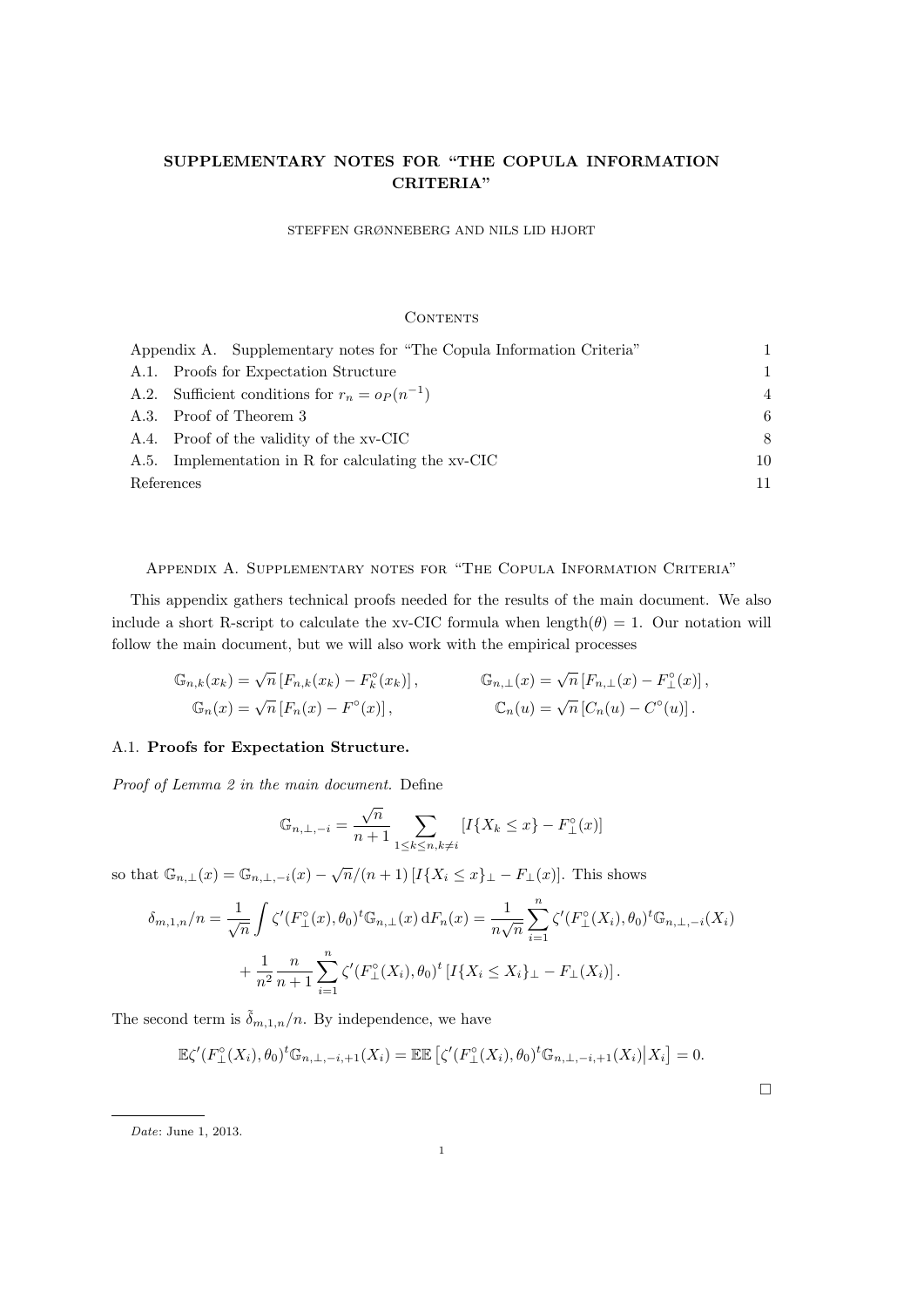Proof of Lemma 3 in the main document. Notice that

$$
\delta_{m,2,n}/n = \frac{1}{2n^2} \sum_{i=1}^n \mathbb{G}_{n,\perp}(X_i)^t \zeta''(F_{\perp}^{\circ}(X_i), \theta_0) \mathbb{G}_{n,\perp}(X_i)
$$
\n
$$
= \frac{1}{2n^2} \sum_{i=1}^n \mathbb{G}_{n,\perp,-i}(X_i)^t \zeta''(F_{\perp}^{\circ}(X_i), \theta_0) \mathbb{G}_{n,\perp,-i}(X_i)
$$
\n
$$
+ \frac{1}{2n^2} \frac{\sqrt{n}}{n+1} \sum_{i=1}^n \mathbb{G}_{n,\perp,-i}(X_i)^t \zeta''(F_{\perp}^{\circ}(X_i), \theta_0) [I\{X_i \le X_i\}_{\perp} - F_{\perp}(X_i)]
$$
\n
$$
+ \frac{1}{2n^2} \frac{\sqrt{n}}{n+1} \sum_{i=1}^n [I\{X_i \le X_i\}_{\perp} - F_{\perp}(X_i)]^t \zeta''(F_{\perp}^{\circ}(X_i), \theta_0) \mathbb{G}_{n,\perp,-i}(X_i)
$$
\n
$$
+ \frac{1}{2n^2} \left(\frac{\sqrt{n}}{n+1}\right)^2 \sum_{i=1}^n [I\{X_i \le X_i\}_{\perp} - F_{\perp}(X_i)]^t \zeta''(F_{\perp}^{\circ}(X_i), \theta_0) [I\{X_i \le X_i\}_{\perp} - F_{\perp}(X_i)].
$$

After multiplying with n, only the first term will have an effect on the expectation as  $n \to \infty$ . By independence, its expectation is given by

$$
\frac{1}{2n} \mathbb{E} \int_{\mathbb{R}^d} \mathbb{G}_{n-1,\perp}(x) \zeta''(F_{\perp}^{\circ}(x), \theta_0) \mathbb{G}_{n-1,\perp}(x) dF^{\circ}(x)
$$
\n
$$
= \frac{1}{n} \int_{\mathbb{R}^d} \mathbb{E} \left[ \mathbb{G}_{n-1,\perp}(x) \zeta''(F_{\perp}^{\circ}(x), \theta_0) \mathbb{G}_{n-1,\perp}(x) \right] dF^{\circ}(x)
$$
\n
$$
= \frac{1}{n} \sum_{1 \le a,b \le d} \int_{\mathbb{R}^d} \zeta''_{a,b}(F_{\perp}^{\circ}(x), \theta_0) \mathbb{E} \left[ \mathbb{G}_{n-1,a}^{(k)}(x_a) \mathbb{G}_{n-1,b}(x_b) \right] dF^{\circ}(x).
$$

Let  $\rho_n = n^2/(n+1)^2$ . We have

$$
\mathbb{EG}_{n,a}(x_a)\mathbb{G}_{n,b}(x_b) = \rho_n \frac{1}{n} \mathbb{E} \left[ \sum_{i=1}^n I\{X_{i,k} \le x_k\} - F_k^{\circ}(x_k) \right] \left[ \sum_{j=1}^n I\{X_{j,l} \le x_l\} - F_l^{\circ}(x_l) \right]
$$
  

$$
= \rho_n \frac{1}{n} \sum_{i=1}^n \mathbb{E} \left[ I\{X_{i,l} \le x_l\} - F_l^{\circ}(x_l) \right] \left[ I\{X_{i,k} \le x_k\} - F_k^{\circ}(x_k) \right]
$$
  

$$
+ \rho_n \frac{1}{n} \mathbb{E} \sum_{1 \le i,j \le n, i \ne j} \left[ I\{X_{i,k} \le x_k\} - F_k^{\circ}(x_k) \right] \left[ I\{X_{j,l} \le x_l\} - F_l^{\circ}(x_l) \right]
$$

 $\cdot$ 

The second term vanishes by independence, yielding

$$
\mathbb{EG}_{n,a}(x_a)\mathbb{G}_{n,b}(x_b) = \rho_n \frac{1}{n} \sum_{i=1}^n \Biggl\{ \mathbb{E} \left[ I\{X_{i,l} \leq x_l\} - F_l^{\circ}(x_l) \right] I\{X_{i,k} \leq x_k\} + \mathbb{E} \left[ I\{X_{i,l} \leq x_l\} - F_l^{\circ}(x_l) \right] F_k^{\circ}(x_k) \Biggr\}
$$
  

$$
= \rho_n \frac{1}{n} \sum_{i=1}^n \mathbb{E} \left[ I\{X_{i,l} \leq x_l\} I\{X_{i,k} \leq x_k\} - F_k^{\circ}(x_k) F_l^{\circ}(x_l) \right],
$$

which is equal to  $x_a(1-x_a)$  if  $a=b$  and  $P\{X_{1,l} \leq x_l, X_{1,k} \leq x_k\} - F_k^{\circ}(x_k)F_l^{\circ}(x_l)$  otherwise. Thus,

$$
\frac{1}{2n} \mathbb{E} \int_{\mathbb{R}^d} \mathbb{G}_{n-1,\perp}(x)^t \zeta''(F_{\perp}^{\circ}(x), \theta_0) \mathbb{G}_{n-1,\perp}(x) dF^{\circ}(x)
$$
\n
$$
= \rho_n \frac{1}{2n} \sum_{1 \le a,b \le d, a \ne b} \int_{\mathbb{R}^d} \zeta''_{a,b}(F_{\perp}^{\circ}(x), \theta_0) [P\{X_{1,a} \le x_a, X_{1,a} \le x_b\} - F_a^{\circ}(x_a) F_b^{\circ}(x_b)] dF^{\circ}(x)
$$
\n
$$
+ \rho_n \frac{1}{2n} \sum_{1 \le a \le d} \int_{\mathbb{R}^d} \zeta''_{a,a}(F_{\perp}^{\circ}(x), \theta_0) x_a (1 - x_a) dF^{\circ}(x).
$$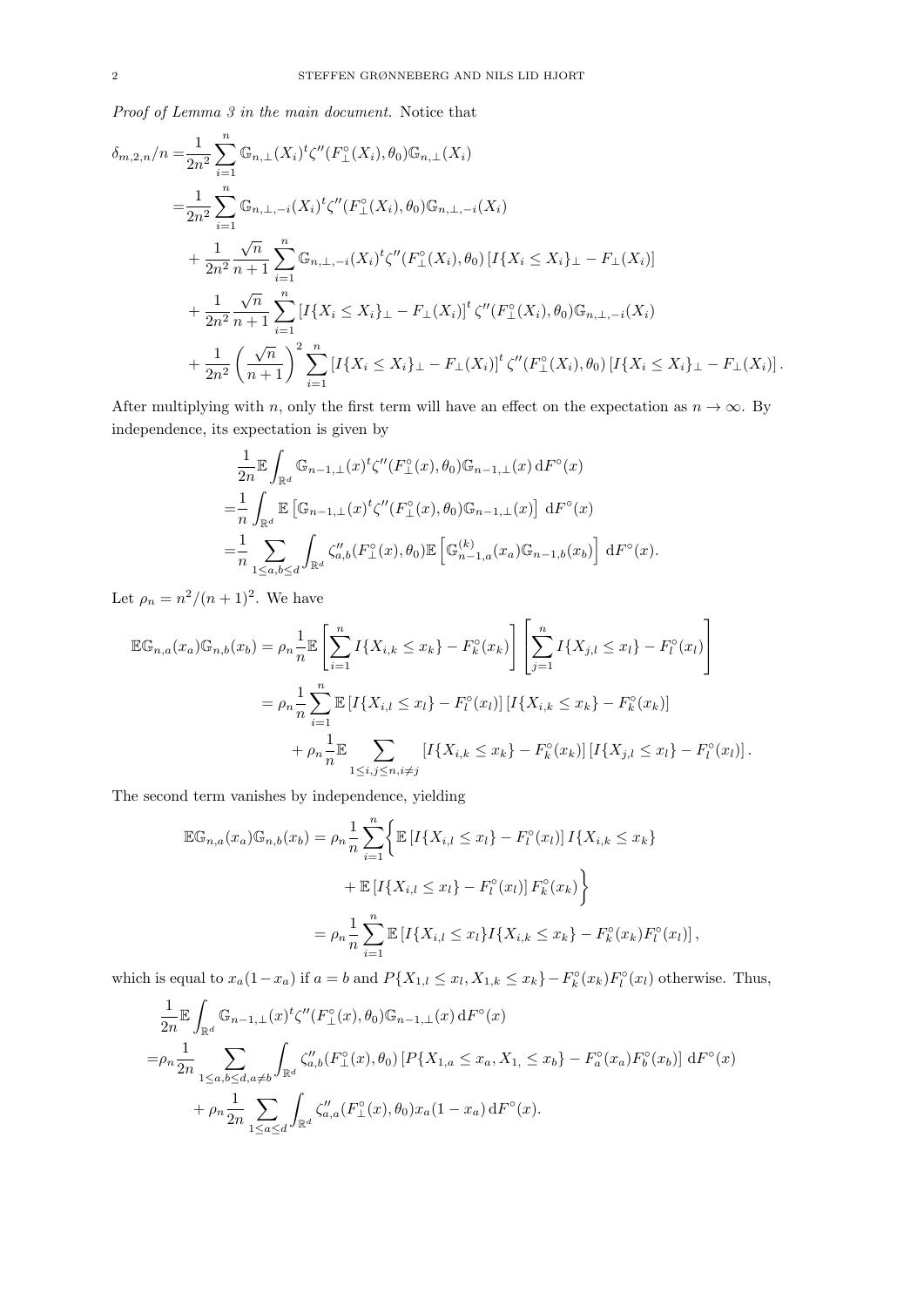A change of variables shows that this is equal to

$$
\rho_n \frac{1}{2n} \sum_{1 \le a,b \le d, a \ne b} \int_{[0,1]^d} \zeta_{a,b}''(u, \theta_0) \left[ C_{a,b}(u_a, u_b) - u_a u_b \right] dC^{\circ}(u) + \rho_n \frac{1}{2n} \sum_{1 \le a \le d} \int_{[0,1]^d} \zeta_{a,a}''(u, \theta_0) u_a (1 - u_a) dC^{\circ}(u),
$$

which approaches  $\Upsilon$  once multiplied by n.

Proof of Proposition 1 in the main document. The assumption  $c^{\circ}(u) = c(u, \theta_0)$  validates the information matrix equality  $J = \mathcal{I}$ , which gives the reduced formula for  $\delta_c$ . As for  $\delta_{m,1}$ , let us first notice that the fundamental theorem of calculus shows that

$$
c(u, \theta_0) \bigg|_{u_k = x} = \frac{d}{dx} \int_0^x c(u, \theta_0) du_k = \frac{d}{dx} \int_0^1 c(u, \theta_0) I\{0 \le u_k \le x\} du_k.
$$

As  $c(u, \theta_0)I\{0 \le u_k \le x\}$  is dominated by  $c(u, \theta_0)$  which is integrable, dominated convergence allows us to move the differential sign in and out of integrals. As  $c(u, \theta_0)$  has uniform marginals, this shows

$$
(1) \quad \int_0^1 \int_0^1 \cdots \int_0^1 c(u, \theta_0) \Big|_{v_k = x} \prod_{i \neq k} \mathrm{d}u_i = \frac{\mathrm{d}}{\mathrm{d}x} \int_0^1 \int_0^1 \cdots \int_0^1 \int_0^x c(u, \theta_0) \, \mathrm{d}u_k \prod_{i \neq k} \mathrm{d}u_i = \frac{\mathrm{d}}{\mathrm{d}x}x = 1.
$$

We have

$$
\delta_{m,1} = \int_{[0,1]^d} \zeta'(u,\theta_0)^t (1-u) dC(u,\theta_0)
$$
  
= 
$$
\sum_{k=1}^d \int_0^1 \int_0^1 \cdots \int_0^1 c(u,\theta_0) \frac{\partial \log c(u,\theta_0)}{\partial u_k} (1-u_k) du_k \prod_{i \neq k} du_i
$$
  
= 
$$
\sum_{k=1}^d \int_0^1 \int_0^1 \cdots \int_0^1 \frac{\partial c(u,\theta_0)}{\partial u_k} (1-u_k) du_k \prod_{i \neq k} du_i.
$$

Let  $\varepsilon > 0$ , and write

$$
\int_0^1 \frac{\partial c(u, \theta_0)}{\partial u_k} (1 - u_k) \, \mathrm{d}u_k = \int_{\varepsilon}^{1 - \varepsilon} \frac{\partial c(u, \theta_0)}{\partial u_k} (1 - u_k) \, \mathrm{d}u_k + \int_{[0,1] \setminus (\varepsilon, 1 - \varepsilon)} \frac{\partial c(u, \theta_0)}{\partial u_k} (1 - u_k) \, \mathrm{d}u_k.
$$

The first term can be written as

$$
c(u, \theta_0)(1 - u_k)\Big|_{u_k = \varepsilon}^{1 - \varepsilon} + \int_{\varepsilon}^{1 - \varepsilon} c(u, \theta_0) du_k = c(u, \theta_0)\Big|_{u_k = 1 - \varepsilon} \varepsilon - c(u, \theta_0)\Big|_{u_k = \varepsilon} (1 - \varepsilon)
$$

$$
+ \int_{\varepsilon}^{1 - \varepsilon} c(u, \theta_0) du_k
$$

$$
= c(u, \theta_0)\Big|_{u_k = 1 - \varepsilon} \varepsilon + c(u, \theta_0)\Big|_{u_k = \varepsilon} \varepsilon - c(u, \theta_0)\Big|_{u_k = \varepsilon}
$$

$$
+ \int_{\varepsilon}^{1 - \varepsilon} c(u, \theta_0) du_k,
$$

through partial integration. By eq. (1), we get

$$
\delta_{m,1} = \sum_{k=1}^d \int_0^1 \int_0^1 \cdots \int_0^1 \int_{[0,1] \setminus (\varepsilon, 1-\varepsilon)} \frac{\partial c(u, \theta_0)}{\partial u_k} (1 - u_k) du_k \prod_{i \neq k} du_i
$$
  
+ 2\varepsilon d - d + 
$$
\sum_{k=1}^d \int_0^1 \int_0^1 \cdots \int_0^1 \int_{\varepsilon}^{1-\varepsilon} c(u, \theta_0) du_k \prod_{i \neq k} du_i,
$$

which can be made arbitrarily close to zero by choosing  $\varepsilon$  sufficiently small. Thus  $\delta_{m,1} = 0$ .  $\Box$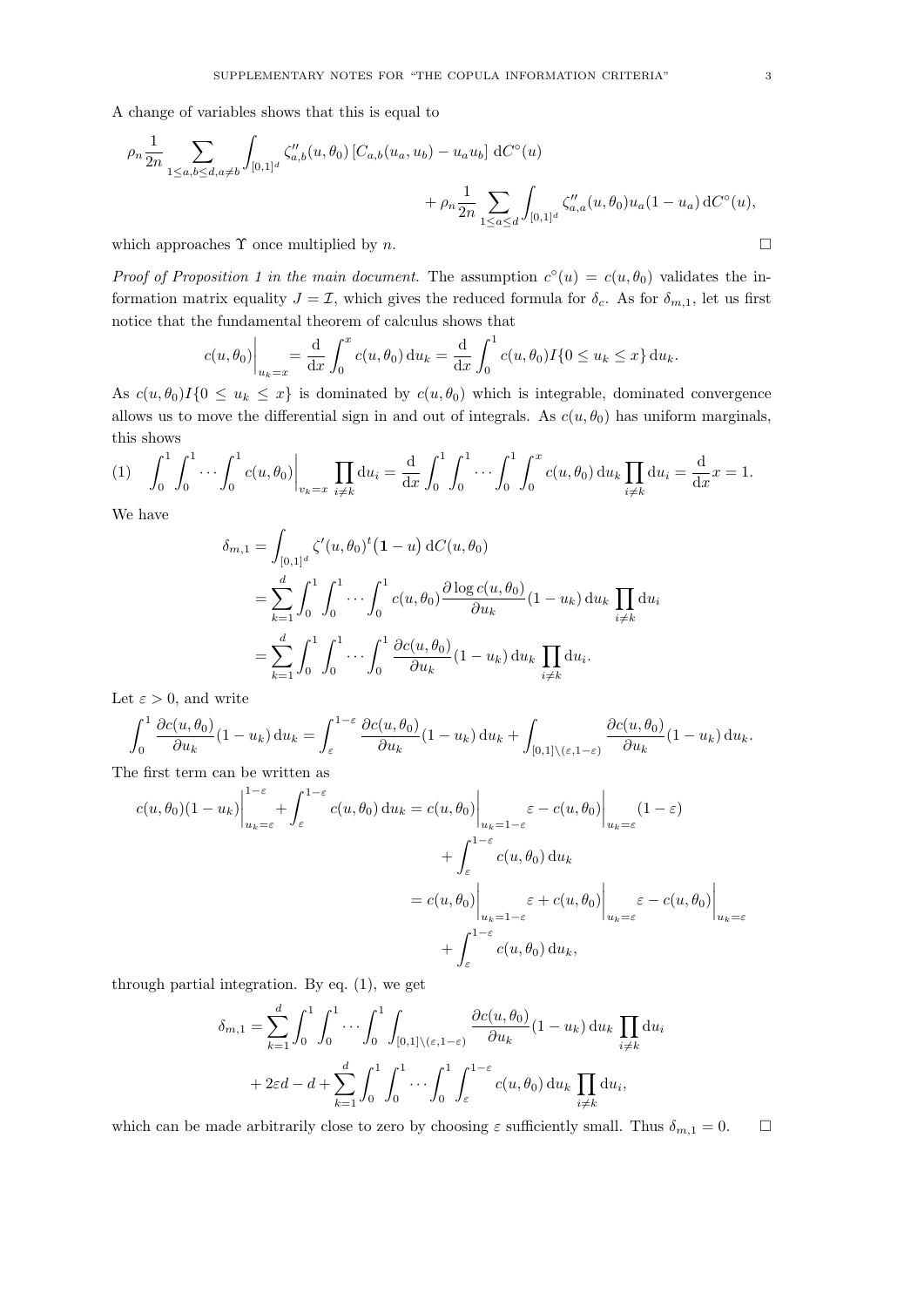A.2. Sufficient conditions for  $r_n = o_P(n^{-1})$ . To prove that  $r_n = o_P(n^{-1})$ , we need to impose some bounds on the edge-behavior of  $u \mapsto \zeta''(u, \theta_0)$ . We will follow the papers of Genest et al. (1995) and Tsukahara (2005) by using the theory from Ruymgaart et al. (1972) and Ruymgaart (1974).

**Definition 1.** (1) Let  $Q$  be the set of continuous functions q on [0, 1], which are positive on  $(0, 1)$ , symmetric about 1/2, decreasing on  $[0, 1/2]$  and satisfy  $\int_0^1 {\{q(t)\}}^2 dt < \infty$ .

- (2) A function  $r : (0,1) \mapsto (0,\infty)$  is called u-shaped if it is symmetric about  $1/2$  and decreasing on (0, 1/2].
- (3) For  $0 < \beta < 1$  and a u-shaped function r, we define

$$
r_{\beta}(t) = \begin{cases} r(\beta t), & \text{if } 0 < t \le 1/2; \\ r(1 - \beta[1 - t]), & \text{if } 1/2 < t \le 1 \end{cases}
$$

If for every  $\beta > 0$  in a neighborhood of 0, there exists a constant  $M_{\beta}$ , such that  $r_{\beta} \leq M_{\beta}r$ on  $(0, 1)$ , then r is called a reproducing u-shaped function. We denote by R the set of reproducing u-shaped functions.

.

The importance of  $\mathcal Q$  and  $\mathcal R$  comes from the following two lemmas, proved in Pyke & Shorack (1968) and Ruymgaart (1974) respectively.

**Lemma 1.** Suppose  $q_k \in \mathcal{Q}$ , then  $\|\mathbb{G}_{n,k}/q_k\| = O_P(1)$  where  $\mathbb{G}_{n,k}$  is the k'th univariate empirical process.

**Lemma 2.** Suppose  $H_{n,k}$  satisfies

$$
\min\left(F_k^{\circ}(x_k), \frac{1}{n+1}\sum_{i=1}^n I\{X_{i,k} \le x_k\}\right) \le H_{n,k}(x_k) \le \max\left(F_k^{\circ}(x_k), \frac{1}{n+1}\sum_{i=1}^n I\{X_{i,k} \le x_k\}\right)
$$

for all  $x_k$  and let  $\Lambda_{n,k} = [\min_{1 \leq i \leq n} X_{i,k}, \max_{1 \leq i \leq n} X_{i,k}] \subset \mathbb{R}$ . Let  $r \in \mathcal{R}$ . Then

$$
\sup_{x_k \in \Lambda_{n,k}} \frac{r(H_{n,k}(x_k))}{r(F_k^{\circ}(x_k))} = O_P(1)
$$

uniformly in n.

**Condition 1.** Suppose  $\zeta''(u, \theta_0)$  is continuous, and for each  $1 \leq k \leq d$  and  $1 \leq a, b \leq d$  there exists functions  $r_k, \tilde{r}_{k,l,1}, \tilde{r}_{k,l,2} \in \mathcal{R}$ , and  $q_k \in \mathcal{Q}$  such that

(2) 
$$
|f(u)| \leq \tilde{r}_{a,b,1}(u_a)\tilde{r}_{a,b,2}(u_b) \prod_{1 \leq k \leq d, k \neq a,b} r_k(u_k)
$$

where

(3) 
$$
\int_{[0,1]^d} q_a(u_a) q_b(u_b) \tilde{r}_{a,b,1}(u_a) \tilde{r}_{a,b,2}(u_b) \prod_{1 \le k \le d, k \ne a,b} r_k(u_k) dC^{\circ}(u) < \infty.
$$

To slightly reduce the complexity of our notation, we here assume that  $X_1, X_2, \ldots \sim C^{\circ}$  so that  $F_{\perp}^{\circ}(x) = x$ . By Lemma 1 of Fermanian et al. (2004) this does not entail any loss of generality.

**Proposition 1.** If  $u \mapsto \zeta''(u, \theta_0)$  conforms to Condition 1, then  $r_n = o_P(n^{-1})$ .

Proof. Note that

$$
r_n = \frac{1}{2n^2} \sum_{i=1}^n \mathbb{G}_{n,\perp}(X_i)^t \left[ \zeta''(G_n(X_i), \theta_0) - \zeta''(F^\circ_{\perp}(x), \theta_0) \right] \mathbb{G}_{n,\perp}(X_i).
$$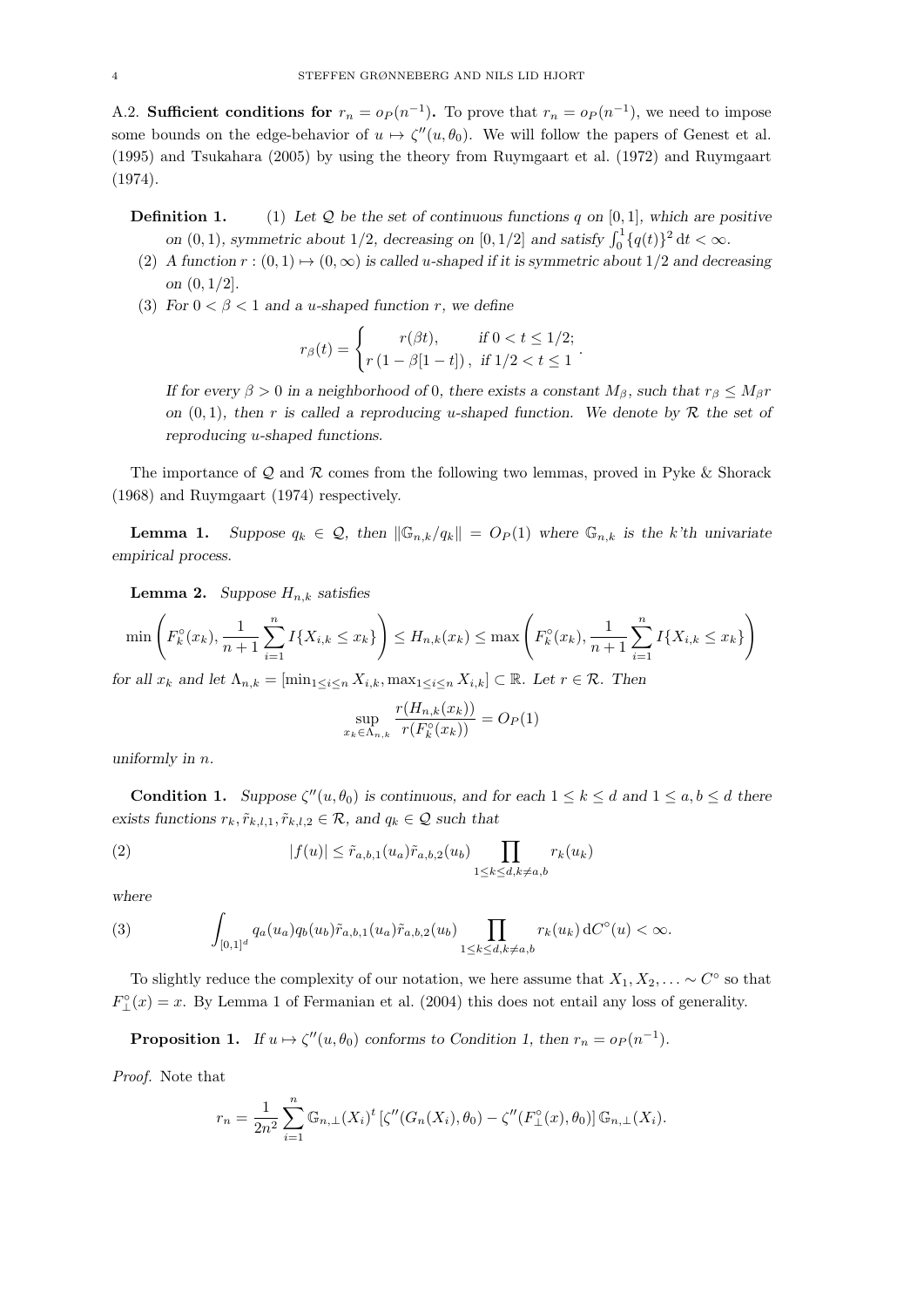For each  $0 < \gamma < 1$ , let  $S_{\gamma} = [\gamma, 1 - \gamma]^d$  and  $S_{\gamma}^c = [0, 1]^d \setminus S_{\gamma}$ . Write

$$
2nr_n = \int_{S_{\gamma}} \mathbb{G}_{n,\perp}(x)^t \left[\zeta''(G_n(x), \theta_0) - \zeta''(F_{\perp}^{\circ}(x), \theta_0)\right] \mathbb{G}_{n,\perp}(x) dF_n(x)
$$

$$
+ \int_{S_{\gamma}^{\circ}} \mathbb{G}_{n,\perp}(x)^t \left[\zeta''(G_n(x), \theta_0) - \zeta''(F_{\perp}^{\circ}(x), \theta_0)\right] \mathbb{G}_{n,\perp}(x) dF_n(x),
$$

and denote these integrals by  $D_{n,1,\gamma}$  and  $D_{n,2,\gamma}$ . The absolute value of  $D_{n,1,\gamma}$  is bounded by

$$
d \sup_{1 \leq k,l \leq d} \left[ \|\mathbb{G}_{n,k}\|_{[\gamma,1-\gamma]} \right] \times \|\mathbb{G}_{n,l}\|_{[\gamma,1-\gamma]} \times \|\zeta''(G_n(x), \theta_0) - \zeta''(F_{\perp}^{\circ}(x), \theta_0)\|_{S_{\gamma}},
$$

where  $\|\cdot\|_E$  is the appropriate sup-norm constrained to the set E. As

$$
||G_n - F_{\perp}^{\circ}|| = ||\tau_n[F_{n,\perp} - F_{\perp}^{\circ}]|| \le \max_{1 \le k \le d} ||\tau_{n,k}|| ||F_{n,\perp} - F_{\perp}^{\circ}|| \le ||F_{n,\perp} - F_{\perp}^{\circ}|| = o_P(1)
$$

by the Glivenko-Cantelli theorem, the assumed continuity of  $\zeta''$  on  $(0,1)^d$  implies that  $\zeta''$  is uniformly continuous on  $S_{\gamma}$ . Hence,  $\|\zeta''(G_n(x), \theta_0) - \zeta''(F_{\perp}^{\circ}(x), \theta_0)\| = o_P(1)$ . As  $\|\mathbb{G}_{n,k}\| = O_P(1)$ , this shows  $D_{n,1,\gamma} = o_P(1)$ . As for  $D_{n,2,\gamma}$ , its absolute value is bounded by

$$
\left\| \frac{\mathbb{G}_{n,a}}{q_a} \right\| \left\| \frac{\mathbb{G}_{n,b}}{q_b} \right\| \left[ \int_{S_{\gamma}^c} \left| q_a(x_a) \zeta_{a,b}^{\prime\prime}(G_n(x), \theta_0) q_b(x_b) \right| dF_n(x) + \int_{S_{\gamma}^c} \left| q_a(x_a) \zeta_{a,b}^{\prime\prime}(F_{\perp}^{\circ}(x), \theta_0) q_b(x_b) \right| dF_n(x) \right],
$$

which by eq. (2) is bounded by

$$
\left\| \frac{\mathbb{G}_{n,a}}{q_a} \right\| \left\| \frac{\mathbb{G}_{n,b}}{q_b} \right\| \left[ \int_{S^c_{\gamma}} q_a(x_a) q_b(x_b) \tilde{r}_{a,b,1}(\tilde{x}_a) \tilde{r}_{a,b,2}(\tilde{x}_b) \prod_{1 \le k \le d, k \ne a,b} r_k(\tilde{x}_k) dF_n(x) - \int_{S^c_{\gamma}} q_a(x_a) q_b(x_b) \tilde{r}_{a,b,1}(x_a) \tilde{r}_{a,b,2}(x_b) \prod_{1 \le k \le d, k \ne a,b} r_k(x_k) dF_n(x) \right],
$$

where  $\tilde{x}_k = F_{n, \perp}(1, \ldots, 1, x_k, 1, \ldots, 1)$ . By Lemma 1, we have  $||\mathbb{G}_{n,a}/q_a|| ||\mathbb{G}_{n,b}/q_b|| = O_P(1)$ . It thus suffices to bound

$$
D_{n,2,\gamma}(a,b,k,l) := \int_{S_{\gamma}^{c}} q_{a}(x_{a}) q_{b}(x_{b}) \tilde{r}_{a,b,1}(\tilde{x}_{a}) \tilde{r}_{a,b,2}(\tilde{x}_{b}) \prod_{1 \leq k \leq d, k \neq a,b} r_{k}(\tilde{x}_{k}) dF_{n}(x),
$$
  

$$
\tilde{D}_{n,2,\gamma}(a,b,k,l) := \int_{S_{\gamma}^{c}} q_{a}(x_{a}) q_{b}(x_{b}) \tilde{r}_{a,b,1}(x_{a}) \tilde{r}_{a,b,2}(x_{b}) \prod_{1 \leq k \leq d, k \neq a,b} r_{k}(x_{k}) dF_{n}(x).
$$

By Lemma 2, there exists a constant  $M_{\varepsilon} > 0$  such that

$$
\tilde{\Omega}_{\varepsilon} = \left\{ \tilde{r}_{a,b,1}(\tilde{x}_a) \tilde{r}_{a,b,2}(\tilde{x}_b) \prod_{1 \leq k \leq d, k \neq a,b} r_k(\tilde{x}_k) \leq M_{\varepsilon} \tilde{r}_{a,b,1}(x_a) \tilde{r}_{a,b,2}(x_b) \prod_{1 \leq k \leq d, k \neq a,b} r_k(x_k) \right\},\,
$$

with  $P(\tilde{\Omega}_{\varepsilon}) > 1 - \varepsilon$  for all n. On  $\tilde{\Omega}_{\varepsilon}$ , we have  $D_{n,2,\gamma}(a,b,k,l) \leq M_{\varepsilon} \tilde{D}_{n,2,\gamma}(a,b,k,l)$ . As  $\varepsilon$  is arbitrary, it suffices to bound  $\tilde{D}_{n,2,\gamma}(a,b,k,l)$ . We have

$$
\mathbb{E}\left[|\tilde{D}_{n,2,\gamma}|\right] \leq \int_{S_{\gamma}^c} q_a(x_a) q_b(x_b) \tilde{r}_{a,b,1}(x_a) \tilde{r}_{a,b,2}(x_b) \prod_{1 \leq k \leq d, k \neq a,b} r_k(x_k) dF^{\circ}(x).
$$

By the integrability assumption in eq. (3), this expectation converges to zero by the Dominated Convergence Theorem.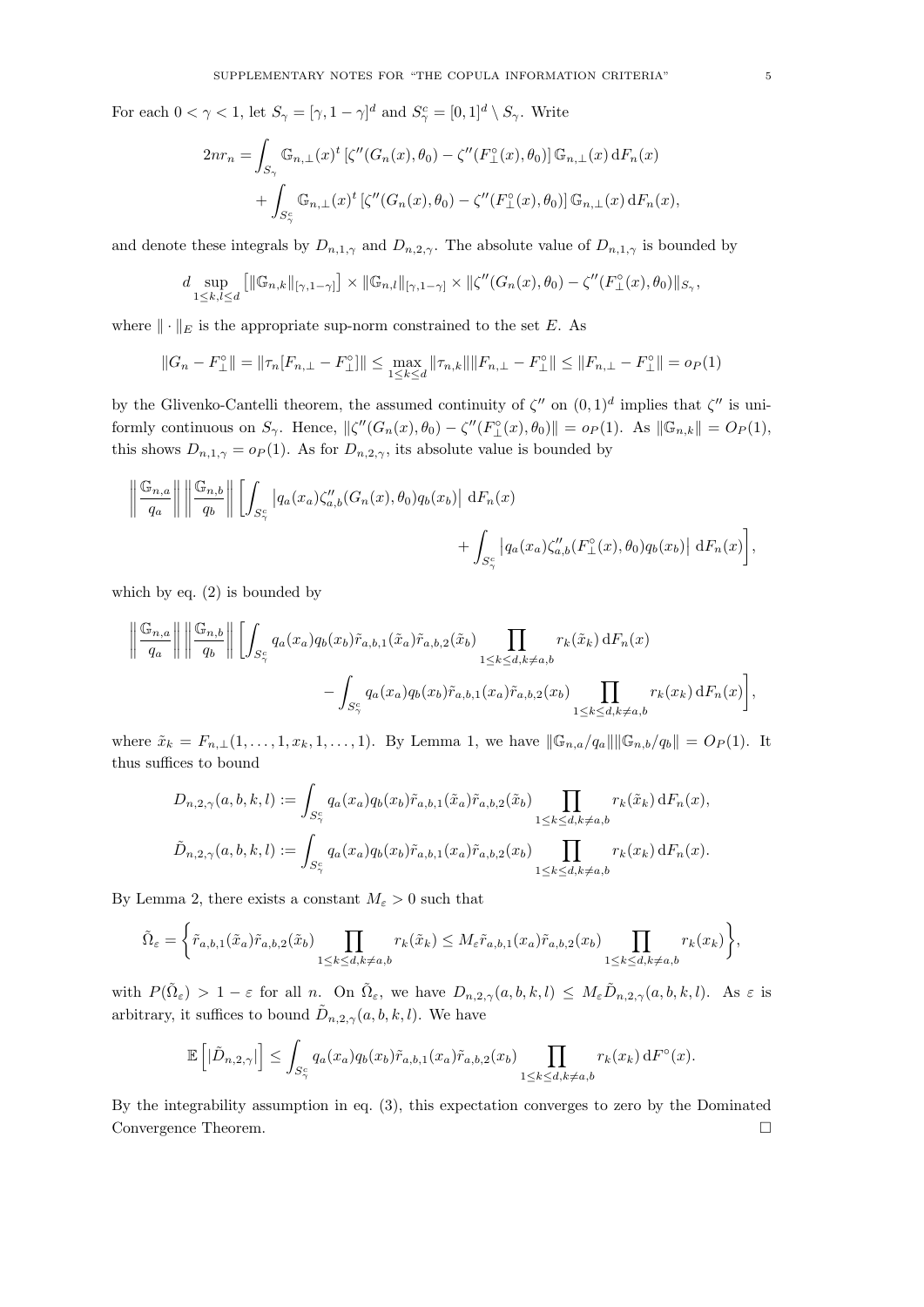A.3. Proof of Theorem 3. The proof of Theorem 3 requires a partial integration result for multivariate Lebesgue-Stieltjes-integrals. Such results does not seem to be well-known in the statistics literature, and therefore we include the following brief description of its main components.

Thanks to the Riesz-representation Theorem and the theory of stochastic integration, functions of finite variation are of fundamental importance in mathematics. Their multivariate counterparts are, however, lesser known. In the multivariate case, several possible definitions of variation is possible. Good references on multivariate variation is Niederreiter (1992) and Owen (2005). We will need the variational concept of Hardy and Krause, which is defined in terms of the Vitali variation.

These variational concepts will be defined in terms of the set  $P$  of all sequences  $x_j^0, x_j^1, \ldots, x_j^{m(j)}$ where  $1 \leq j \leq d$  and  $m(j) \in \mathbb{N}$ , such that

$$
0 = x_j^0 < x_j^1 < x_j^2 < \ldots < x_j^{m(j)} = 1.
$$

In terms of an element of  $P$ , define the difference operators

$$
\Delta_j f(x_1, x_2, \dots, x_{j-1}, x_j^k, x_{j+1}, \dots, x_d)
$$
  
=  $f(x_1, x_2, \dots, x_{j-1}, x_j^{k+1}, x_{j+1}, \dots, x_d) - f(x_1, x_2, \dots, x_{j-1}, x_j^k, x_{j+1}, \dots, x_d)$ 

and

$$
\Delta_j^* f(x_1, x_2, \ldots, x_d) = f(x_1, x_2, \ldots, x_{j-1}, 1, x_{j+1}, \ldots, x_d) - f(x_1, x_2, \ldots, x_{j-1}, 0, x_{j+1}, \ldots, x_d).
$$

Note that this difference operator is clearly unrelated to the difference between the estimated and attained model-relevant KL-divergence of central importance in the main document.

These operators commute, which enables the definition of the composite difference operators

$$
\Delta_{j(1),j(2),...,j(k)} = \Delta_{j(1)} \Delta_{j(2)} \dots \Delta_{j(k)} \n\Delta_{j(1),j(2),...,j(k)}^* = \Delta_{j(1)}^* \Delta_{j(2)}^* \dots \Delta_{j(k)}^*.
$$

**Definition 2.** The Vitali-variation of a function  $f : [0,1]^d \mapsto \mathbb{R}$  is defined as

$$
V(f) := \sup_{x \in \mathcal{P}} \sum_{j(1)=0}^{m(1)-1} \cdots \sum_{j(d)=0}^{m(d)-1} |\Delta_{1,\ldots,d} f(x_1^{j(1)}, x_2^{j(2)}, \ldots, x_d^{j(d)})|.
$$

If  $V(f) < \infty$ , the function f is said to be of finite Vitali variation.

Theorem 52.2 of McShane (1947) shows that there is an one to one correspondence between regular Borel measures  $\mu$  on  $[0,1]^d$ , and functions of bounded Vitali-variation on  $[0,1]^d$ . This indicates that Vitali-variation is the right variational concept for multivariate integration. However, for a general multivariate Lebesgue–Stieltjes integration by parts formula to be applicable, the following stronger variational concept is required.

**Definition 3.** The Hardy–Krause-variation of a function  $f : [0,1]^d \mapsto \mathbb{R}$  is defined as the sum of Vitali variation when f is restricted to the various faces of  $[0,1]^d$ . More precisely, Hardy-Krause-variation of f is given by

$$
\mathbb{V}(f) := \sum_{(i,j)\in S} V(\pi_{i,j}f),
$$

in which the index set  $S$  is defined  $y$ 

$$
S = \left\{ (i, j) : i \in \{0, 1\}^d, j \in \{0, 1\}^d, \sum_{k=1}^d i_k - j_k = 0 \right\},\
$$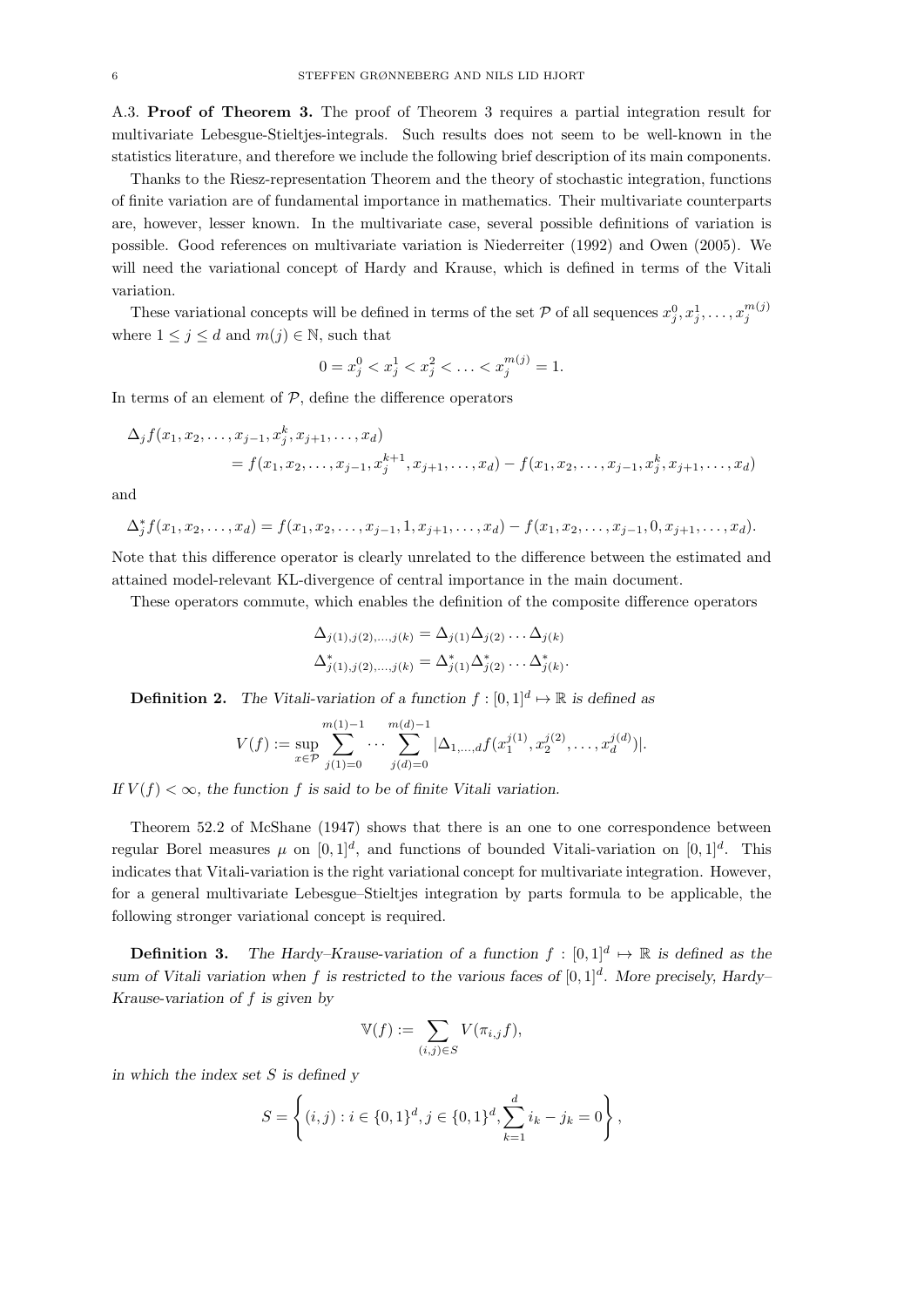$$
f(x_1, x_2,..., x_d)
$$
  $\bigg|_{x_{i(1)}=1,...,x_{s(i)}=1,x_{j(1)}=0,...,x_{s(j)}=0}$ 

in which  $i(k)$  j(k) is the elements which are one, and  $s(i)$ ,  $s(j)$  are the number of elements in i and j which are one.

Following Zaremba (1968), we now state the integration by parts formula. This formula makes it apparent why bounded Hardy–Krause-variation is required for its validity. For its formulation, suppose  $\phi(r, \ldots, r+k-1; r+k, \ldots, s)$  is an expression which depend only on the partition of the variables  $j(r), \ldots, j(s)$  into the sets  $\{j(r), \ldots, j(r+k-1)\}\$  and  $\{j(r+k), \ldots, j(s)\}\$ . We will let

$$
\sum_{1,\ldots,d;k}^{*} \phi(r,\ldots,r+k-1;r+k,\ldots,s)
$$

be the sum over all the expressions derived from  $\phi(r, \ldots, r + k - 1; r + k, \ldots, s)$  by replacing the given partition of  $\{j(r), \ldots, j(r+k-1)\}\$  successively by all the other partitions of this set into a set of k and a set of  $s - r - k - 1$ , each partition being taken exactly once. This is only meaningful if 0 < k < s−r+1. If either k = 1 or k = s−r+1, there is strictly speaking no partition. We then define this sum as being reduced to the single valid term. Finally, let  $d_{i(1),...,i(k)}V$  indicate that integration applies only to the variables with subscripts  $j(1), \ldots, j(k)$ , the other variables being kept constant in the process of integration. Thus, for instance,

$$
\Delta_3^* \int_{[0,1]^2} g(x_1, x_2, x_3) d_{1,2}(x_1, x_2, x_3)
$$
  
= 
$$
\int_{[0,1]^2} g(x_1, x_2, 1) d(x_1, x_2, 1) - \int_{[0,1]^2} g(x_1, x_2, 0) d(x_1, x_2, 0).
$$

**Lemma 3.** If over  $[0,1]^d$ , one of the functions  $f(x)$  and  $g(x)$  is of bounded Hardy–Krausevariation and the other is Lebesgue–Stieltjes integrable with respect to the other, then

$$
\int_{[0,1]^d} f(x) \, dg(x) = \sum_{k=0}^d (-1)^k \sum_{1,2,\ldots,d;k}^* \Delta^*_{k+1,\ldots,d} \int_{[0,1]^k} g(x) \, \mathrm{d}_{1,\ldots,k} f(x).
$$

Proof. This was first proved in Zaremba (1968) for the Riemann–Stieltjes integral, which gave a straight-forward constructive proof based on iterative use of the univariate summation by parts formula. Lee (2008) gave a nice constructive proof using the Henstock-Kurzweil integral, which implies the formula for the Lebesgue–Stieltjes integral.

Using the above theory, we can prove Theorem 3.

*Proof of Theorem 3.* By Lemma 1 of Fermanian et al. (2004), we assume  $X_i \sim C^{\circ}$ , so that  $F_{\perp}^{\circ}(x) =$ x. Proposition 4.2 of Segers (2012) reaches

(4)  
\n
$$
\mathbb{C}_n(u) = \frac{1}{\sqrt{n}} \sum_{i=1}^n [I\{X_i \le u\} - C^\circ(u)] - \sum_{k=1}^d \frac{C^\circ(u)}{\partial u_k} \frac{1}{\sqrt{n}} \sum_{i=1}^n [I\{F_k^\circ(X_{i,k}) \le u_k\} - u_k] + S_n(u).
$$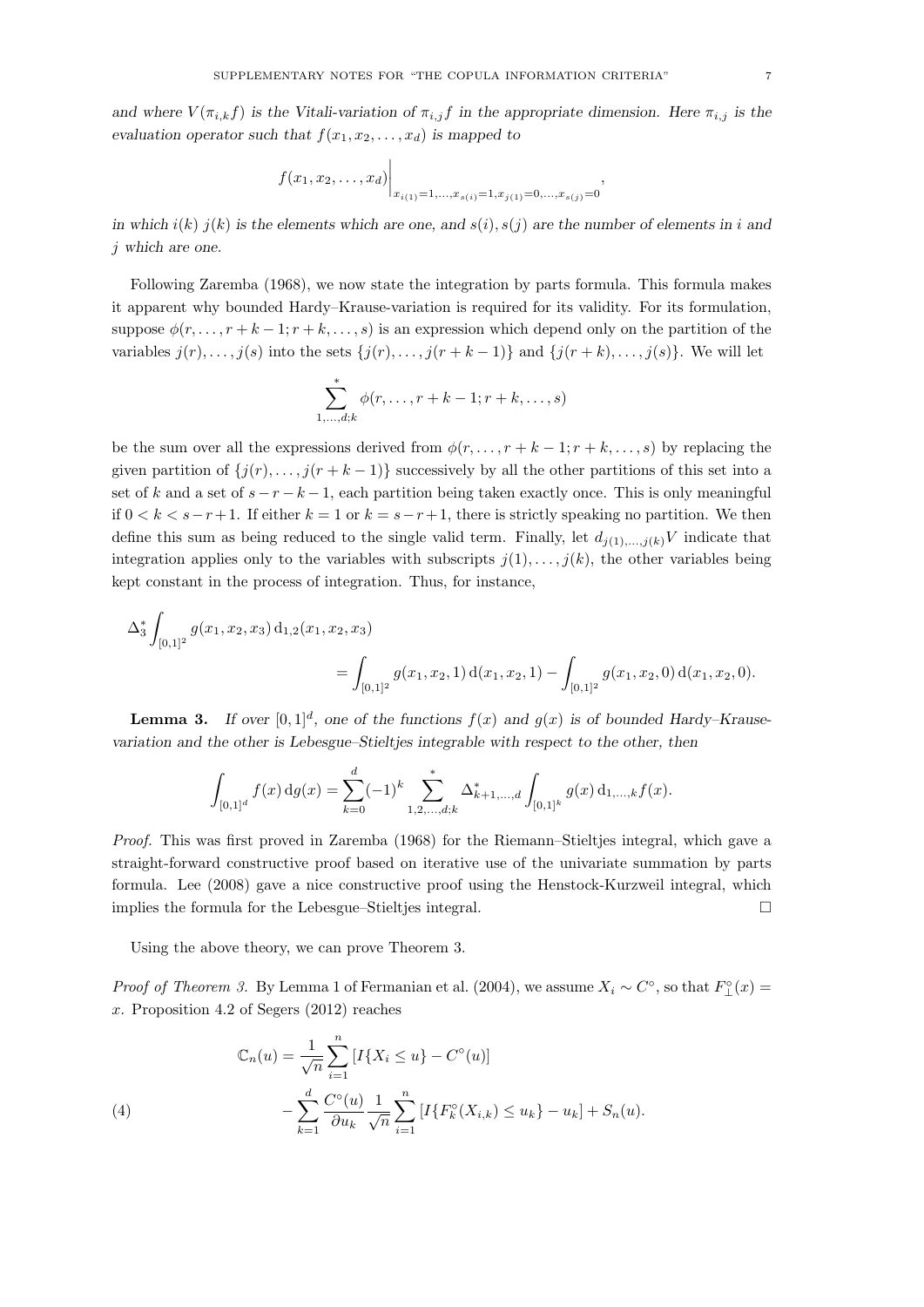where  $\sup_u |S_n(u)| = O(n^{-1/4} (\log n)^{1/2} (\log \log n)^{1/4})$  almost surely, After dividing with  $\sqrt{n}$  on both sides of eq (4), the linearity of Stieltjes-integrals shows that

$$
A_n(\theta_0) - A(\theta_0) = \int_{[0,1]^d} \log c(u, \theta_0) d[F_n - F^{\circ}](u)
$$
  
+ 
$$
\frac{1}{\sqrt{n}} \sum_{k=1}^d \int_{[0,1]^d} \log c(u, \theta_0) d\left[ \frac{C^{\circ}(u)}{\partial u_k} \{F_{n,k}(u_k) - u_k\} \right]
$$
  
+ 
$$
\frac{1}{\sqrt{n}} \int_{[0,1]^d} \log c(u, \theta_0) dS_n(u).
$$

Let the middle integral in the display above be denoted by  $\check{Z}_n$ . Note that although the last integral is with respect to  $S_n$ , we do not need to assume that  $S_n$  itself has finite variation: As  $S_n$  is almost surely uniformly bounded for sufficiently large n, it suffices that the variation of  $u \mapsto \log c(u, \theta_0)$ , that is  $V(\log c(u, \theta_0))$ , is finite. This follows from the change of variables formula. We get

$$
\frac{1}{\sqrt{n}} \sup_{u \in [0,1]^d} |S_n(u)| \mathbb{V}(\log c(u,\theta_0)) = O\left(n^{-3/4} (\log n)^{1/2} (\log \log n)^{1/4}\right).
$$

The change of variable formula shows

$$
\mathbb{E}\breve{Z}_n = \mathbb{E}\frac{1}{\sqrt{n}}\sum_{k=1}^d \int_{[0,1]^d} \log c(u,\theta_0) \,d\left[\frac{C^{\circ}(u)}{\partial u_k} \{F_{n,k}(u_k) - u_k)\}\right]
$$
\n
$$
= \mathbb{E}\frac{1}{\sqrt{n}}\sum_{k=1}^d \sum_{l=0}^d (-1)^l \sum_{1,\ldots,d;l}^* \Delta_{l+1,\ldots,d}^* \int_{[0,1]^k} \frac{C^{\circ}(u)}{\partial u_k} \{F_{n,k}(u_k) - u_k\} \,d_{1,\ldots,k}\log c(u,\theta_0),
$$

which is equal to

$$
\frac{1}{\sqrt{n}} \sum_{k=1}^{d} \sum_{l=0}^{d} (-1)^{l} \sum_{1,...,d,l}^{*} \Delta_{l+1,...,d}^{*} \int_{[0,1]^{k}} \frac{C^{\circ}(u)}{\partial u_{k}} \mathbb{E} \left\{ F_{n,k}(u_{k}) - u_{k} \right\} d_{1,...,k} \log c(u, \theta_{0})
$$

by Fubini. As  $F_{n,k}(1) - 1 = F_{n,k}(0) - 0 = 0$ , and as  $\mathbb{E} F_{n,k}(u_k) - u_k = 0$ , the above integral is zero.  $\Box$ 

## A.4. Proof of the validity of the xv-CIC. We now prove Theorem 3 in the main document.

The following Lemma is used to derive the influence function of the MPLE.

Lemma 4. Given the conditions of Theorem 3, the MPLE has an influence function equal to  $J^{-1}s(y,\theta^{\circ})$  where  $s(x,\theta) = \phi(x,\theta) + z(x,\theta)$ .

*Proof.* Again we apply Lemma 1 of Fermanian et al. (2004) to assume that  $F^{\circ} = C^{\circ}$ , so that  $F_{\perp}^{\circ}(x) = x$ . We have

(5) 
$$
\sqrt{n}(\hat{\theta}_n - \theta^{\circ}) = \sqrt{n}J_n^{-1}\left(\int_{[0,1]^d} \phi(u,\theta^{\circ}) + z(u,\theta^{\circ}) d[F_n - C^{\circ}](u)\right) + o_P(1).
$$

Consider the fundamentally unobservable M-estimator

$$
\tilde{\theta}_n = \underset{\theta \in \Theta}{\operatorname{argmax}} \int_{[0,1]^d} \phi(u,\theta) + z(u,\theta) \, dF_n(u).
$$

Fubini shows that

$$
\int_{[0,1]^d} z(u,\theta) dF^{\circ}(u) = \int_{[0,1]^d} \int_{[0,1]^d} \frac{\partial \phi(v,\theta)}{\partial v_i} (I\{u_i \le v_i\}_{\perp} - v_i) dC^{\circ}(v) dF^{\circ}(u)
$$

$$
= \int_{[0,1]^d} \frac{\partial \phi(v,\theta)}{\partial v_i} \int_{[0,1]^d} (I\{u_i \le v_i\}_{\perp} - v_i) dF^{\circ}(u) dC^{\circ}(v) = 0
$$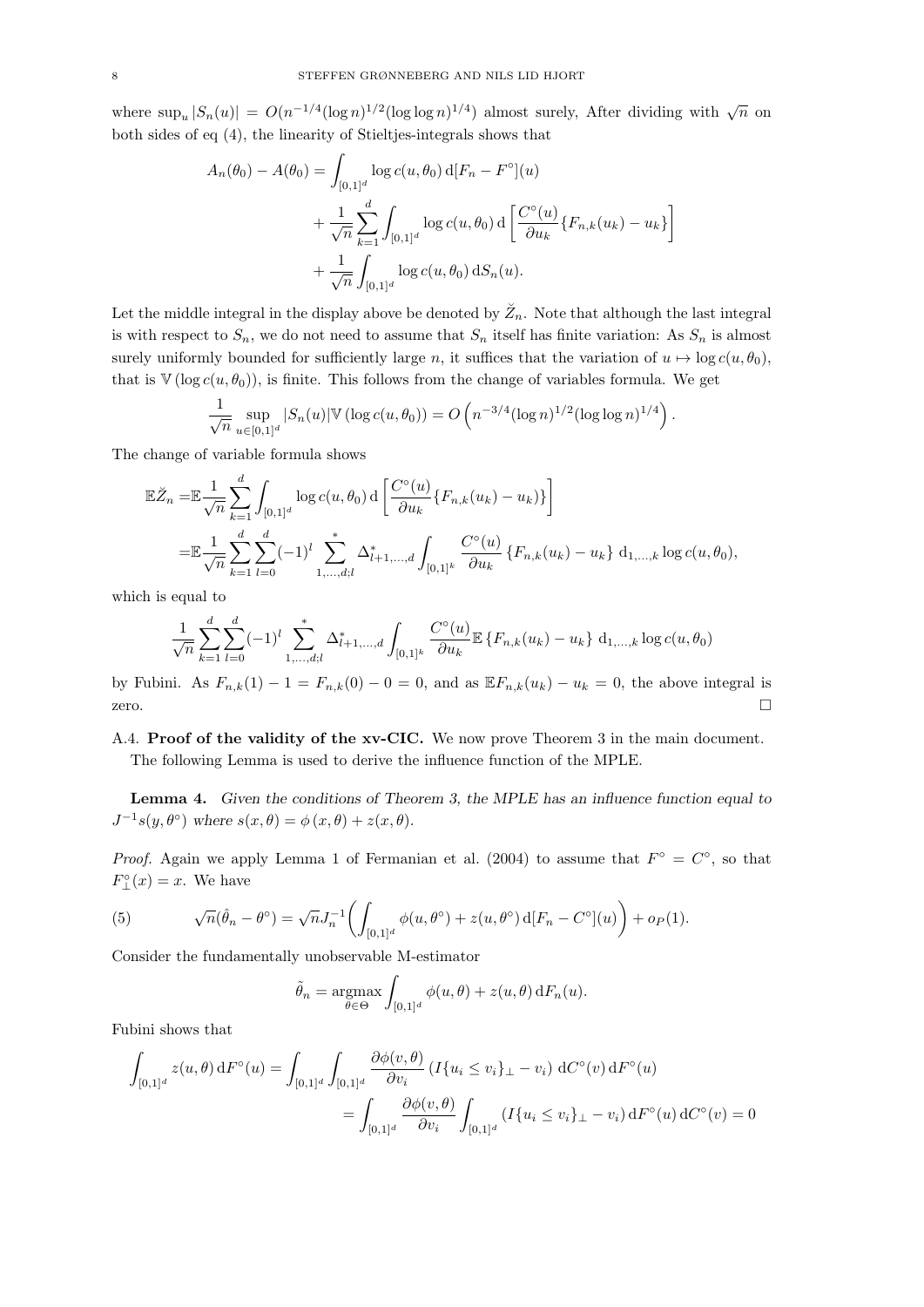for any  $\theta$ . Thus

$$
\tilde{\theta}_n \xrightarrow[n \to \infty]{\mathcal{P}} \operatorname*{argmax}_{\theta \in \Theta} \int_{[0,1]^d} \phi(F_{\perp}^{\circ}(u), \theta) + z(F_{\perp}^{\circ}(u), \theta) dF^{\circ}(u) = \operatorname*{argmax}_{\theta \in \Theta} \int_{[0,1]^d} \phi(F_{\perp}^{\circ}(u), \theta) dF^{\circ}(u) = \theta^{\circ},
$$

the same least false parameter as the MPLE. Both estimators are statistical functionals of the empirical distribution function  $F_n$ , say  $\hat{\theta}_n = Q(F_n)$  and  $\tilde{\theta}_n = R(F_n)$ , with influence functions

$$
\text{inf}_{T}(F^{\circ}, y) := \lim_{\varepsilon \to 0} \frac{T((1-\varepsilon)F^{\circ} + \delta(y)) - T(F^{\circ})}{\varepsilon}
$$

for T equal to Q or R. We have  $\sqrt{n}(\hat{\theta}_n - \theta^{\circ}) = n^{-1/2} \sum_{i=1}^n \inf(Q, X_i) + o_P(1)$  and  $\sqrt{n}(\tilde{\theta}_n - \theta^{\circ}) =$  $n^{-1/2} \sum_{i=1}^n \inf(R, X_i) + o_P(1)$ . The assumed expansion of the score function  $U_n$  given in the statement of the Theorem and equation (5) imply that

$$
\sqrt{n}(\hat{\theta}_n - \theta^{\circ}) = \sqrt{n}(\tilde{\theta}_n - \theta^{\circ}) + o_P(1),
$$

which implies that  $\hat{\theta}_n$  and  $\tilde{\theta}_n$  have the same influence functions. As  $\tilde{\theta}_n$  is an ordinary M-estimator, we know that its influence function is  $S^{-1}s(y,\theta^{\circ})$ , where  $S = -\mathbb{E}(\partial/\partial\theta^t)s(X,\theta)$  for  $X \sim F^{\circ}$ . As  $S = J - \mathbb{E}(\partial/\partial \theta^t)z(X, \theta^{\circ}) = J - (\partial/\partial \theta^t)\mathbb{E}z(X, \theta^{\circ}) = J$ , we get the desired result.

Proof of Theorem 3 in the main document. We will approximate the cross-validation expression

$$
\widehat{\text{sv}}_n = n^{-1} \sum_{i=1}^n \log c(F_{n,\perp,(i)}(X_i), \widehat{\theta}_{(i)}).
$$

by a Taylor-expansion in both parameters. Let us denote the vector  $(\partial/\partial x_1,\ldots,\partial/\partial x_d,\partial/\partial \theta_1,\ldots,\partial \partial \theta_p)$ by  $\partial/\partial y$  and let  $\Delta y_n(i) = (F_{n,\perp,(i)}(X_i), \hat{\theta}_{(i)})^t - (F_{n,\perp}(X_i)\hat{\theta}_n)^t$ . We have

$$
\hat{\theta}_{(i)} = \hat{\theta}_n - n^{-1} \inf(F_{n,(i)}, X_i) + o_P(n^{-1}) = \hat{\theta}_n - n^{-1} \inf(F_n, X_i) + o_P(n^{-1}),
$$

where  $F_{n,(i)}$  is the full empirical distribution function based on  $X_1, \ldots, X_n$  except  $X_i$ , and is therefore scaled with  $1/(n-1)$  and not  $1/n$ . We have

$$
F_{n,\perp,(i)}(X_i) = \frac{1}{n-1} \sum_{k \neq i} I\{X_k \leq X_i\}_{\perp} = \frac{n}{n-1} F_{n,\perp}(X_i) - \frac{1}{n-1} (1,1,\ldots,1).
$$

which shows that

$$
\Delta y_n(i) = -n^{-1} \left( \begin{matrix} \mathbf{1}_d - F_{n,\perp}(X_i) \\ \inf(F_{n,(i)}, X_i) \end{matrix} \right) + op(n^{-1}) = -n^{-1} \left( \begin{matrix} \mathbf{1}_d - F_{n,\perp}(X_i) \\ \inf(F_n, X_i) \end{matrix} \right) + op(n^{-1}).
$$

A Taylor-expansion then shows that

$$
\widehat{Xv}_n = n^{-1} \sum_{i=1}^n \log c(F_{n,\perp,(i)}(X_i), \hat{\theta}_{(i)})
$$
  
=  $n^{-1} \sum_{i=1}^n \log c(F_{n,\perp}(X_i), \hat{\theta}_n) + \frac{\partial}{\partial y} \log c(F_{n,\perp}(X_i), \hat{\theta}_n)^t \Delta y_n(i) + o_P(1).$ 

Factorizing out  $n^{-1}$  and applying eq. (6) shows

$$
\widehat{\text{sv}}_n = n^{-1} \bigg[ \ell_n(\hat{\theta}_n) - n^{-1} \sum_{i=1}^n \frac{\partial}{\partial y} \log c(F_{n,\perp}(X_i), \hat{\theta}_n)^t \left( \frac{\mathbf{1}_d - F_{n,\perp}(X_i)}{\inf(F_n, X_i)} \right) \bigg] + o_P(1).
$$

We have

$$
\frac{\partial}{\partial y}\log c(F_{n,\perp}(X_i),\hat{\theta}_n)=(\zeta'(F_{n,\perp}(X_i),\hat{\theta}_n),\phi(F_{n,\perp}(X_i),\hat{\theta}_n))^t,
$$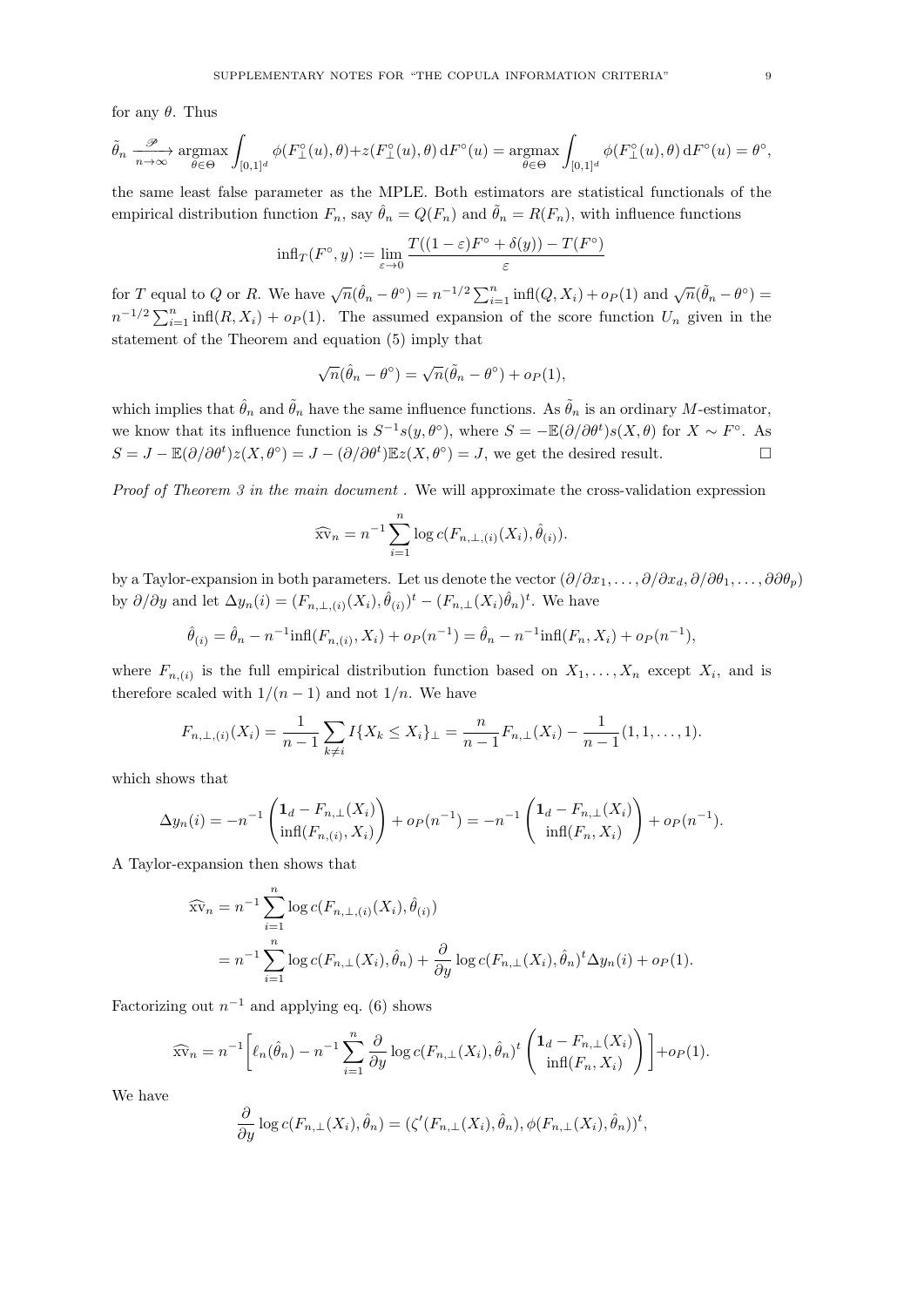which shows that

$$
\frac{\partial}{\partial y} \log c(F_{n,\perp}(X_i), \hat{\theta}_n)^t \begin{pmatrix} \mathbf{1}_d - F_{n,\perp}(X_i) \\ \inf(F_n, X_i) \end{pmatrix}
$$
  
=  $\zeta'(F_{n,\perp}(X_i), \hat{\theta}_n)^t (\mathbf{1}_d - F_{n,\perp}(X_i)) + \phi(F_{n,\perp}(X_i), \hat{\theta}_n)^t \inf(F_n, X_i).$ 

The influence function of  $\tilde{\theta}$  is defined in terms of  $z(x, \theta)$ , which is unobservable. However, we now show that the assumed pointwise convergence of  $\hat{z}$  implies its uniform convergence, so that we can use it as a plug-in estimator. Indeed, we have

$$
|\hat{z}(x,\theta) - z(x,\theta)| \le \sum_{k=1}^d \sum_{*\in\{-,+\}} \left| \int \left[ \frac{\partial \phi(u,\theta)}{\partial u_k} \right]^* I\{x_k \le u_k\} \, d[C_n - C^\circ](u) \right|
$$

$$
+ \left| \int \left[ \frac{\partial \phi(u,\theta)}{\partial u_k} \right]^* u_k \, d[C_n - C^\circ](u) \right|
$$

where we write  $[x]^*$  for  $[x]^+ = \max(0, x)$  when  $*$  is  $+$  and  $[x]^- = \min(0, x)$  when  $*$  is  $-$ . The second term does not depend on x and is thus  $o_P(1)$ . We are left with showing that for a  $f \ge 0$ for which

$$
I_n(v) := \int_{[0,1]^d} I\{0 \le u_i \le 1 \text{ for } i \ne k, v \le u_k \le 1\} f(u) d[C_n - C^\circ](u).
$$

converges to zero pointwise, we also have  $\sup_{0 \le u \le 1} |I_n(u)| = o_P(1)$ . This follows by the proof of the classical Glivenko-Cantelli Theorem: the known pointwise convergence of  $I_n(v)$  implies its uniform consistency as it is a monotone function, see e.g. Chapter 11.4 of Dudley (2003).

This uniform consistency implies that

$$
\frac{\partial}{\partial y} c(F_{n,\perp}(X_i), \hat{\theta}_n)^t \begin{pmatrix} \mathbf{1}_d - F_{n,\perp}(X_i) \\ \inf(F_n, X_i) \end{pmatrix} = \zeta'(F_{n,\perp}(X_i), \hat{\theta})^t \left(\mathbf{1}_d - F_{n,\perp}(X_i)\right) \\ + \phi(F_{n,\perp}(X_i), \hat{\theta}_n)^t \hat{J}^{-1} \phi(F_{n,\perp}(X_i), \hat{\theta}_n) + \phi(F_{n,\perp}(X_i), \hat{\theta}_n)^t \hat{J}^{-1} \hat{z}(F_{n,\perp}(X_i), \theta^\circ) + o_P(1)
$$

which results in the formula stated in the theorem.  $\Box$ 

A.5. Implementation in R for calculating the xv-CIC. We used the R system as described in R Development Core Team (2010), together with its Copula package, see Yan (2006). The following R-code calculates the xv-CIC through symbolic methods for the case length( $\theta$ ) = 1. It assumes that R can calculate symbolically with the density of the copula under consideration. This is not the case for e.g. the Gaussian copula. In such cases, one may use numerical differentiation or use other programs capable of more advanced symbolic manipulation than currently R is, such as Mathematica.

The function takes a data-matrix and a copula-object as input, and gives the xv-CIC, the maximized pseudo likelihood and the xv-CIC penalty terms as output.

```
\frac{1}{\sqrt{\text{require}(\text{copula})}}\begin{array}{c} 2 \\ 3 \end{array}edf \leq function (v, adjust = FALSE) { \# This function is from the QRMlib package.
 4 original \lt– v<br>5 v \lt– sort (v)
            v \le -\operatorname{sort}(v)6 vv \leq cumsum(!duplicated (v))
 7 repeats \leftarrow tapply (v, v, length)<br>8 add \leftarrow rep (cumsum (repeats - 1),
            add <\!\!\!\!\!-\text{ rep}(\text{cumsum}(\text{repeats }-\ 1),\ \text{repeats})9 df \leftarrow (vv + add)/(length (vv) + as . numeric (adjust))
10 \vert as . numeric (df[rank(original)])11 \mid }
12
13 \int find . xv. cic \leq function (X, \text{ copula}) {
14 n <\left| n \right| = dim(X) [1]
15 d \leftarrow dim(X) [2]
```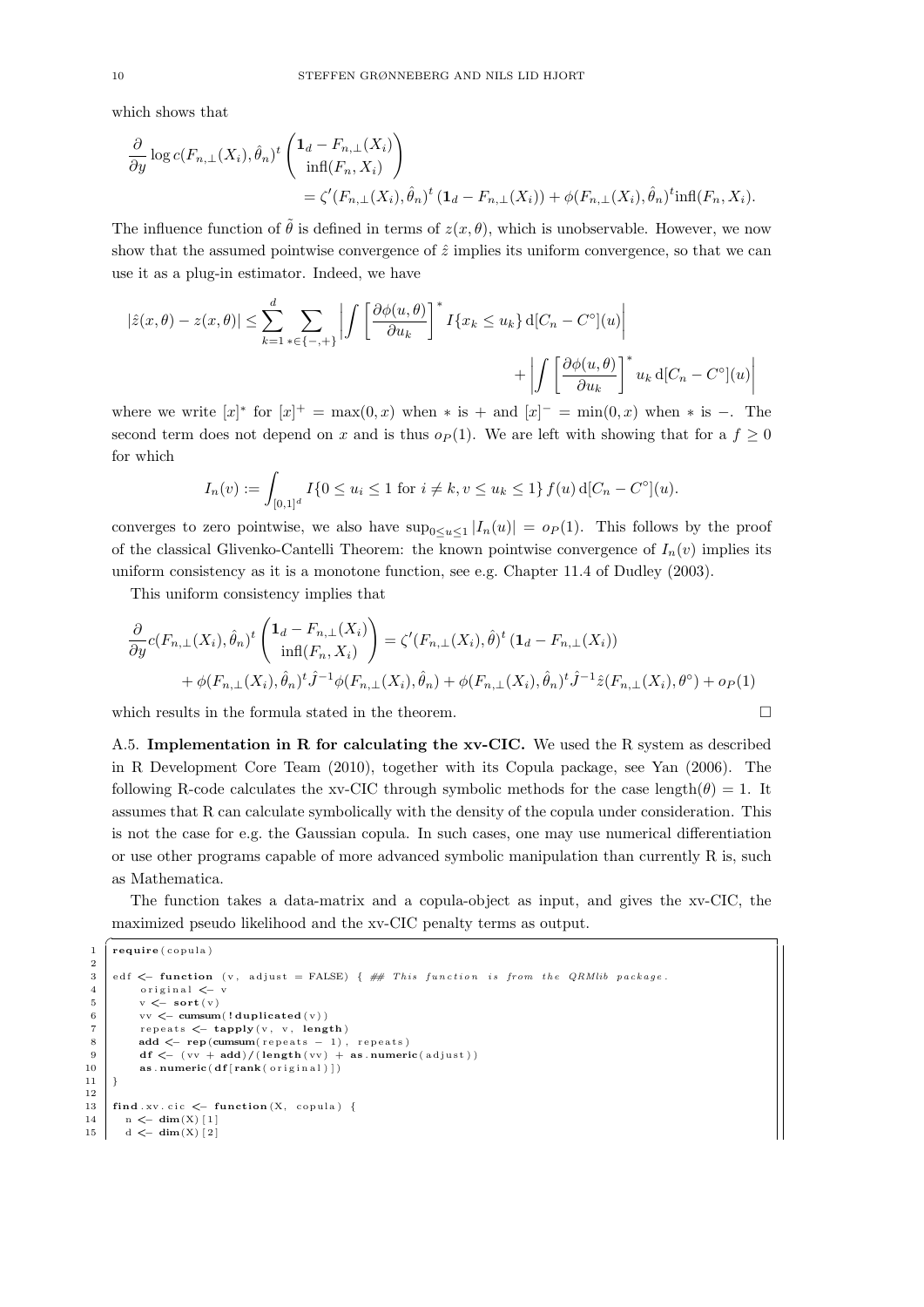```
16 copula.d \leq copula@exprdist$pdf
17 \left[ \log_{10} \log_{10} d \right] \left[ \log_{10} d \right] \left[ \log_{10} \log_{10} d \right] \left[ \log_{10} d \right] \left[ \log_{10} d \right] \left[ \log_{10} d \right] \left[ \log_{10} d \right] \left[ \log_{10} d \right] \left[ \log_{10} d \right]18 for (i in (1:d)) { assign (paste ("zeta d.u", i, sep=""), D(\log copula d, paste ("u", i, sep-
              }
19 phi \leftarrow D(log. copula.d, "alpha")
20 phi.d.alpha \leftarrow D(phi, "alpha")
21 for (i in (1:d)) { assign (paste ("phi.d.u", i, sep=""), D(\text{phi}, \text{paste}("u", i, \text{sep}^{-''''}))) }
22 pseudo.obs \leq apply (X, 2, edf, adjust=1)23 \left\{\n\begin{array}{ccc}\n\text{for (i in (1:d))} & \text{f assign (paste("u", i, sep=""), pseudo. obs[, i])}\n\end{array}\n\right\}24 alpha \leftarrow fit Copula (copula, pseudo .obs, method="ml") @ estimate<br>25 hat, J \leftarrow -\text{sum}(\text{eval}(\text{phi}.d, \text{alpha}))/nhat J \le -sum(expal(bhi.d. alpha)) /n26 hat . J . inv < - 1/hat . J
27 \quad \text{r} \quad \text{n} \leq 028 \text{ } | for (i in (1:d)) { r.n \lt r.n + mean(eval(get(paste("zeta.d.u", i, sep="")))*(rep(1,n) - get(
             \texttt{paste}(\text{"u", i, sep=""))})29 \blacksquare for (i in (1:d)) { assign (paste ("eval.phi.d.u", i, sep=""), eval(get (paste ("phi.d.u", i, sep=""
             ) ) ) ) }
30 q. hat \leq function (x) {
31 res \leq -032 for (i in (1:d)) { res <- res + mean(get(paste("eval.phi.d.u", i, sep=""))*( (x[i] < getpaste("u", i, sep="")) ) *1 - get (paste("u", i, sep="")) }
33 res
34 \mid \}35 q. hat . eval \leftarrow NULL
36 \left\{\text{for (i in (1:n)) } \left\{ \text{ q. hat. eval[i]} \leftarrow \text{ q. hat (pseudo. obs[i,]) } \right\}37 q.n \leq mean(eval(phi)*hat. J. inv*q. hat. eval)
38 p.n \leq mean(eval(phi)^2*hat.J.inv)
39 return (c ( fit Copula ( copula, pseudo. obs, method="ml" ) @loglik - (p. n + q. n + r. n), fit Copula (
             copula, pseudo.obs, method="ml") @loglik, p.n + q.n + r.n))
40 \pm 3✝ ✆✌
```
#### **REFERENCES**

- DUDLEY, R. (2003). Real Analysis and Probability. Cambridge studies in advanced mathematics. Cambridge, 2nd ed.
- FERMANIAN, J., RADULOVIĆ, D. & WEGKAMP, M. (2004). Weak convergence of empirical copula processes. Bernoulli 10, 847–860.

GENEST, C., GHOUDI, K. & RIVEST, L.-P. (1995). A semiparametric estimation procedure of dependence parameters in multivariate families of distributions. Biometrika 82, 543–552.

- Lee, T. (2008). A multidimensional integration by parts formula for the Henstock-Kurzweil integral. Mathematica Bohemica 133, 63–74.
- McShane, E. (1947). Integration. the Princeton University press.

NIEDERREITER, H. (1992). Random number generation and quasi-Monte Carlo methods. Society for Industrial Mathematics.

Owen, A. (2005). Multidimensional variation for quasi-Monte Carlo. Contemporary multivariate analysis and design of experiments , 49.

PYKE, R. & SHORACK, G. (1968). Weak convergence of a two-sample empirical process and a new approach to Chernoff-Savage theorems. The Annals of Mathematical Statistics 39, 755–771.

R Development Core Team (2010). R: A Language and Environment for Statistical Computing. R Foundation for Statistical Computing, Vienna, Austria. ISBN 3-900051-07-0.

RUYMGAART, F. H. (1974). Asymptotic normality of nonparametric tests for independence. The Annals of Statistics 2, 892–910.

Ruymgaart, F. H., Shorack, G. R. & van Zwet, W. R. (1972). Asymptotic normality of nonparametric tests for independence. The Annals of Mathematical Statistics 43, 1122–1135.

- Segers, J. (2012). Weak convergence of empirical copula processes under nonrestrictive smoothness assumptions. Bernoulli 18, 764–782.
- Tsukahara, H. (2005). Semiparametric estimation in copula models. The Canadian Journal of Statistics 33, 357–375.
- YAN, J. (2006). Enjoy the joy of copulas. Journal of Statistical Software  $21$ , 1–21.